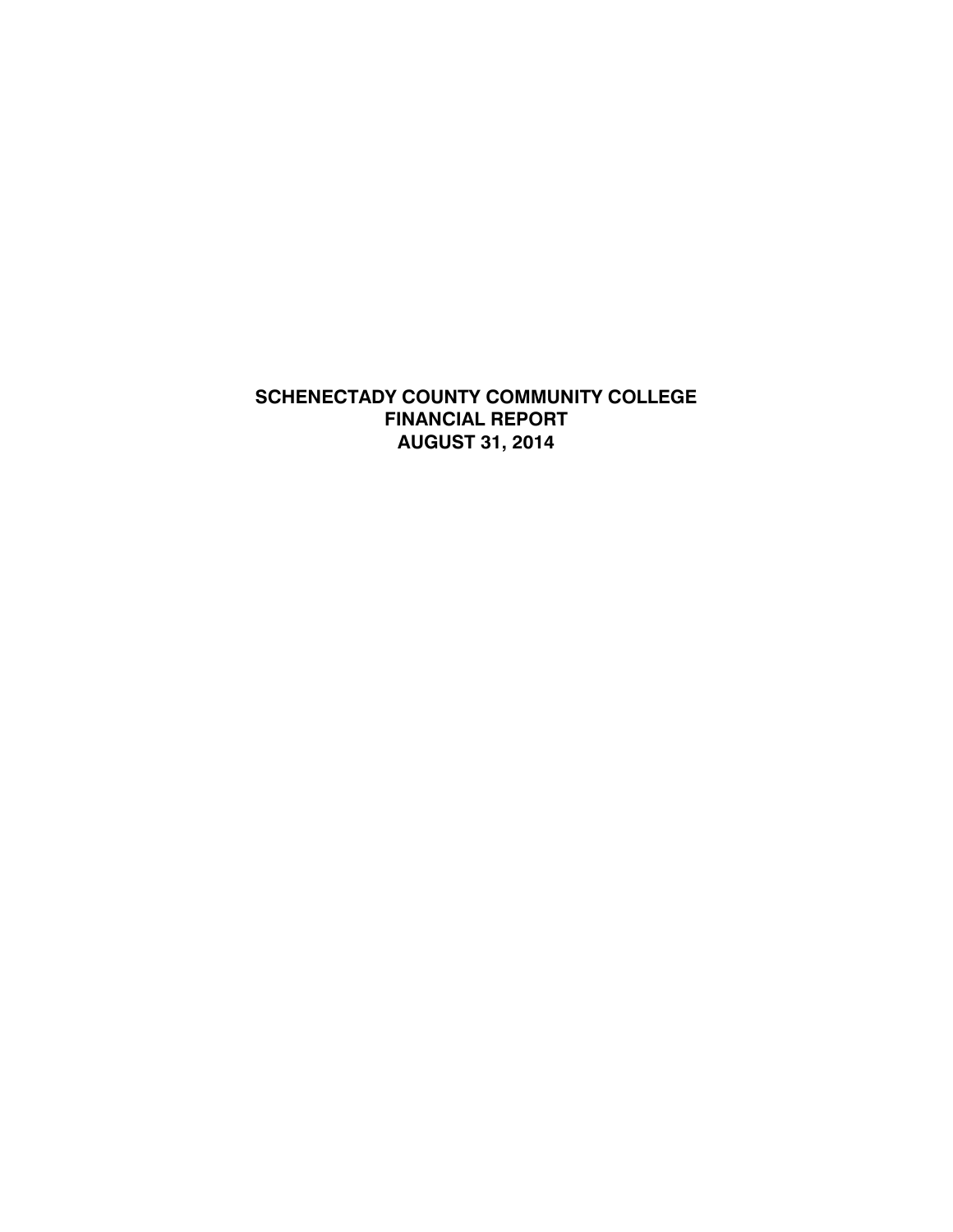# **SCHENECTADY COUNTY COMMUNITY COLLEGE**

# **TABLE OF CONTENTS**

|                                                                                                                                                                                       | <b>PAGE</b>                     |
|---------------------------------------------------------------------------------------------------------------------------------------------------------------------------------------|---------------------------------|
| <b>INDEPENDENT AUDITOR'S REPORT</b>                                                                                                                                                   | $1 - 2$                         |
| <b>SECTION A - MANAGEMENT'S DISCUSSION AND ANALYSIS</b>                                                                                                                               |                                 |
| MANAGEMENT'S DISCUSSION AND ANALYSIS                                                                                                                                                  | A1 - A6                         |
| <b>SECTION B - BASIC FINANCIAL STATEMENTS</b>                                                                                                                                         |                                 |
| STATEMENTS OF NET POSITION                                                                                                                                                            | B1 - B2                         |
| STATEMENTS OF REVENUES, EXPENSES, AND CHANGE IN NET POSITION                                                                                                                          | B3 - B4                         |
| STATEMENTS OF CASH FLOWS                                                                                                                                                              | B <sub>5</sub> - B <sub>6</sub> |
| NOTES TO FINANCIAL STATEMENTS                                                                                                                                                         | B7 - B <sub>22</sub>            |
| <b>SECTION C - REQUIRED SUPPLEMENTAL INFORMATION</b>                                                                                                                                  |                                 |
| SCHEDULE OF FUNDING PROGRESS FOR THE RETIREE HEALTH PLAN                                                                                                                              | C <sub>1</sub>                  |
| <b>SECTION D - SUPPLEMENTAL SCHEDULES</b>                                                                                                                                             |                                 |
| RECONCILIATION OF REVENUES, EXPENSES AND FUND BALANCES AS<br>REFLECTED IN THE ANNUAL REPORT TO THE AUDITED FINANCIAL STATEMENTS                                                       | D1 - D2                         |
| SCHEDULE OF STATE OPERATING AID                                                                                                                                                       | D <sub>3</sub>                  |
| SCHEDULE OF STATE-AIDABLE FTE TUITION RECONCILIATION                                                                                                                                  | D <sub>4</sub>                  |
| <b>SECTION E - COMPLIANCE AND SINGLE AUDIT REPORTS</b>                                                                                                                                |                                 |
| SCHEDULE OF EXPENDITURES OF FEDERAL AWARDS                                                                                                                                            | E <sub>1</sub>                  |
| NOTES TO SCHEDULE OF EXPENDITURES OF FEDERAL AWARDS                                                                                                                                   | E <sub>2</sub>                  |
| INDEPENDENT AUDITOR'S REPORT ON INTERNAL CONTROL OVER FINANCIAL<br>REPORTING AND ON COMPLIANCE AND OTHER MATTERS BASED ON AN<br>AUDIT OF FINANCIAL STATEMENTS PERFORMED IN ACCORDANCE |                                 |
| WITH GOVERNMENT AUDITING STANDARDS                                                                                                                                                    | E3 - E4                         |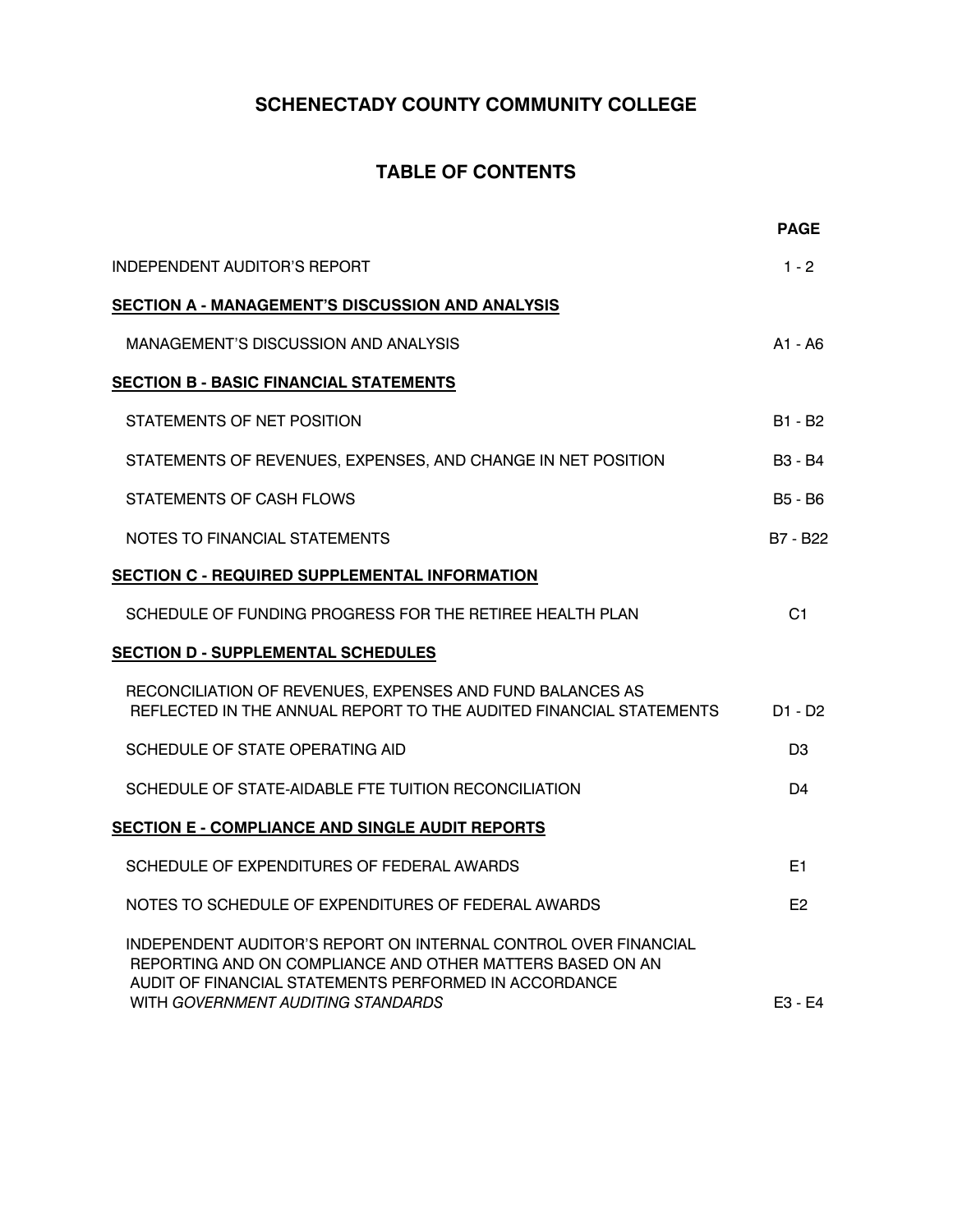# **SCHENECTADY COUNTY COMMUNITY COLLEGE**

# **TABLE OF CONTENTS**

|                                                                                                                                                                                                                             | <b>PAGE</b>     |
|-----------------------------------------------------------------------------------------------------------------------------------------------------------------------------------------------------------------------------|-----------------|
| <b>SECTION E - COMPLIANCE AND SINGLE AUDIT REPORTS</b>                                                                                                                                                                      |                 |
| INDEPENDENT AUDITOR'S REPORT ON COMPLIANCE FOR<br>EACH MAJOR FEDERAL PROGRAM; REPORT ON INTERNAL CONTROL OVER<br>COMPLIANCE; AND REPORT ON THE SCHEDULE OF EXPENDITURES<br>OF FEDERAL AWARDS REQUIRED BY OMB CIRCULAR A-133 | $F5 - F7$       |
| SCHEDULE OF FINDINGS AND QUESTIONED COSTS                                                                                                                                                                                   | $E8 - E11$      |
| SUMMARY SCHEDULE OF PRIOR AUDIT FINDINGS                                                                                                                                                                                    | F <sub>12</sub> |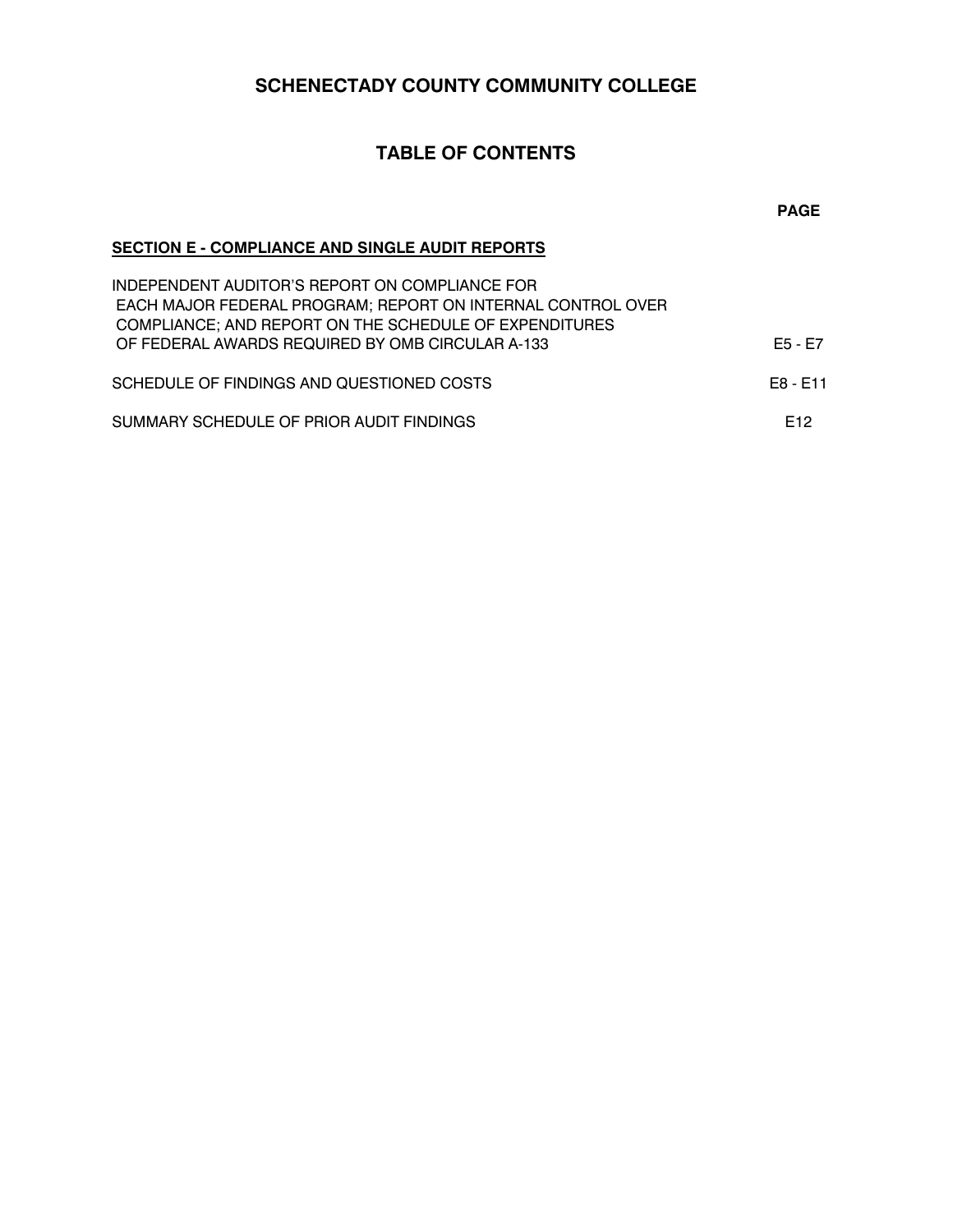

# **INDEPENDENT AUDITOR'S REPORT**

Kevin J. McCoy, CPA Thomas W. Donovan, CPA Frank S. Venezia, CPA James E. Amell, CPA Carol A. Hausamann, CPA Daniel J. Litz, CPA Karl F. Newton, CPA Kevin P. O'Leary, CPA Timothy A. Reynolds, CPA

Martin D. Hull, CPA

Heather D. Patten, CPA

Board of Directors Schenectady County Community College

#### **Report on the Financial Statements**

We have audited the accompanying statements of net position, statements of revenues, expenses and change in net position, and the statement of cash flows of the Schenectady County Community College, a component unit of Schenectady County as of and for the year ended August 31, 2014 and 2013, and the related notes to the financial statements, which collectively comprise the Schenectady County Community College's basic financial statements as listed in the table of contents.

#### *Management's Responsibility for the Financial Statements*

Management is responsible for the preparation and fair presentation of these financial statements in accordance with accounting principles generally accepted in the United States of America; this includes the design, implementation, and maintenance of internal control relevant to the preparation and fair presentation of financial statements that are free from material misstatement, whether due to fraud or error.

#### *Auditor's Responsibility*

Our responsibility is to express an opinion on these financial statements based on our audits. We conducted our audit in accordance with auditing standards generally accepted in the United States of America and the standards applicable to financial audits contained in *Government Auditing Standards* issued by the Comptroller General of the United States. Those standards require that we plan and perform the audit to obtain reasonable assurance about whether the financial statements are free from material misstatement.

An audit involves performing procedures to obtain audit evidence about the amounts and disclosures in the financial statements. The procedures selected depend on the auditor's judgment, including the assessment of the risks of material misstatement of the financial statements, whether due to fraud or error. In making those risk assessments, the auditor considers internal control relevant to the entity's preparation and fair presentation of the financial statements in order to design audit procedures that are appropriate in the circumstances, but not for the purpose of expressing an opinion on the effectiveness of the entity's internal control. Accordingly, we express no such opinion. An audit also includes evaluating the appropriateness of accounting policies used and the reasonableness of significant accounting estimates made by management, as well as evaluating the overall presentation of the financial statements.

www.marvincpa.com

*An Independent Member of the BDO Alliance USA* We believe that the audit evidence we have obtained is sufficient and appropriate to provide a basis for our audit opinions.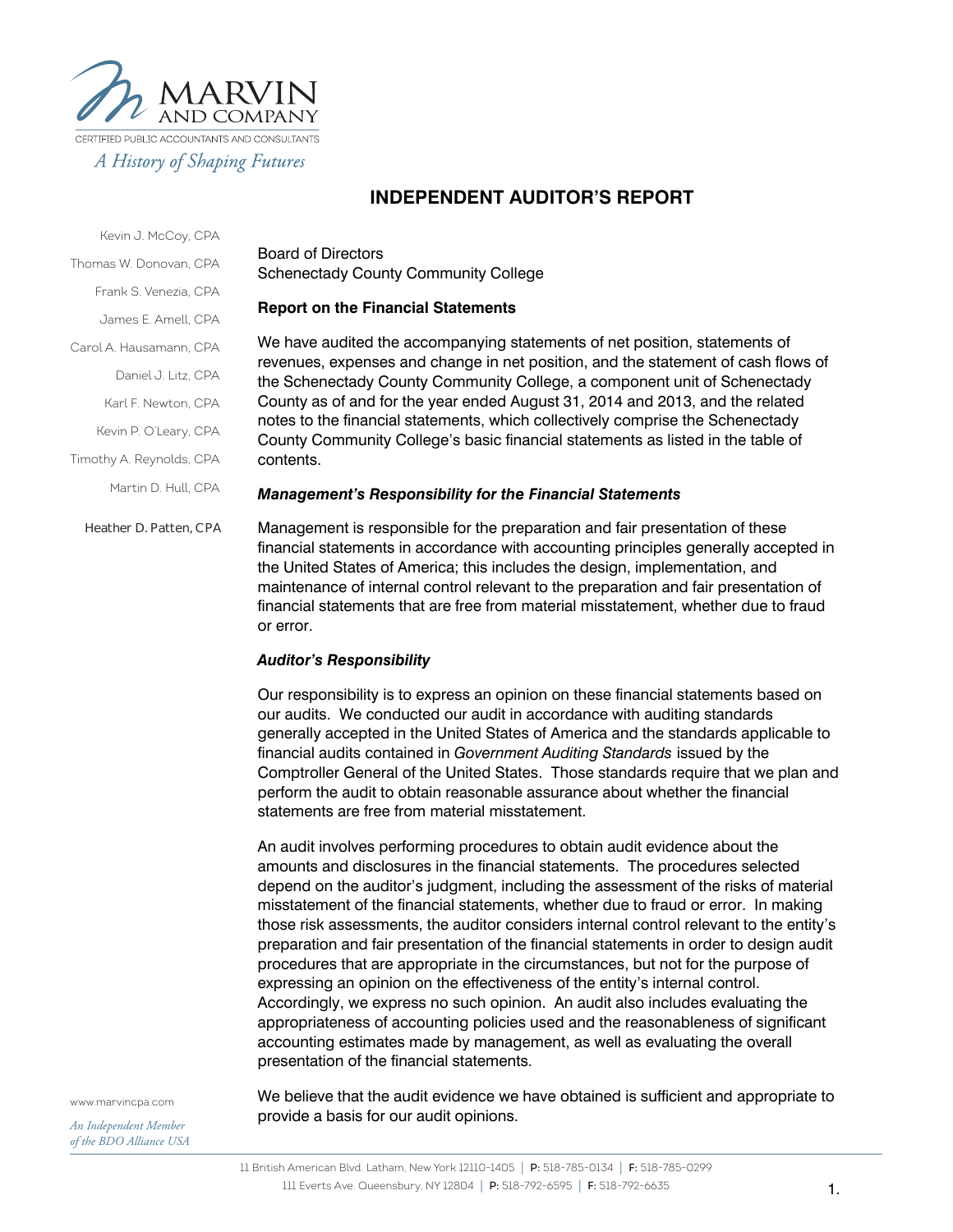### *Opinion*

In our opinion, the financial statements referred to above present fairly, in all material respects, the financial position of Schenectady County Community College, as of August 31, 2014 and 2013, and its changes in financial position and cash flows for the year then ended in accordance with accounting principles generally accepted in the United States of America.

### *Other Matters*

### *Required Supplementary Information*

Accounting principles generally accepted in the United States of America require that the management discussion and analysis information on pages A1 through A6 and the schedule of funding progress for the retiree health plan on page C1 be presented to supplement the basic financial statements. Such information, although not a part of the basic financial statements, is required by the Governmental Accounting Standards Board who considers it to be an essential part of financial reporting for placing the basic financial statements in an appropriate operational, economic, or historical context. We have applied certain limited procedures to the required supplementary information in accordance with auditing standards generally accepted in the United States of America, which consisted of inquiries of management about the methods of preparing the information and comparing the information for consistency with management's responses to our inquiries, the basic financial statements, and other knowledge we obtained during our audit of the basic financial statements. We do not express an opinion or provide any assurance on the information because the limited procedures do not provide us with sufficient evidence to express an opinion or provide any assurance.

### *Other Information*

Our audit was conducted for the purpose of forming opinions on the financial statements that collectively comprise the Schenectady County Community College's basic financial statements. The supplemental schedules on pages D1 through D4 and schedule of expenditures of federal awards on page E1 are presented for purposes of additional analysis and are not a required part of the basic financial statements. The supplemental schedules on pages D1 through D4 and schedule of expenditures of federal awards on page E1 are the responsibility of management and were derived from and relate directly to the underlying accounting and other records used to prepare the basic financial statements. Such information has been subjected to the auditing procedures applied in the audit of the basic financial statements and certain additional procedures, including comparing and reconciling such information directly to the underlying accounting and other records used to prepare the basic financial statements or to the basic financial statements themselves, and other additional procedures in accordance with auditing standards generally accepted in the United States of America. In our opinion, the supplemental schedules on pages D1 through D4 and schedule of expenditures of federal awards on page E1 is fairly stated, in all material respects, in relation to the basic financial statements as a whole.

## **Other Reporting Required by** *Government Auditing Standards*

In accordance with *Government Auditing Standards*, we have also issued our report dated February 8, 2015 on our consideration of the Schenectady County Community College's internal control over financial reporting and on our tests of its compliance with certain provisions of laws, regulations, contracts, and grant agreements and other matters. The purpose of that report is to describe the scope of our testing of internal control over financial reporting and compliance and the results of that testing, and not to provide an opinion on internal control over financial reporting or on compliance. That report is an integral part of an audit performed in accordance with *Government Auditing Standards* in considering Schenectady County Community College's internal control over financial reporting and compliance.

Marvin and Company, P.C.

Latham, NY February 8 2015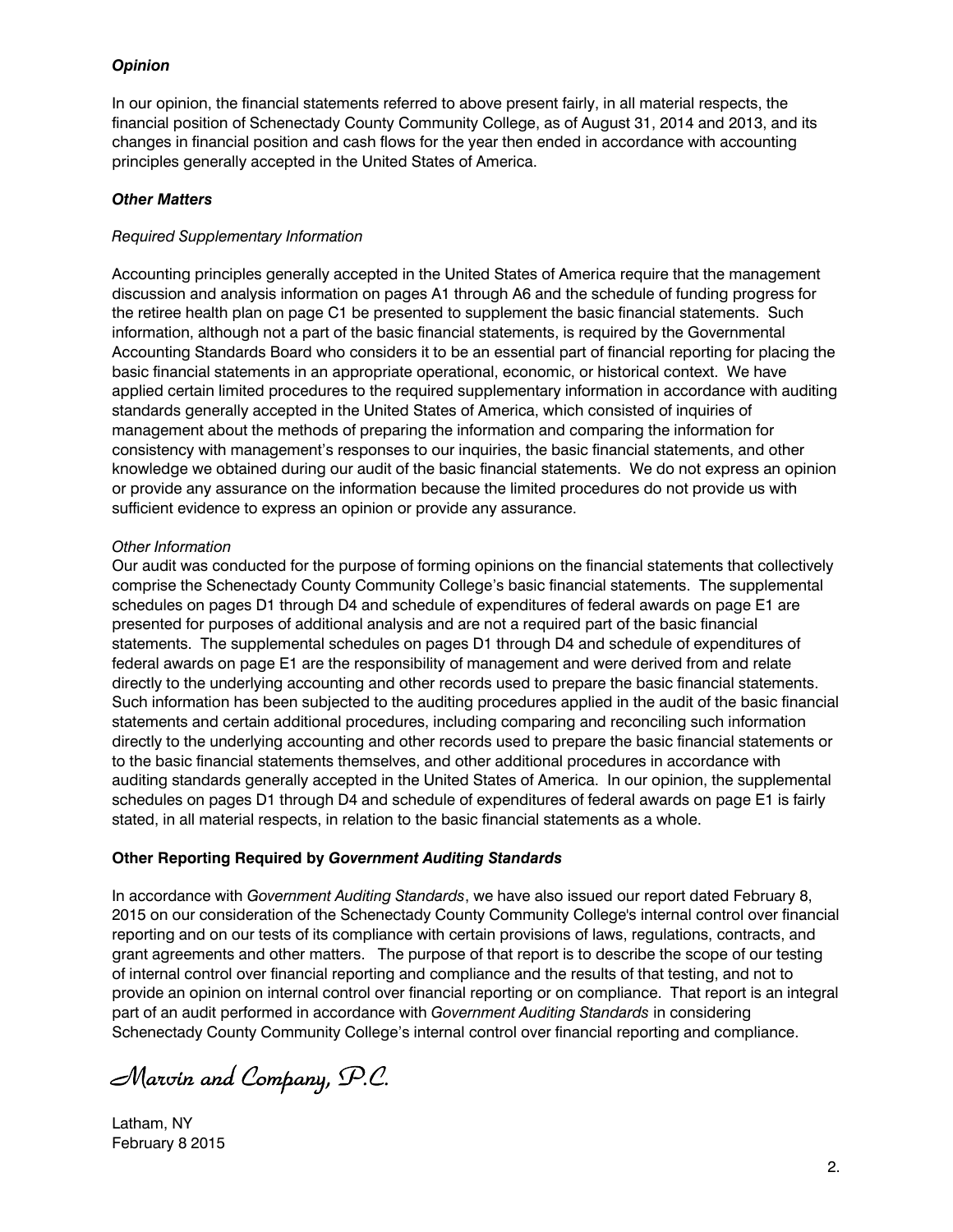## **Management's Discussion and Analysis**

The following discussion and analysis provides an overview of the financial position and activities of Schenectady County Community College (the College or SCCC) for the year ended August 31, 2014. The Management Discussion and Analysis should be read in conjunction with the audited statements and related footnotes which follow in the financial report.

For financial reporting purposes, Schenectady County Community College's reporting entity consists of all sectors of the college including the Faculty Student Association. The SCCC Foundation is reported as a separate column in the statements as a component unit of the College.

Financial statements for the year ended August 31, 2014 were prepared using all applicable guidelines including Governmental Accounting Stands Board (GASB) statements 34, 35, 38, and 45.

### **Financial Highlights**

The College's financial position at August 31, 2014, with total assets of \$44.3 million and total liabilities of \$27.6 million, is total net position of \$16.7 million. This is a \$3.2 million decrease from August 31, 2013 with \$2.1 million of that change due to the actuarial cost of post-retirement benefits.

The net position as of August 31, 2014 is summarized in the following categories (in thousands):

| Invested in capital assets         | \$27,538 |
|------------------------------------|----------|
| Restricted                         |          |
| <b>Faculty Student Association</b> | 2,196    |
| Loan Fund                          | 89       |
| Unrestricted Net Position          | (13,095) |
| <b>Total Net Position</b>          |          |

Unrestricted net position deficit of \$-13.1 million consist of \$18.8 million in health benefit liabilities for retired College employees, both present and future, less the current unrestricted fund balance of \$5.7 million. GASB 45 requires that unfunded retiree health benefits be recorded as a as a liability. Unrestricted fund balance declined by \$0.6 million in fiscal year 2014 from \$6.3 million in fiscal year 2013.

Revenues, expenses, and the change in net position for the year ended August 31, 2014 are summarized as follows (in thousands):

| Operating revenues                                                                                                     | \$27,226                      |
|------------------------------------------------------------------------------------------------------------------------|-------------------------------|
| Non-operating revenues                                                                                                 | <u>11,908</u>                 |
| Total revenues                                                                                                         | \$39.134                      |
| Operating expenses<br>Non-operating expenses<br>Amortization of postretirement benefit UAL<br>Total operating expenses | \$40,183<br>2,151<br>\$42,334 |
| Net position, beginning of year                                                                                        | \$19,928                      |
| Increase (decrease) in net position                                                                                    | (3,200)                       |
| Net position, end of year                                                                                              | 16.728                        |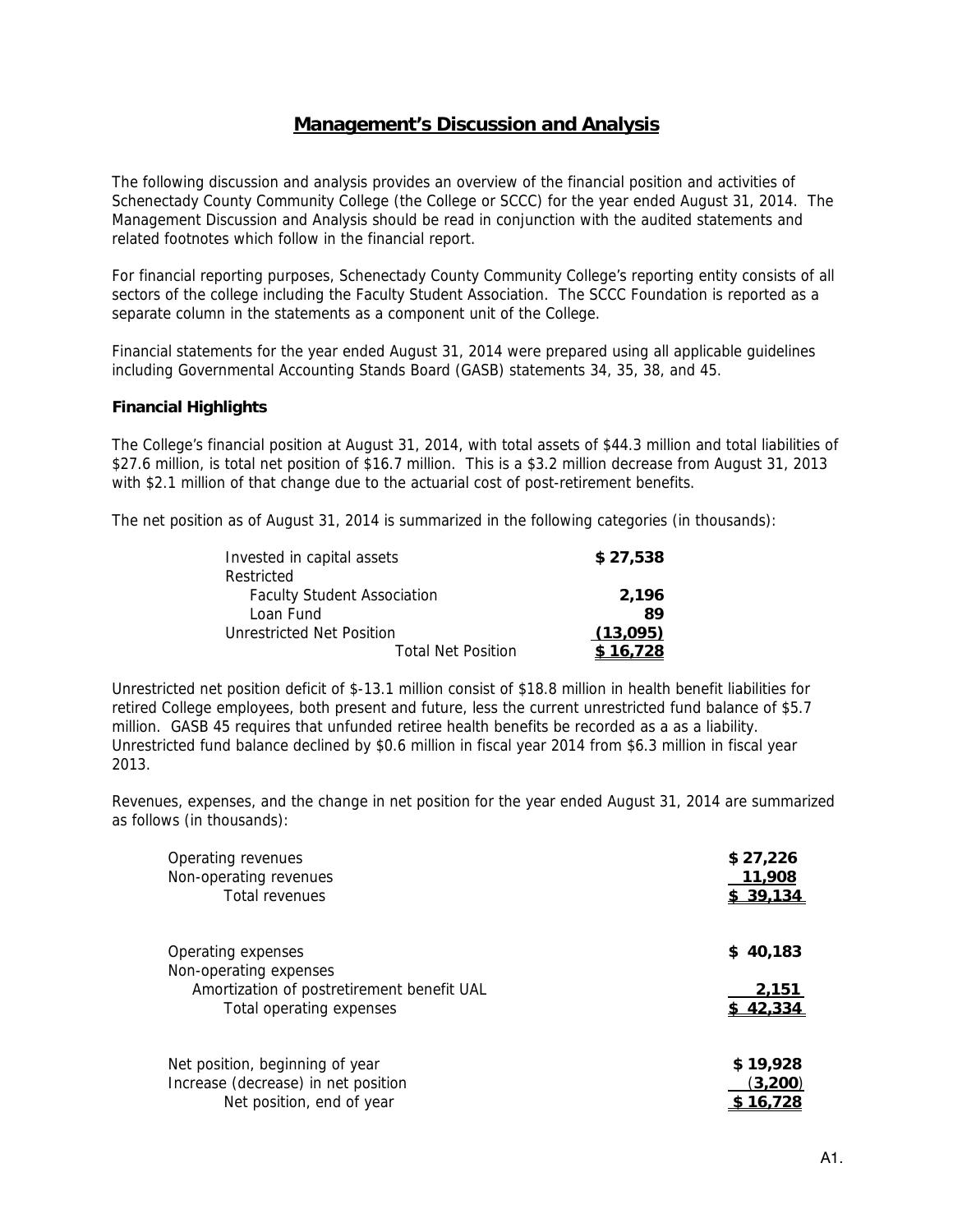### **Overview of the Financial Statements**

The financial statements of Schenectady County Community College have been prepared in accordance with accounting principles generally accepted in the U.S. as prescribed by the GASB. The object of these standards is to enhance the understandability and usefulness of the external financial reports issued by public colleges and universities. Additionally, the financial statements focus on the College as a whole, rather than on individual entities, funds, or activities.

The financial statements presentation consists of: a statement of net position; a statement of revenues, expenses, and changes in net position; a statement of cash flows; and accompanying notes. These statements provide information on the financial position of the College and the financial activity and results of its operations during the year. A description of these statements follows:

The *Statement of Net Position* presents information on all of the College's assets and liabilities, with the difference between the two reported as net position.

The Statement of Revenues, Expenses, and Changes in Net Position presents information showing the change in the College's net position during the most recent fiscal year. All changes in net position are reported as soon as the underlying event giving rise to change occurs, regardless of the timing of related cash flows. Thus, revenues and expenses reported in this statement include items that will result in cash received or dispersed in future fiscal periods (i.e. the receipt of amounts due from students for tuition and fees, or the payment accrued for compensated absences).

The *Statement of Cash Flows* provides information on the major sources and uses of cash during the year. The cash flow statement portrays net cash provided or used from operating, investing, capital, and non-capital financing activities.

## **Statement of Net Position**

The Statement of Net Position presents the financial position of the College at the end of its fiscal year. As of August 31, 2014, the College's total assets were \$44,357,088, total liabilities were \$27,629,538, and net assets were \$16,727,550. Included in the assets are capital assets including land at \$713,209; buildings, improvements and equipment at \$63,727,493, less accumulated depreciation of \$35,954,958 for a net capital asset book value of \$28,485,744. This latter amount includes the capital assets of Faculty Student Association, with a net book value of \$947,368.

In general, current assets are those assets that are available to satisfy current obligations and current liabilities are those liabilities that will be paid within one year. Cash and equivalents totaled \$12,427,333 as of 8/31/14, and were \$2,310,506 lower than on 8/31/13. Receivables from governments, students, and other were \$2,691,076 as of 8/31/14, which was \$1,725,913 higher than at the end of the previous fiscal year. Part of the fluctuation from 2013 to 2014 is due to the timing of payments from Schenectady County.

Included in the current liabilities for the primary institution were, accounts payable of \$1,019,045 that increased by \$268,467, and deferred revenues of \$3,383,691 (revenues for the following fiscal year) that increased by \$316,933.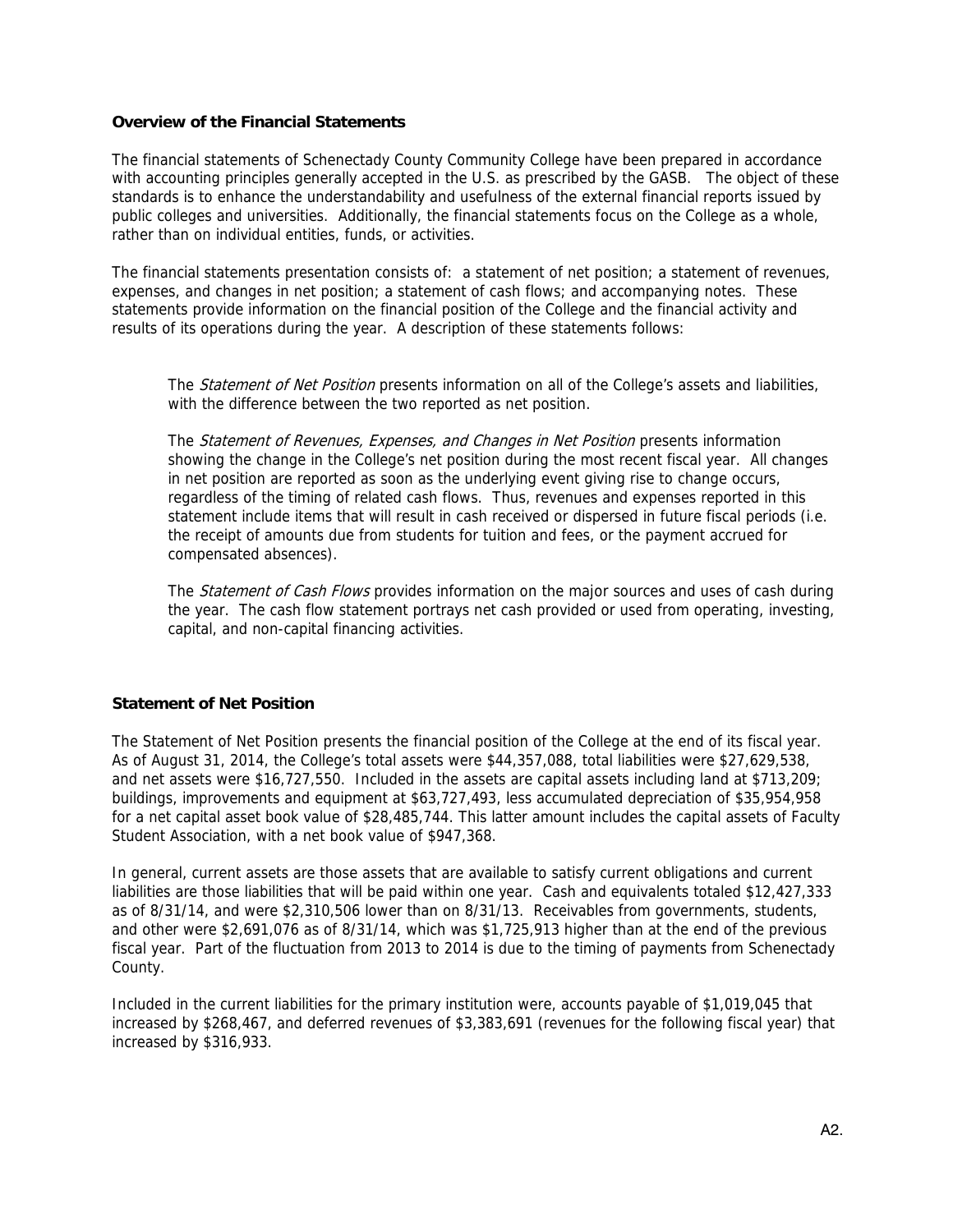The College recognizes a liability for compensated absences which decreased by \$11,394 for the year ended August 31, 2014, from \$1,548,284 at August 31, 2013 to \$1,536,890 at August 31, 2014 (see Note 1 D). This liability recognizes vacation time earned by employees but not used during the current or prior period, for which the employee can receive compensation in a future period. In addition, the College recognizes a liability for sick leave for employees who, at the balance sheet date, currently are eligible to receive payments for unused sick leave as well as employees who are expected to become eligible in the future to receive such payments.

Also included in the SCCC financial report as a component unit is the SCCC Foundation, Inc. with total assets of \$5,441,163, total liabilities of \$232,087, and a net position value of \$5,209,076.

## **Capital Assets**

As required in GASB 34, fixed assets and related depreciation are reported in the College's 2014 financial statements. All fixed assets are owned by the County of Schenectady in trust for the use of the College in carrying out its institutional purpose. The College has entered into financing agreements with the Dormitory Authority of the State of New York (DASNY) to finance part of its educational facilities. The DASNY bonds for these facilities will be repaid from the appropriations received from the State of New York. The County has issued bonds to pay for their share of the capital expenses. These bonds will be paid from County appropriations. The College has no obligation to repay either of these debt obligations.

Depreciation expense on capital assets recorded in the College financial statements, excluding the blended component unit, for the year ended August 31, 2014 was \$1,609,292. A summary of capital assets, excluding the property of the Faculty Student Association, by major classification, and related accumulated depreciation compared to the prior year is as follows:

|                                                                               | <b>Balance 8/31/14</b> |                                       |          |                                       |  | <b>Balance 8/31/13</b> |
|-------------------------------------------------------------------------------|------------------------|---------------------------------------|----------|---------------------------------------|--|------------------------|
| <b>Capital Assets</b><br>Land                                                 |                        | 713,209                               | \$       | 713,209                               |  |                        |
| Buildings & Leasehold Improvement<br>Equipment<br><b>Total Capital Assets</b> |                        | 54.147.306<br>8,315,219<br>62,462,525 | \$       | 53.937.595<br>7,524,736<br>61,462,531 |  |                        |
| <b>Less Accumulated Depreciation:</b>                                         |                        |                                       |          |                                       |  |                        |
| Buildings & Leasehold Improvements<br>Equipment                               | \$                     | 30,651,297<br>4,986,061               | <b>S</b> | 29.553.669<br>4,474,397               |  |                        |
| <b>Total Accumulated Depreciation</b>                                         | ፍ                      | 35,637,358                            | \$       | 34,028,066                            |  |                        |
| <b>Capital Assets, Net</b>                                                    |                        | 26,825,16                             |          | 27.424.465                            |  |                        |

## **Debt**

The College is not authorized to issue debt. Rather, the County and the State (through the Dormitory Authority) issue bonds for the acquisition, construction, and improvement of real property to be used by the College.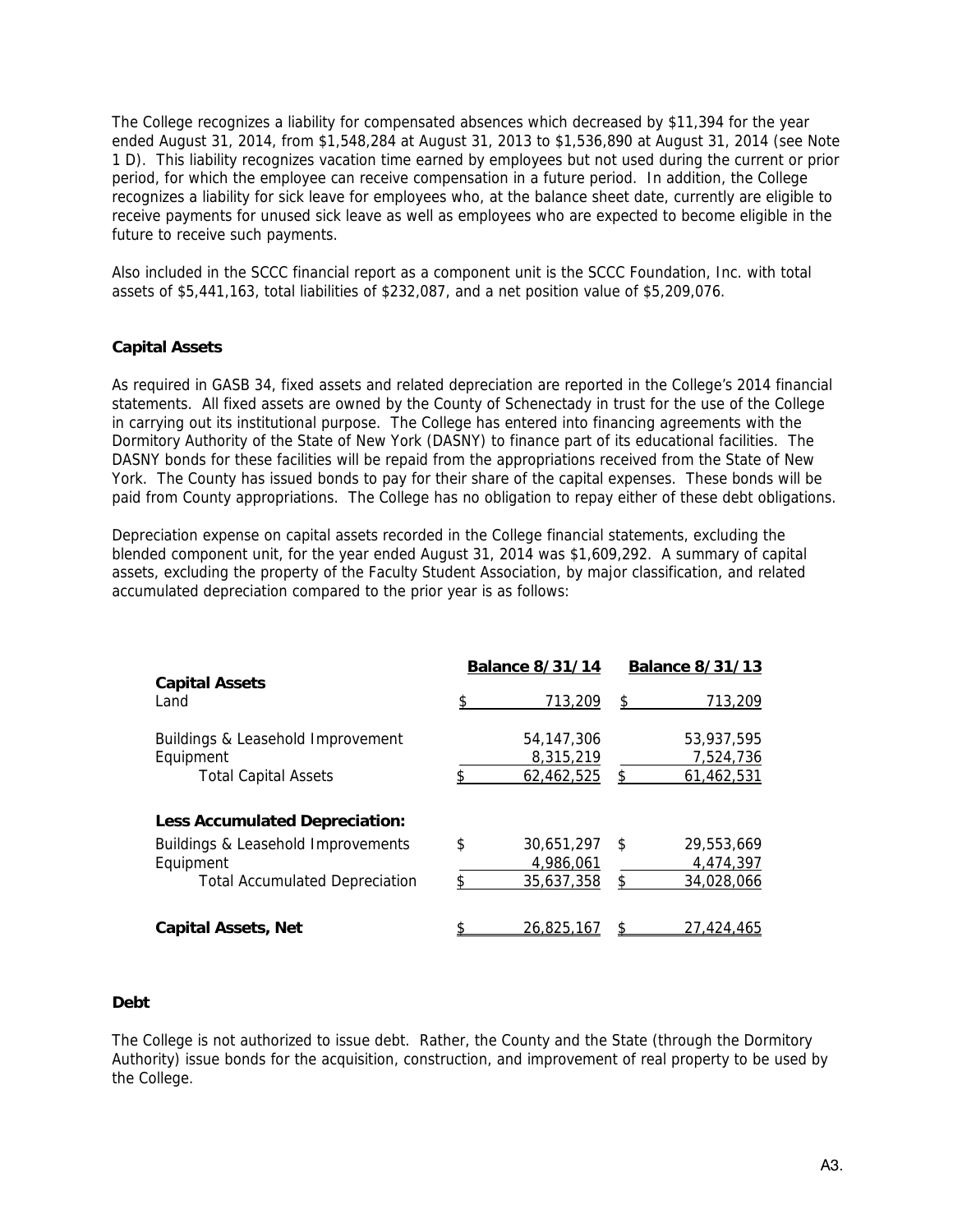## **Statement of Revenues, Expenses, and Changes in Net Position**

### **2013-14 Revenues**

The chart that follows provides a graphical breakdown of total revenues of \$39.1 million for the College for the year ending August 31, 2014. These revenues include both operating revenue and non- operating revenue. These revenues also include the revenues of the Faculty Student Association that operates the College Store that sells books, supplies, clothing, and other items.



Tuition and fees at \$14.7 million made up 38% of total revenues in 2013-2014. Of this amount, \$10.4 million was paid through federal and state grants and loans to eligible students. Full-time tuition was \$1,692 per semester while part-time tuition was \$141 per credit hour. Tuition remained at the same level in 2013-14 as in 2012-13, while some laboratory fees were increased to reflect actual costs. Detail for tuition is shown in a table on page D4.

State aid at \$9.6 million was 25% of revenues. This amount includes \$9.1 million in aid that is based on prior year full-time equivalent enrollment (FTE), \$0.4 million for approved rental costs and \$0.1 million for Job Linkage funding. The amount of State aid increased from \$2,272 per FTE in 2012-13 to \$2,422 per FTE in 2013-14. The calculation for FTE aid in 2013-14 is shown on page D3.

Schenectady County's contribution towards the College's operating costs was \$2.1 million or 5% of 2013- 14 revenues. Revenues from other New York counties for students attending the College (chargebacks) were \$1.9 million or 5% of revenues.

Other governmental aid includes federal and New York State grants for specialized job training, new academic programs, student services, and student aid for non-College services such as room and board. Other governmental aid was \$5.7 million or 15% of revenues in 2013-14.

Sales of books and other materials at the College Store run by the Faculty Student Association were \$3.3 million or 9% of revenues. All other revenue totaled \$1.8 million or 5% of revenues from a wide range of sources.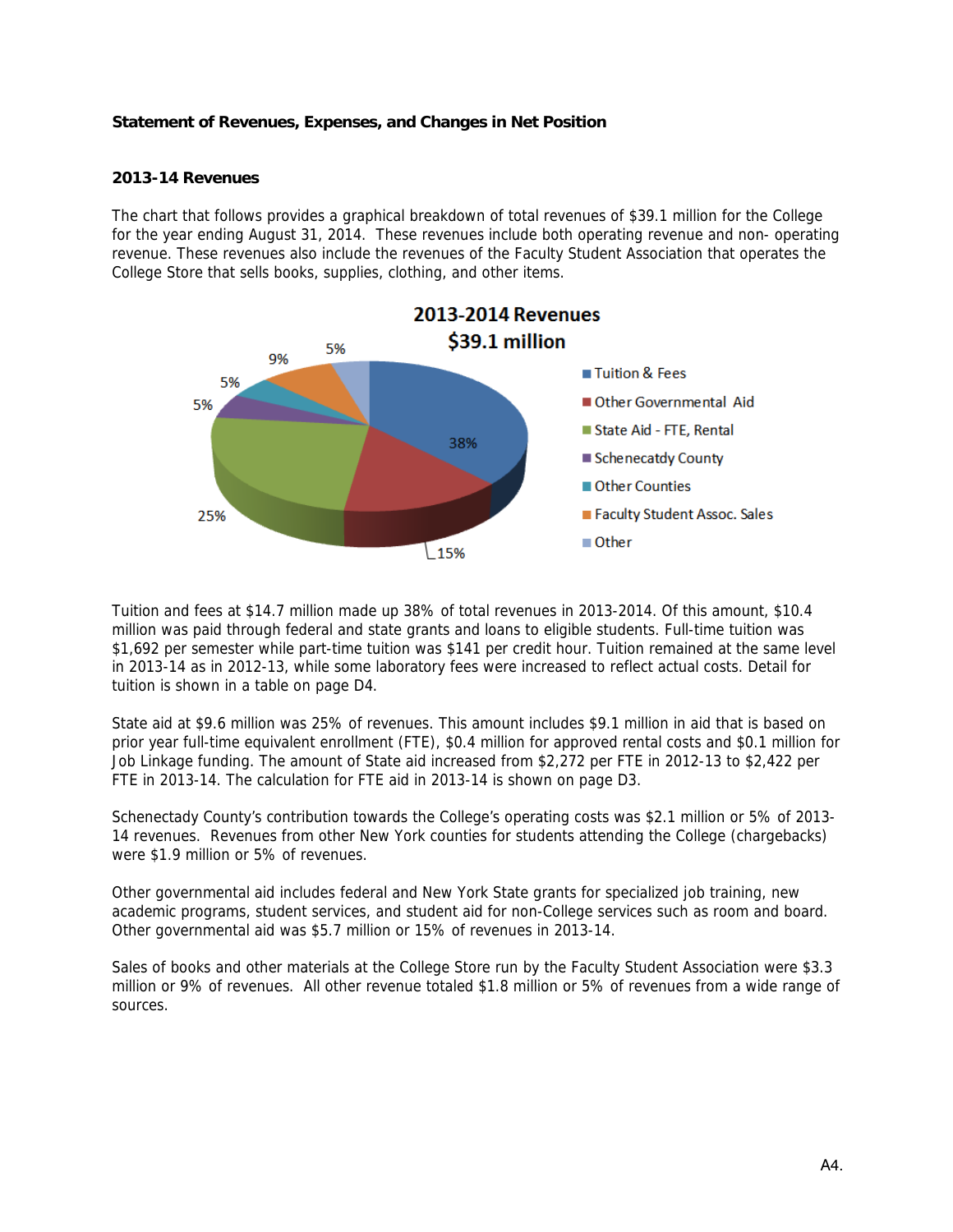### **2013-14 Expenses**

The chart that follows provides a graphical breakdown of the year's total expenses of \$42.3 million for the College, including the 2013-14 additional cost of post-employment benefits of \$2.1 million. The cost of instruction at \$16.3 million accounted for 38% of total expenses, followed by administration and institutional services costs of \$5.2 million or 12% of total spending. Facility maintenance costs were \$5.0 million or 12% of spending. Library and academic support was \$3.5 million or 8% of spending. Student services which include counseling and cost of administering financial aid, was \$2.6 million or 6% of expenses. The costs of the Faculty Student Association, primarily the cost goods sold, totaled \$3.4 million which was 8% of expenses.

GASB 45 is a major requirement that each public entity account for and report other post-retirement benefits (OPEB) in its accounting statements. Through actuarial analysis, state and local governments must identify the true costs of the other post-retirement benefits earned by employees over their estimated years of actual service. In 2014 the additional unfunded cost to amortize retiree health benefits was \$2.1 million which was equal to 5% of spending.



#### **Economic Factors Bearing on the College's Future**

The greatest fiscal challenge facing the College is that it has prospered financially in recent years by growing enrollment. Fully 90% of the College's General Fund revenues are enrollment based. Spring 2014 was the first time in many years the College's enrollment was significantly lower than the previous year. That trend has continued in 2014-15 and we expect that with improving regional economic conditions and declining local high school age populations that this trend will continue.

Still, the College is continuing to make investments to increase or maintain enrollment into the future. In January 2014, the College opened a new extension site in the Albany County Office Building in downtown Albany. Albany County does not have its own community college and we expect that the Albany site could be a source of future growth

The College has recently completed a ten-year facilities master plan that uses enrollment increases in science programs, and over-utilized science laboratories to justify the need for a new science building. For now, a new Nanotechnology laboratory, funded with federal grant funds, opened in the fall of 2014.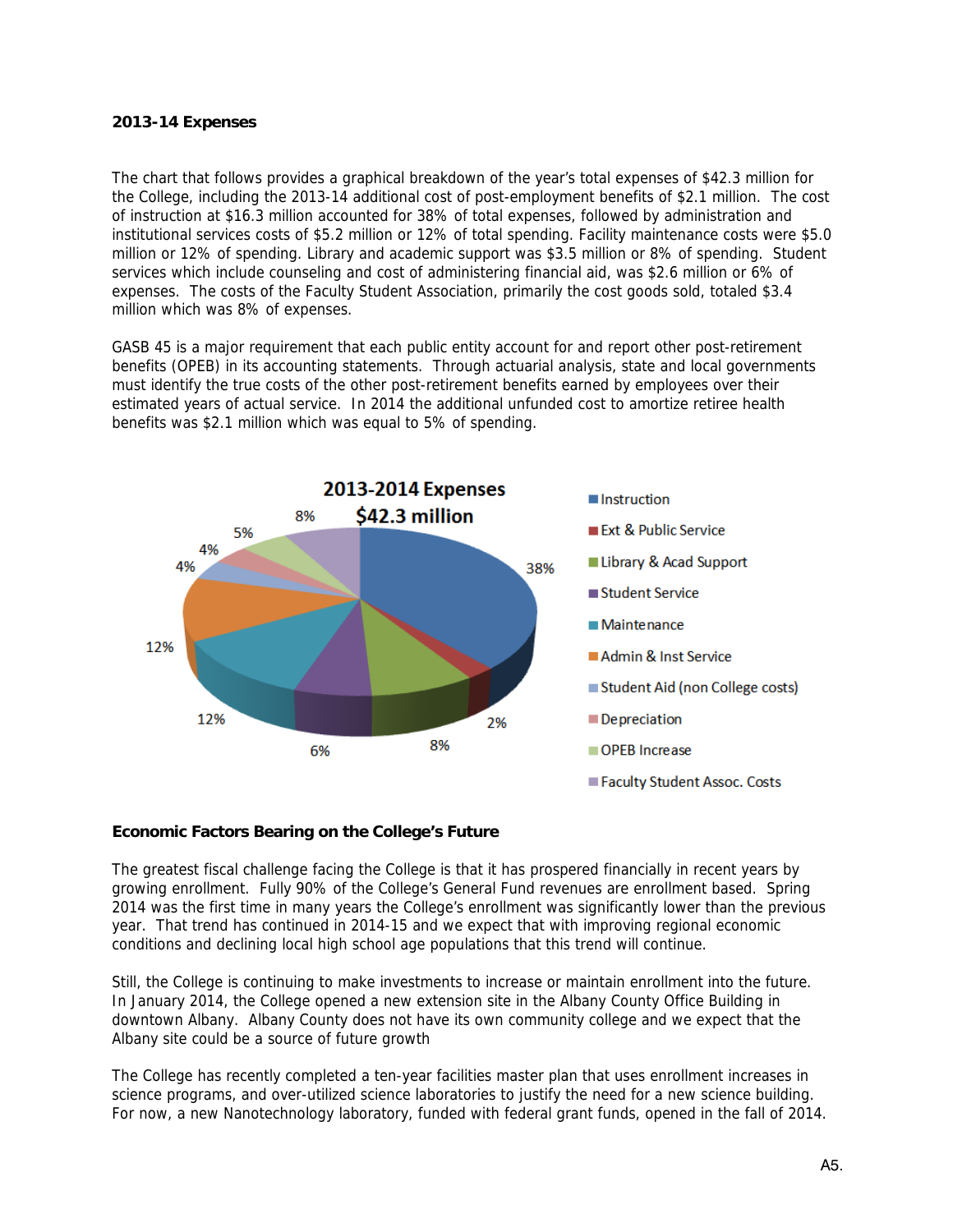The College also continues to develop new programs of study. Recent examples include the addition of Casino and Gaming Management and Supply Chain Management in 2014. A new Biotechnology program is also being developed and we expect new lab space will be constructed.

The College is hoping to be an active participant in Governor Cuomo's new initiatives. Start-Up New York gives tax benefits to companies that develop on or near New York State Colleges.

The City of Schenectady was recently chosen as the site for the Capitol region's casino, Rivers Casino and Resort that will be located one mile from the College on the grounds former Alco locomotive manufacturing site. The College is already in discussions with Rush Street Gaming, the casinos operator, for training programs linked to the College's Casino and Gaming Management program.

Emphasis on efforts to increase student retention continues. Even in years of significant enrollment growth, there has been a drop in enrollment in the spring when compared to the fall term as students struggle with academic demands. Beginning with the fall 2014 semester, new students were required to take a one credit class to orient freshman students the academic demands of college life.

The College's contracts with two labor bargaining groups, the faculty and college administrators, expired on August 31, 2013 and negotiations are ongoing. The contract with the College's third bargaining group, the Civil Service Employees Association or CSEA, expires on December 31, 2015.

#### **Contacting College Management**

This financial report is designed to provide the College community, oversight agencies, and County taxpayers with a general overview of the College's finances and demonstrate the College's accountability for the money it receives.

If you have any questions about this report or need additional information, contact Charles J. Richardson, Vice President of Administration, 78 Washington Avenue, Schenectady, NY 12305 or by e-mail at richarcj@sunysccc.edu.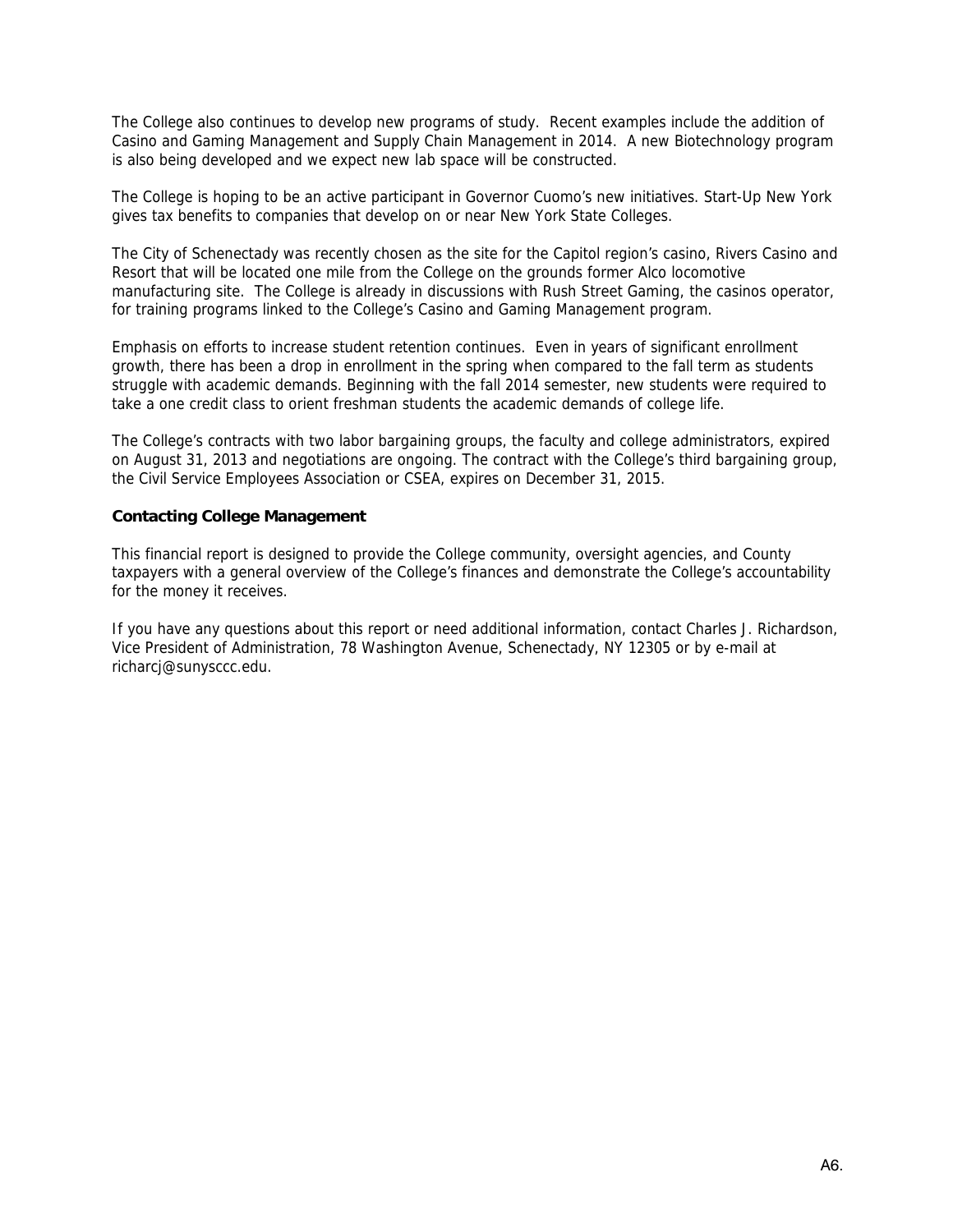## **SCHENECTADY COUNTY COMMUNITY COLLEGE STATEMENT OF NET POSITION AUGUST 31, 2014**

|                                                                   | <b>Primary</b><br>Institution |              | <b>Component Unit,</b><br><b>SCCC</b><br>Foundation, Inc. |                         |  |
|-------------------------------------------------------------------|-------------------------------|--------------|-----------------------------------------------------------|-------------------------|--|
| <b>ASSETS</b>                                                     |                               |              |                                                           |                         |  |
| <b>Current Assets</b>                                             |                               |              |                                                           |                         |  |
| Cash and equivalents                                              | \$                            | 12,427,333   | \$                                                        | 287,182                 |  |
| Receivables                                                       |                               |              |                                                           |                         |  |
| Federal, state and local                                          |                               | 1,902,338    |                                                           |                         |  |
| Tuition (net of \$2,927,514 allowance for uncollectible accounts) |                               | 358,635      |                                                           |                         |  |
| Other                                                             |                               | 430,103      |                                                           | 94,218                  |  |
| Prepaid expenses                                                  |                               | 180,697      |                                                           | 658                     |  |
| Inventories                                                       |                               | 572,238      |                                                           |                         |  |
| <b>Total Current Assets</b>                                       |                               | 15,871,344   |                                                           | 382,058                 |  |
| <b>Noncurrent Assets</b>                                          |                               |              |                                                           |                         |  |
| Investments                                                       |                               |              |                                                           | 5,013,325               |  |
| Receivables, net of current portion                               |                               |              |                                                           | 10,000                  |  |
| Land                                                              |                               | 713,209      |                                                           |                         |  |
| Capital assets, net of accumulated depreciation of \$35,954,958   |                               | 27,772,535   |                                                           | 35,780                  |  |
| <b>Total Noncurrent Assets</b>                                    |                               | 28,485,744   |                                                           | $\overline{5}$ ,059,105 |  |
| <b>TOTAL ASSETS</b>                                               | \$                            | 44,357,088   | \$                                                        | 5,441,163               |  |
|                                                                   |                               |              |                                                           |                         |  |
| <b>LIABILITIES AND NET POSITION</b>                               |                               |              |                                                           |                         |  |
| <b>Current Liabilities</b>                                        |                               |              |                                                           |                         |  |
| Accounts payable                                                  | \$                            | 1,019,045    | \$                                                        |                         |  |
| Accrued expenses                                                  |                               | 2,372,963    |                                                           | 211,867                 |  |
| Deferred revenue                                                  |                               | 3,383,691    |                                                           | 20,220                  |  |
| Due to other governments                                          |                               | 32,902       |                                                           |                         |  |
| <b>Other liabilities</b>                                          |                               | 276,927      |                                                           |                         |  |
| <b>Total Current Liabilities</b>                                  |                               | 7,085,528    |                                                           | 232,087                 |  |
| <b>Noncurrent Liabilities</b>                                     |                               |              |                                                           |                         |  |
| Accrued expenses                                                  |                               | 20,544,010   |                                                           |                         |  |
| <b>Total Noncurrent Liabilities</b>                               |                               | 20,544,010   |                                                           |                         |  |
| <b>Total Liabilities</b>                                          |                               | 27,629,538   |                                                           | 232,087                 |  |
| <b>Net Position</b>                                               |                               |              |                                                           |                         |  |
| Invested in Capital Assets                                        |                               | 27,538,376   |                                                           |                         |  |
| Restricted:                                                       |                               |              |                                                           |                         |  |
| Scholarships                                                      |                               |              |                                                           | 1,892,305               |  |
| <b>Faculty Student Association</b>                                |                               | 2,195,915    |                                                           |                         |  |
| Loan Fund                                                         |                               | 88,765       |                                                           |                         |  |
| Unrestricted:                                                     |                               | (13,095,506) |                                                           | 3,316,771               |  |
| <b>Total Net Position</b>                                         |                               | 16,727,550   |                                                           | 5,209,076               |  |
| TOTAL LIABILITIES AND NET POSITION                                | \$                            | 44,357,088   | \$                                                        | 5,441,163               |  |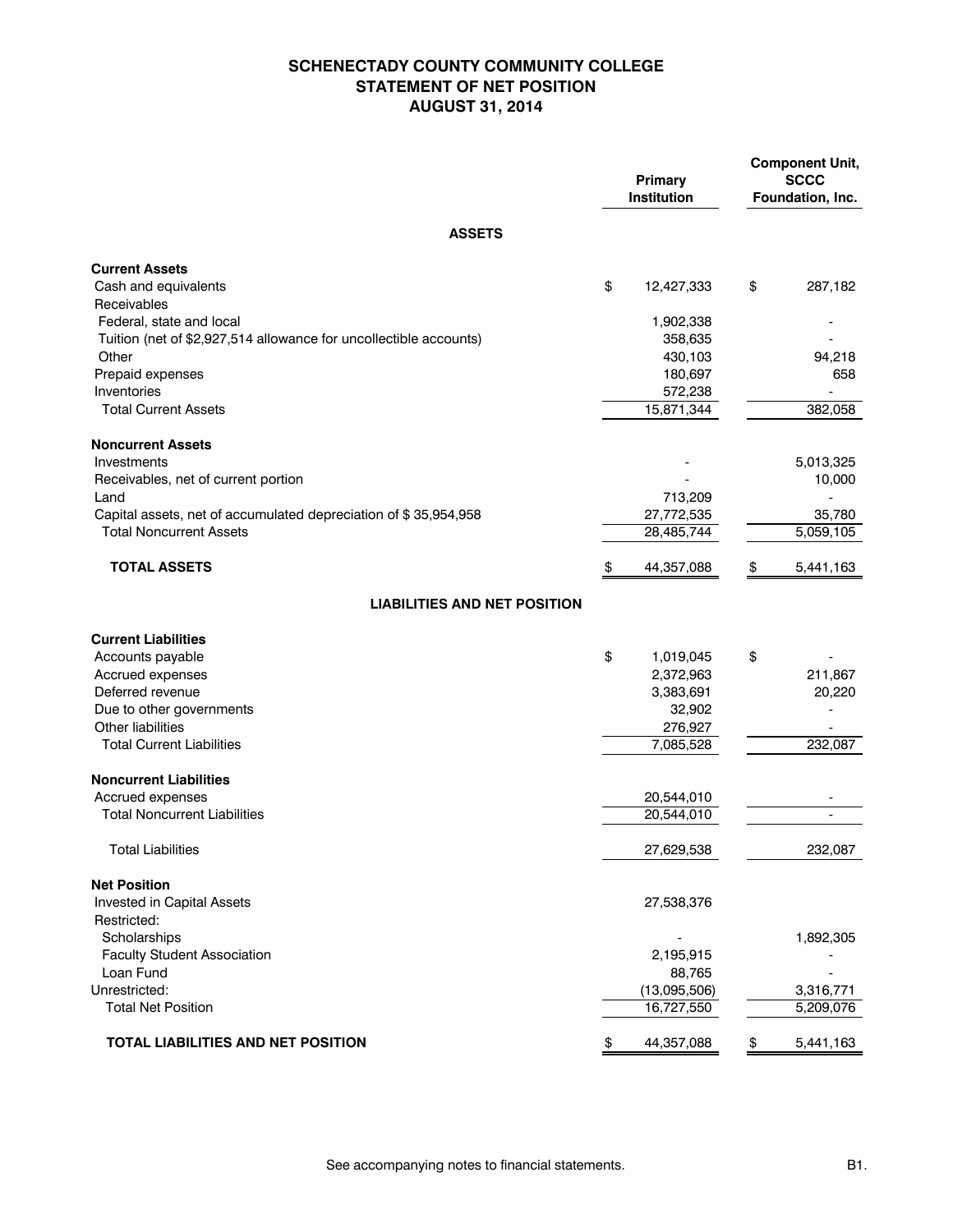## **SCHENECTADY COUNTY COMMUNITY COLLEGE STATEMENT OF NET POSITION AUGUST 31, 2013**

|                                                                   | <b>Primary</b><br>Institution |                      |                 |  | <b>Component Unit,</b><br><b>SCCC</b><br>Foundation, Inc. |
|-------------------------------------------------------------------|-------------------------------|----------------------|-----------------|--|-----------------------------------------------------------|
| <b>ASSETS</b>                                                     |                               |                      |                 |  |                                                           |
| <b>Current Assets</b>                                             |                               |                      |                 |  |                                                           |
| Cash and equivalents                                              | \$                            | 14,737,839           | \$<br>409,867   |  |                                                           |
| Receivables                                                       |                               |                      |                 |  |                                                           |
| Federal, state and local                                          |                               | 500,037              |                 |  |                                                           |
| Tuition (net of \$2,739,070 allowance for uncollectible accounts) |                               | 168,207              |                 |  |                                                           |
| Other                                                             |                               | 296,919<br>199,678   | 120,332         |  |                                                           |
| Prepaid expenses<br>Inventories                                   |                               | 490,010              | 1,758           |  |                                                           |
| <b>Total Current Assets</b>                                       |                               | 16,392,690           | 531,957         |  |                                                           |
|                                                                   |                               |                      |                 |  |                                                           |
| <b>Noncurrent Assets</b>                                          |                               |                      |                 |  |                                                           |
| Investments                                                       |                               |                      | 4,487,103       |  |                                                           |
| Amounts available for capital costs                               |                               |                      | 15,000          |  |                                                           |
| Land                                                              |                               | 713,209              |                 |  |                                                           |
| Capital assets, net of accumulated depreciation of \$34,309,229   |                               | 27,557,579           |                 |  |                                                           |
| <b>Total Noncurrent Assets</b>                                    |                               | 28,270,788           | 4,502,103       |  |                                                           |
| <b>TOTAL ASSETS</b>                                               | \$                            | 44,663,478           | \$<br>5,034,060 |  |                                                           |
| <b>LIABILITIES AND NET POSITION</b>                               |                               |                      |                 |  |                                                           |
|                                                                   |                               |                      |                 |  |                                                           |
| <b>Current Liabilities</b>                                        |                               |                      |                 |  |                                                           |
| Accounts payable                                                  | \$                            | 750,578              | \$              |  |                                                           |
| Accrued expenses                                                  |                               | 2,386,705            | 130,269         |  |                                                           |
| Deferred revenue                                                  |                               | 3,066,758            | 43,600          |  |                                                           |
| Due to other governments                                          |                               | 31,750               |                 |  |                                                           |
| <b>Other liabilities</b><br><b>Total Current Liabilities</b>      |                               | 236,253<br>6,472,044 | 173,869         |  |                                                           |
|                                                                   |                               |                      |                 |  |                                                           |
| <b>Noncurrent Liabilities</b>                                     |                               |                      |                 |  |                                                           |
| Accrued expenses                                                  |                               | 18,263,941           |                 |  |                                                           |
| <b>Total Noncurrent Liabilities</b>                               |                               | 18,263,941           |                 |  |                                                           |
| <b>Total Liabilities</b>                                          |                               | 24,735,985           | 173,869         |  |                                                           |
| <b>Net Position</b>                                               |                               |                      |                 |  |                                                           |
| Invested in capital assets, net of related debt                   |                               | 28,147,672           |                 |  |                                                           |
| Restricted:                                                       |                               |                      |                 |  |                                                           |
| Scholarships                                                      |                               |                      | 1,739,274       |  |                                                           |
| <b>Faculty Student Association</b>                                |                               | 2,085,465            |                 |  |                                                           |
| Loan Fund                                                         |                               | 88,791               |                 |  |                                                           |
| Unrestricted                                                      |                               | (10, 394, 435)       | 3,120,917       |  |                                                           |
| <b>Total Net Position</b>                                         |                               | 19,927,493           | 4,860,191       |  |                                                           |
| <b>TOTAL LIABILITIES AND NET POSITION</b>                         | \$                            | 44,663,478           | \$<br>5,034,060 |  |                                                           |

See accompanying notes to financial statements. The matrix of the B2.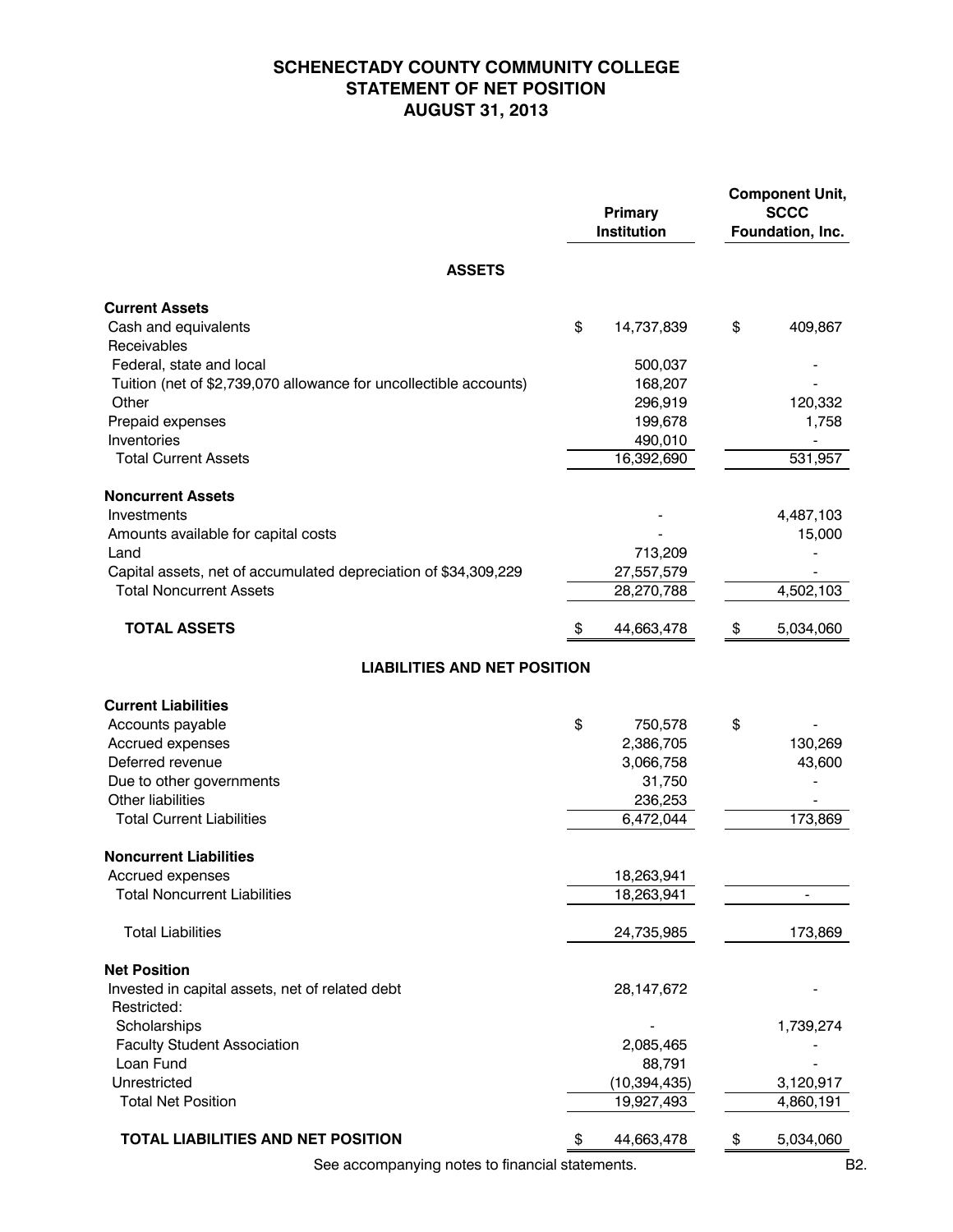## **SCHENECTADY COUNTY COMMUNITY COLLEGE STATEMENT OF REVENUES, EXPENSES, AND CHANGES IN NET POSITION FOR THE YEAR ENDED AUGUST 31, 2014**

|                                                                       | <b>Primary</b><br><b>Institution</b> | <b>Component Unit,</b><br><b>SCCC</b><br>Foundation, Inc. |  |  |
|-----------------------------------------------------------------------|--------------------------------------|-----------------------------------------------------------|--|--|
| <b>Operating Revenue</b>                                              |                                      |                                                           |  |  |
| Student tuition and fees net of scholarship allowance of \$10,381,867 | \$<br>4,350,642                      | \$                                                        |  |  |
| Government aid and grants                                             | 16,095,497                           |                                                           |  |  |
| Charges to other counties                                             | 1,885,170                            |                                                           |  |  |
| Investment income                                                     |                                      | 468,031                                                   |  |  |
| Interest income                                                       |                                      | 89,149                                                    |  |  |
| Contributions                                                         |                                      | 937,323                                                   |  |  |
| Other revenues                                                        | 1,352,234                            | 21,933                                                    |  |  |
| Auxiliary enterprises:                                                |                                      |                                                           |  |  |
| Sales                                                                 | 3,332,498                            |                                                           |  |  |
| Other                                                                 | 210,196                              |                                                           |  |  |
| <b>Total Operating Revenue</b>                                        | 27,226,237                           | 1,516,436                                                 |  |  |
| <b>Operating Expenses</b>                                             |                                      |                                                           |  |  |
| Instruction                                                           | 16,291,425                           |                                                           |  |  |
| Extension and public service                                          | 978,857                              |                                                           |  |  |
| Library                                                               | 837,595                              |                                                           |  |  |
| <b>Student services</b>                                               | 2,602,853                            |                                                           |  |  |
| Maintenance and operation of plant                                    | 4,976,799                            |                                                           |  |  |
| General administration                                                | 2,589,356                            |                                                           |  |  |
| General institutional services                                        | 2,561,377                            |                                                           |  |  |
| Student aid                                                           | 1,635,432                            |                                                           |  |  |
| Academic Support                                                      | 2,668,175                            |                                                           |  |  |
| Foundation                                                            |                                      | 1,165,119                                                 |  |  |
| Auxiliary enterprises:                                                |                                      |                                                           |  |  |
| Cost of sales                                                         | 2,393,670                            |                                                           |  |  |
| Other                                                                 | 1,002,137                            |                                                           |  |  |
| Depreciation expense - Auxillary                                      | 36,439                               |                                                           |  |  |
| Depreciation expense                                                  | 1,609,292                            | 2,432                                                     |  |  |
| <b>Total Expenses</b>                                                 | 40,183,407                           | 1,167,551                                                 |  |  |
| Operating Income (Loss)                                               | (12, 957, 170)                       | 348,885                                                   |  |  |
| <b>Non-Operating Revenues (Expenses)</b>                              |                                      |                                                           |  |  |
| State aid                                                             | 9,597,442                            |                                                           |  |  |
| Sponsoring county contribution                                        | 2,098,694                            |                                                           |  |  |
| Capital Grant Income                                                  | 209,511                              |                                                           |  |  |
| Interest income                                                       | 2,654                                |                                                           |  |  |
| Other expense                                                         |                                      |                                                           |  |  |
| Amortization of postemployment benefit UAL per GASB 45                | (2, 151, 074)                        |                                                           |  |  |
| Non-Operating Revenues (Expenses)                                     | 9,757,227                            |                                                           |  |  |
| <b>Change in Net Position</b>                                         | (3, 199, 943)                        | 348,885                                                   |  |  |
| Net Position, Beginning of Year                                       | 19,927,493                           | 4,860,191                                                 |  |  |
| Net Position, End of Year                                             | 16,727,550<br>\$                     | \$<br>5,209,076                                           |  |  |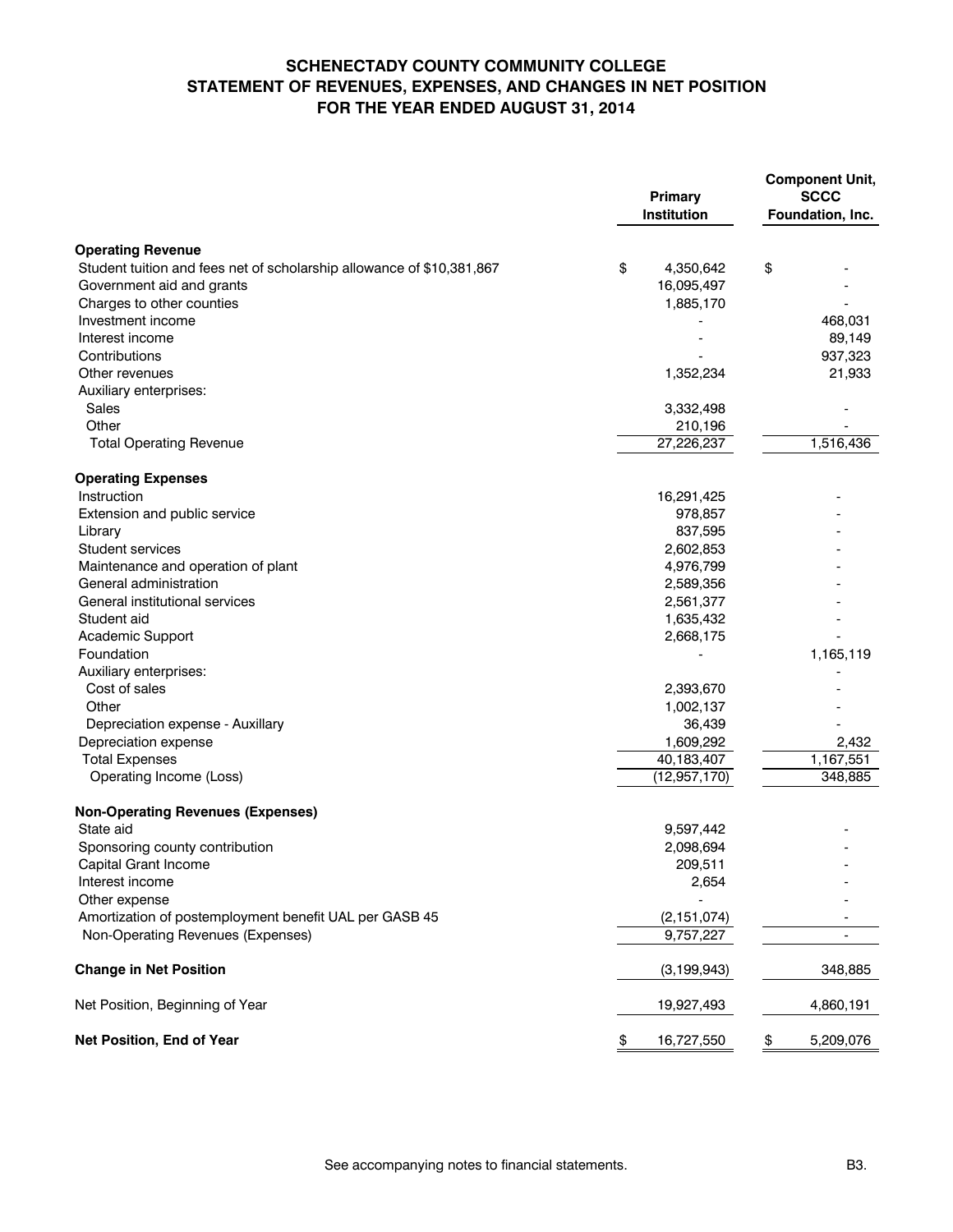## **SCHENECTADY COUNTY COMMUNITY COLLEGE STATEMENT OF REVENUES, EXPENSES, AND CHANGES IN NET POSITION FOR THE YEAR ENDED AUGUST 31, 2013**

|                                                                       | <b>Primary</b><br>Institution |                | <b>Component Unit,</b><br><b>SCCC</b><br>Foundation, Inc. |
|-----------------------------------------------------------------------|-------------------------------|----------------|-----------------------------------------------------------|
| <b>Operating Revenue</b>                                              |                               |                |                                                           |
| Student tuition and fees net of scholarship allowance of \$10,575,509 | \$                            | 4,334,263      | \$                                                        |
| Government aid and grants                                             |                               | 16,037,866     |                                                           |
| Charges to other counties                                             |                               | 87             |                                                           |
| Investment income                                                     |                               |                | 220,996                                                   |
| Interest income                                                       |                               |                | 91,619                                                    |
| Contributions                                                         |                               |                | 870,232                                                   |
| Other revenues                                                        |                               | 1,427,195      | 1,820                                                     |
| Auxiliary enterprises:                                                |                               |                |                                                           |
| Sales                                                                 |                               | 3,347,068      |                                                           |
| Other                                                                 |                               | 194,383        |                                                           |
| <b>Total Operating Revenue</b>                                        |                               | 25,340,862     | 1,184,667                                                 |
|                                                                       |                               |                |                                                           |
| <b>Operating Expenses</b>                                             |                               |                |                                                           |
| Instruction                                                           |                               | 14,995,052     |                                                           |
| Extension and public service                                          |                               | 971,262        |                                                           |
| Library                                                               |                               | 810,434        |                                                           |
| <b>Student services</b>                                               |                               | 2,215,094      |                                                           |
| Maintenance and operation of plant                                    |                               | 4,440,478      |                                                           |
| General administration                                                |                               | 2,156,089      |                                                           |
| General institutional services                                        |                               | 2,080,683      |                                                           |
| Student aid                                                           |                               | 1,505,592      |                                                           |
| Academic Support                                                      |                               | 2,460,462      |                                                           |
| Foundation                                                            |                               |                | 1,098,344                                                 |
| Auxiliary enterprises:                                                |                               |                |                                                           |
| Cost of sales                                                         |                               | 2,398,017      |                                                           |
| Other                                                                 |                               | 878,390        |                                                           |
| <b>Benefits</b>                                                       |                               |                |                                                           |
| Depreciation expense                                                  |                               | 16,362         |                                                           |
| Depreciation expense                                                  |                               | 1,930,302      |                                                           |
| <b>Total Expenses</b>                                                 |                               | 36,858,217     | 1,098,344                                                 |
| Operating Income (Loss)                                               |                               | (11, 517, 355) | 86,323                                                    |
|                                                                       |                               |                |                                                           |
| <b>Non-Operating Revenues (Expenses)</b>                              |                               |                |                                                           |
| State aid                                                             |                               | 9,042,474      |                                                           |
| Sponsoring county contribution                                        |                               | 2,098,694      |                                                           |
| Capital Grant Income                                                  |                               | 2,083,202      |                                                           |
| Interest income                                                       |                               | 4,118          |                                                           |
| Other expense                                                         |                               |                |                                                           |
| Amortization of postemployment benefit UAL under GASB 45              |                               | (1,728,299)    |                                                           |
| Non-Operating Revenues (Expenses)                                     |                               | 11,500,189     |                                                           |
| <b>Change in Net Position</b>                                         |                               | (17, 166)      | 86,323                                                    |
| Net Position, Beginning of Year as previously reported                |                               | (2,701,243)    | 4,773,868                                                 |
| <b>Cummulative Effect of Accounting Change</b>                        |                               | 22,645,902     |                                                           |
| Net Position, Beginning of Year                                       |                               | 19,944,659     | 4,773,868                                                 |
| Net Position, End of Year                                             | \$                            | 19,927,493     | \$<br>4,860,191                                           |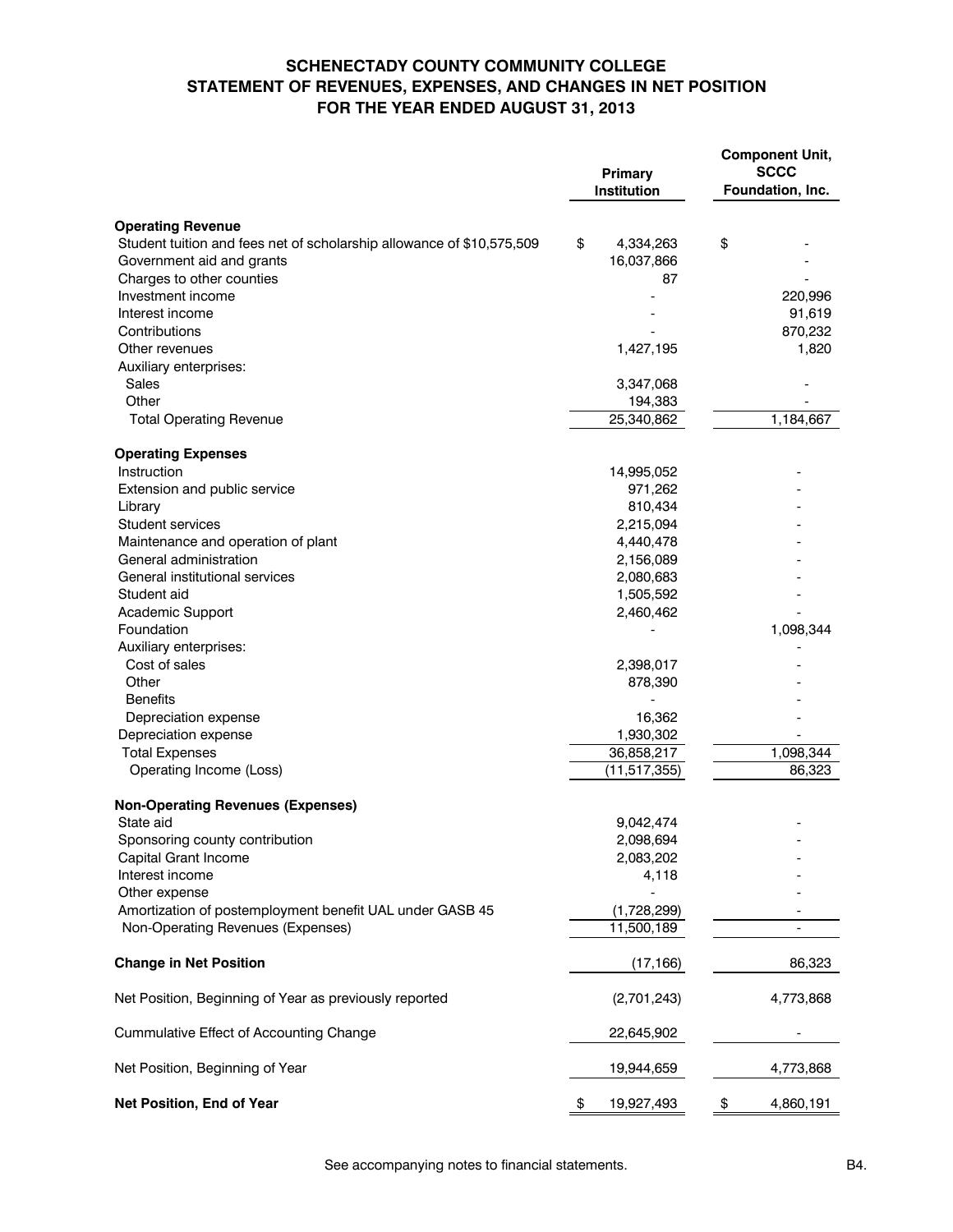## **SCHENECTADY COUNTY COMMUNITY COLLEGE STATEMENT OF CASH FLOWS FOR THE YEAR ENDED AUGUST 31, 2014**

|                                                                                                             |                         | <b>Primary</b><br><b>Institution</b> | Component<br>Unit, SCCC<br>Foundation, Inc. |                |  |
|-------------------------------------------------------------------------------------------------------------|-------------------------|--------------------------------------|---------------------------------------------|----------------|--|
| <b>Cash Flows From Operating Activities</b>                                                                 |                         |                                      |                                             |                |  |
| Cash received from tuition, fees and grants                                                                 | \$                      | 22,799,746                           | \$                                          |                |  |
| Cash received from sales                                                                                    |                         | 3,332,498                            |                                             |                |  |
| Cash received for student aid                                                                               |                         | 10,919,175                           |                                             |                |  |
| Contributions from donors                                                                                   |                         |                                      |                                             | 734,832        |  |
| Cash paid to benefit recipients                                                                             |                         |                                      |                                             | (587, 576)     |  |
| Cash paid to suppliers and employees                                                                        |                         | (36,541,099)                         |                                             | (262, 687)     |  |
| Cash paid for student aid                                                                                   |                         | (12,017,299)                         |                                             |                |  |
| Interest and dividends received                                                                             |                         |                                      |                                             | 89,149         |  |
| Net Cash Used By Operating Activities                                                                       |                         | (11,506,979)                         |                                             | (26, 282)      |  |
| <b>Cash Flows From Noncapital Financing Activities</b>                                                      |                         |                                      |                                             |                |  |
| State Aid                                                                                                   |                         | 9,795,646                            |                                             |                |  |
| Sponsoring county contribution                                                                              |                         | 1,049,347                            |                                             |                |  |
| Net Cash Provided by Noncapital Financing Activities                                                        |                         | 10,844,993                           |                                             | $\blacksquare$ |  |
| <b>Cash Flows From Capital and Related Financing Activities</b>                                             |                         |                                      |                                             |                |  |
| Cash paid for capital assets                                                                                |                         | (1,651,174)                          |                                             | (38, 212)      |  |
| Net Cash Used by Capital and Related Financing Activities                                                   |                         | (1,651,174)                          |                                             | (38, 212)      |  |
| <b>Cash Flows From Investing Activities</b>                                                                 |                         |                                      |                                             |                |  |
| Purchases of investments                                                                                    |                         |                                      |                                             | (332, 409)     |  |
| Sales of investments                                                                                        |                         |                                      |                                             | 274,218        |  |
| Interest income                                                                                             |                         | 2,654                                |                                             |                |  |
| Net Cash Provided (Used) by Investing Activities                                                            |                         | 2,654                                |                                             | (58, 191)      |  |
| <b>Net Decrease in Cash and Equivalents</b>                                                                 |                         | (2,310,506)                          |                                             | (122, 685)     |  |
| Cash and Equivalents, Beginning of Year                                                                     |                         | 14,737,839                           |                                             | 409,867        |  |
| <b>Cash and Equivalents, End of Year</b>                                                                    | \$                      | 12,427,333                           | \$                                          | 287,182        |  |
| Reconciliation of Net Operating Income (Loss) to Net Cash<br><b>Provided (Used) By Operating Activities</b> |                         |                                      |                                             |                |  |
| Operating income (loss)                                                                                     | \$                      | (12, 957, 170)                       | \$                                          | 348,885        |  |
| Adjustments to reconcile operating income (loss)                                                            |                         |                                      |                                             |                |  |
| to net cash provided (used) by operating activities                                                         |                         |                                      |                                             |                |  |
| Depreciation                                                                                                |                         | 1,645,731                            |                                             | 2,432          |  |
| Unrealized and realized gains on investments                                                                |                         |                                      |                                             | (468, 031)     |  |
| (Increase) decrease in assets:                                                                              |                         |                                      |                                             |                |  |
| Receivables                                                                                                 |                         | (676, 567)                           |                                             | 31,114         |  |
| Inventories                                                                                                 |                         | (82, 228)                            |                                             |                |  |
| Prepaid expenses                                                                                            |                         | 18,981                               |                                             | 1,100          |  |
| Increase (decrease) in liabilities:                                                                         |                         |                                      |                                             |                |  |
| Accounts payable                                                                                            |                         | 268,467                              |                                             |                |  |
| Accrued expenses                                                                                            |                         | 115,253                              |                                             | 81,598         |  |
| Deferred revenue/due to other governments                                                                   |                         | 119,880                              |                                             | (23, 380)      |  |
| <b>Other liabilities</b>                                                                                    |                         | 40,674                               |                                             |                |  |
| Net Cash Used By Operating Activities                                                                       | $\overline{\mathbf{e}}$ | (11,506,979)                         | $\overline{\mathbf{e}}$                     | (26, 282)      |  |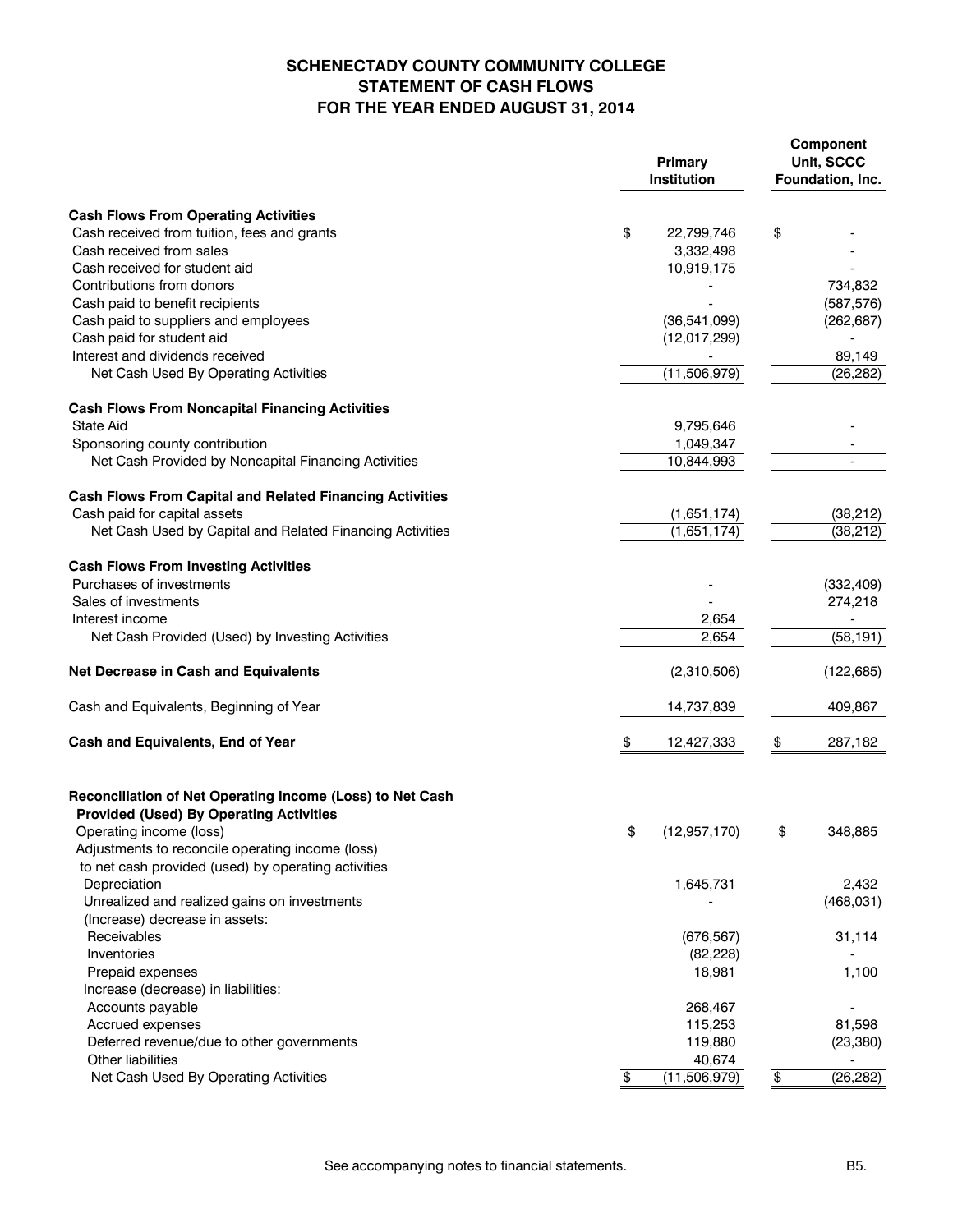## **SCHENECTADY COUNTY COMMUNITY COLLEGE STATEMENT OF CASH FLOWS FOR THE YEAR ENDED AUGUST 31, 2013**

|                                                                                                                                                                                            |                         | <b>Primary</b><br><b>Institution</b><br>(Restated) | <b>Component Unit,</b><br><b>SCCC</b><br>Foundation, Inc. |            |  |
|--------------------------------------------------------------------------------------------------------------------------------------------------------------------------------------------|-------------------------|----------------------------------------------------|-----------------------------------------------------------|------------|--|
| <b>Cash Flows From Operating Activities</b>                                                                                                                                                |                         |                                                    |                                                           |            |  |
| Cash received from tuition, fees and grants                                                                                                                                                | \$                      | 20,717,128                                         | \$                                                        |            |  |
| Cash received from sales and commissions                                                                                                                                                   |                         | 3,347,068                                          |                                                           |            |  |
| Cash received for student aid                                                                                                                                                              |                         | 12,499,963                                         |                                                           |            |  |
| Contributions from donors                                                                                                                                                                  |                         |                                                    |                                                           | 766,818    |  |
| Cash paid to benefit recipients                                                                                                                                                            |                         |                                                    |                                                           | (743, 377) |  |
| Cash paid to suppliers and employees                                                                                                                                                       |                         | (33, 410, 969)                                     |                                                           | (229, 262) |  |
| Cash paid for student aid                                                                                                                                                                  |                         | (12,081,100)                                       |                                                           |            |  |
| Interest and dividends received                                                                                                                                                            |                         |                                                    |                                                           | 91,619     |  |
| Net Cash Provided (Used) By Operating Activities                                                                                                                                           |                         | (8,927,910)                                        |                                                           | (114, 202) |  |
| <b>Cash Flows From Noncapital Financing Activities</b>                                                                                                                                     |                         |                                                    |                                                           |            |  |
| <b>State Aid</b>                                                                                                                                                                           |                         | 8,865,305                                          |                                                           |            |  |
| Sponsoring county contribution                                                                                                                                                             |                         | 2,623,367                                          |                                                           |            |  |
| Net Cash Provided by Noncapital Financing Activities                                                                                                                                       |                         | 11,488,672                                         |                                                           |            |  |
| <b>Cash Flows From Capital and Related Financing Activities</b>                                                                                                                            |                         |                                                    |                                                           |            |  |
| Cash paid for capital assets                                                                                                                                                               |                         | (924, 745)                                         |                                                           |            |  |
| Net Cash (Used) by Capital and Related Financing Activities                                                                                                                                |                         | (924, 745)                                         |                                                           |            |  |
| <b>Cash Flows From Investing Activities</b>                                                                                                                                                |                         |                                                    |                                                           |            |  |
| Purchases of investments                                                                                                                                                                   |                         |                                                    |                                                           | (741, 904) |  |
| Sales of investments                                                                                                                                                                       |                         |                                                    |                                                           | 178,648    |  |
| Interest income                                                                                                                                                                            |                         | 4,118                                              |                                                           |            |  |
| Net Cash Provided (Used) by Investing Activities                                                                                                                                           |                         | 4,118                                              |                                                           | (563, 256) |  |
| Net Increase (Decrease) in Cash and Equivalents                                                                                                                                            |                         | 1,640,135                                          |                                                           | (677, 458) |  |
| Cash and Equivalents, Beginning of Year                                                                                                                                                    |                         | 13,097,704                                         |                                                           | 1,087,325  |  |
| Cash and Equivalents, End of Year                                                                                                                                                          | \$                      | 14,737,839                                         | \$                                                        | 409,867    |  |
| Reconciliation of Net Operating Income (Loss) to Net Cash<br><b>Provided (Used) By Operating Activities</b><br>Operating income (loss)<br>Adjustments to reconcile operating income (loss) | \$                      | (11, 517, 355)                                     |                                                           | 86,323     |  |
| to net cash provided (used) by operating activities                                                                                                                                        |                         |                                                    |                                                           |            |  |
| Depreciation                                                                                                                                                                               |                         | 1,946,664                                          |                                                           |            |  |
| Non Cash Contribution                                                                                                                                                                      |                         |                                                    |                                                           |            |  |
| Unrealized and realized losses on investments                                                                                                                                              |                         |                                                    |                                                           | (220, 996) |  |
| (Increase) decrease in assets:                                                                                                                                                             |                         |                                                    |                                                           |            |  |
| Receivables                                                                                                                                                                                |                         | 781,900                                            |                                                           | 92,451     |  |
| Inventories                                                                                                                                                                                |                         | (43,987)                                           |                                                           |            |  |
| Prepaid expenses                                                                                                                                                                           |                         | 101,876                                            |                                                           | (1,758)    |  |
| Increase (decrease) in liabilities:                                                                                                                                                        |                         |                                                    |                                                           |            |  |
| Accounts payable                                                                                                                                                                           |                         | (132, 672)                                         |                                                           |            |  |
| Accrued expenses                                                                                                                                                                           |                         | 32,085                                             |                                                           | (58, 786)  |  |
| Deferred revenue                                                                                                                                                                           |                         | (134, 110)                                         |                                                           | (11, 436)  |  |
| <b>Other liabilities</b>                                                                                                                                                                   |                         | 37,689                                             |                                                           |            |  |
| Net Cash Provided (Used) By Operating Activities                                                                                                                                           | $\overline{\mathbf{e}}$ | (8,927,910)                                        | $\overline{\mathcal{E}}$                                  | (114, 202) |  |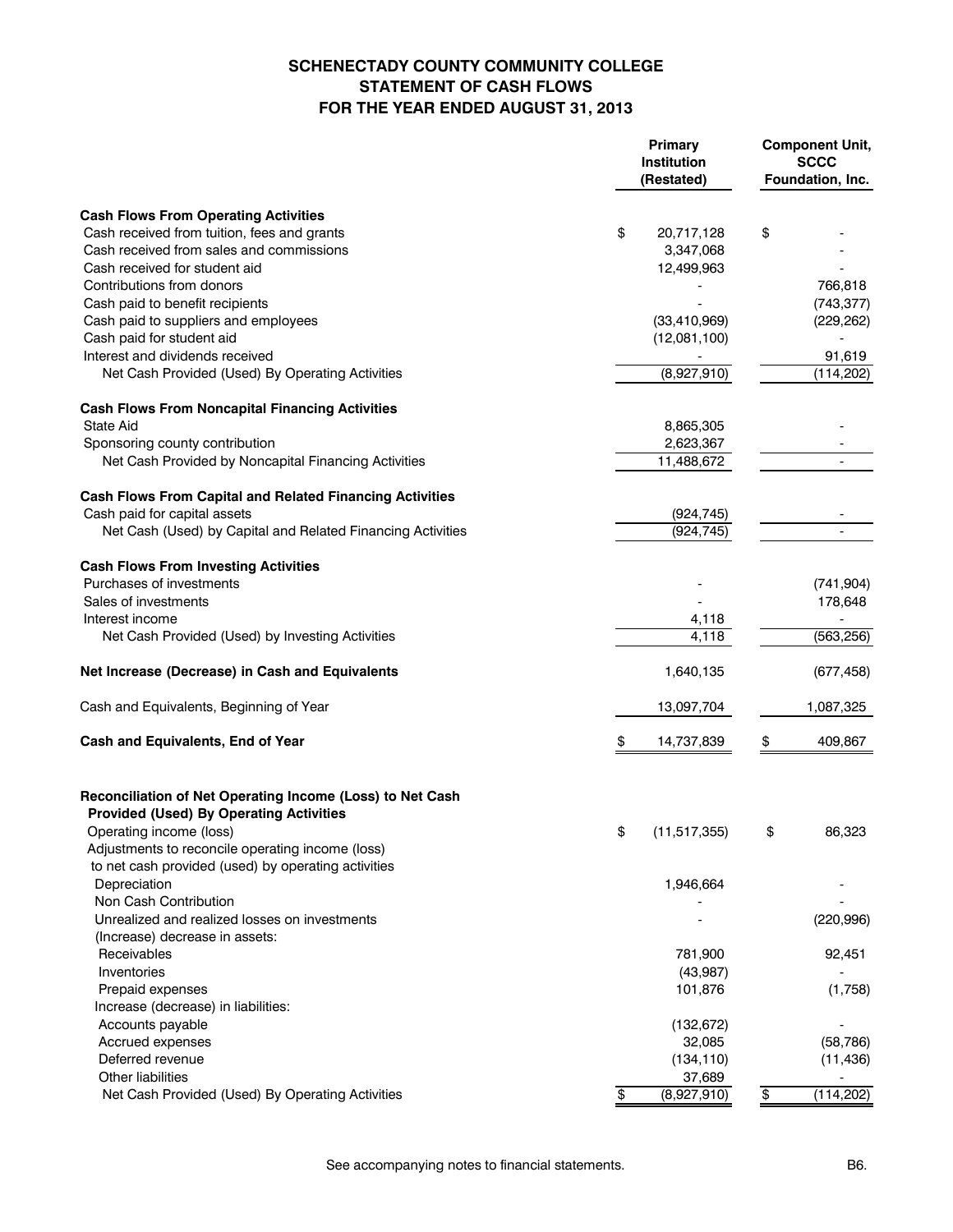## **1. SUMMARY OF SIGNIFICANT ACCOUNTING POLICIES**

## *A. Financial Reporting Entity*

Schenectady County Community College (the College) was established in 1969 and is administered by a Board of Trustees consisting of ten voting members; five are appointed by the Schenectady County Legislature, four by the Governor and one by the Student Body. The College is sponsored by Schenectady County (the County) and is part of the overall County educational system. The budget is subject to the approval of the Schenectady County Legislature. The County provides one-half of capital costs and a substantial portion of the net operating costs of the College. Title to real property of the College rests with the County. The County issues bonds and notes for capital costs which are classified as County debt. The College's financial statements are shown as a discretely presented component unit in the financial statements of Schenectady County.

Section 6304.6 of the New York State Education Law prescribes the manner in which community colleges are financed. Specifically, paragraph 6 authorizes the College Board of Trustees to receive and collect State financial aid, the County's share of operating costs, tuition, fees and all other sources of revenue and to pay all proper bills and accounts of the College.

As required by accounting principles generally accepted in the United States of America (GAAP), the financial statements of the reporting entity include those of the Schenectady County Community College (the primary government) and its component units. The component units discussed below are included in the College's reporting entity because of the significance of their operational or financial relationships with the College.

Operational or financial responsibility is determined on the basis of financial interdependency, selection of governing authority, designation of management, ability to significantly influence operations and accountability for fiscal matters.

## *Component Unit:*

In conforming with GAAP, the financial statements of component units have been included in the financial reporting entity as either discretely presented or blended component units.

The Schenectady County Community College Foundation, Inc. (the Foundation) is a separate legal organization and is managed by twenty-two Board of Directors consisting of twenty-four Directors elected by College Trustees and the President of the College serving as ex-officio director. The Foundation was organized to oversee and administer endowment funds for the College. Revenue, including scholarship grants, is recognized when earned and expenses, including scholarship awards, are recognized when incurred. The Foundation's financial information, including endowment and quasi-endowment funds and funds that expire through the passage of time, is discretely presented in the College's financial statements.

The Foundation is exempt from Federal income tax under Section 501(c)(3) of the Internal Revenue Code. In addition, the Internal Revenue Service has determined that the Foundation is not a private foundation as defined in Section 509(a)(1) and Section 170(b)(1)(A)(vi) of the Code.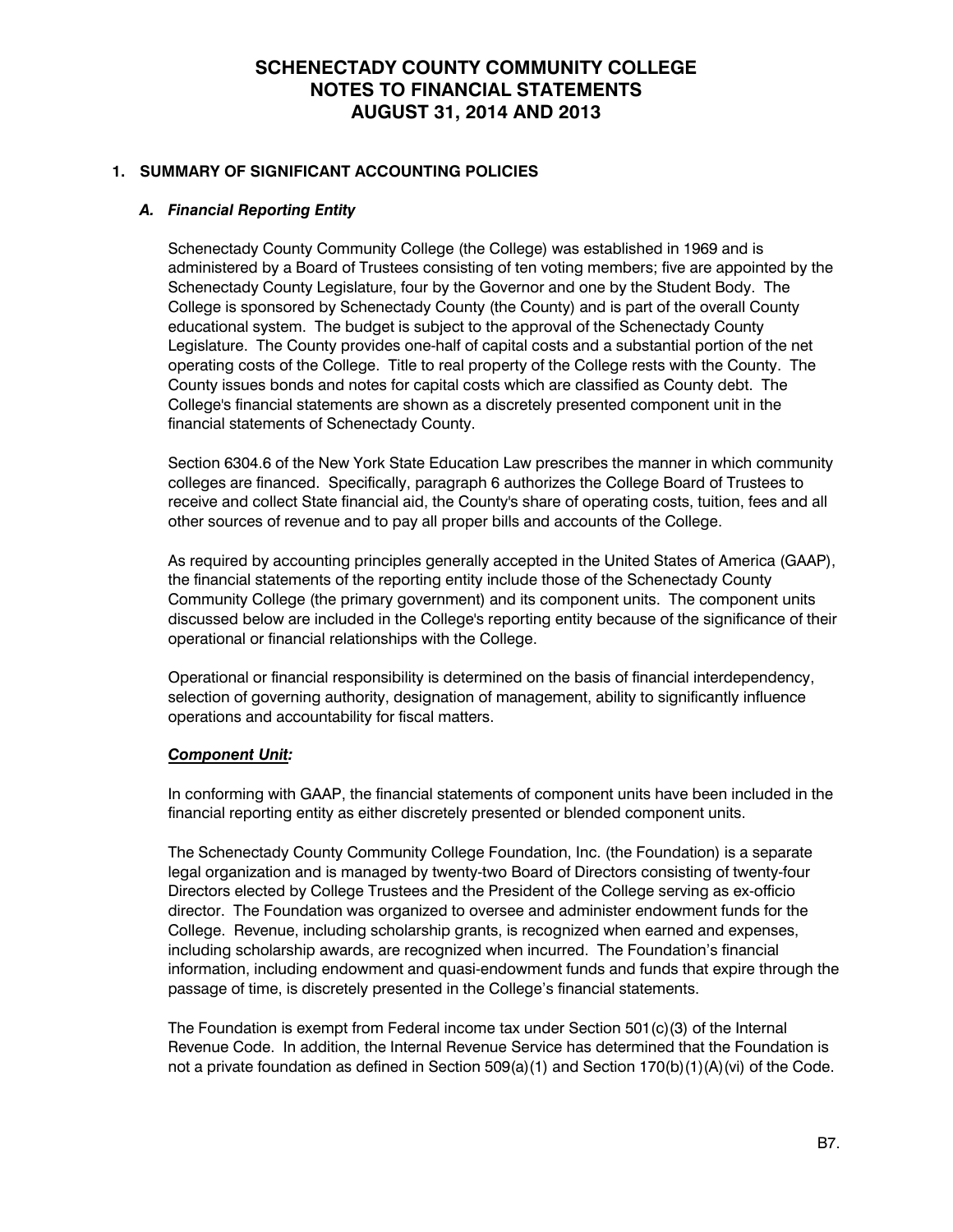## **1. SUMMARY OF SIGNIFICANT ACCOUNTING POLICIES**

### *A. Financial Reporting Entity*

### *Blended Component Unit:*

The Faculty Student Association (FSA) is a separate legal organization. The Board of Directors is composed of four faculty members, elected by the College faculty, four college students appointed by the Student Senate, the President, Vice President and Treasurer of the College Student Government Association, and four College administrators who serve by virtue of their position. The FSA provides services such as operation of the College Store and Food Service to benefit the College. The activity of the FSA has been included in the financial statements as of and for the years ended May 31, 2014 and May 31, 2013. The separate audited financial statements can be requested from FSA.

### *B. Basis of Accounting/Measurement Focus*

Basis of accounting refers to the timing of which revenues and expenditures/expenses and the related assets and liabilities are recognized in the accounts and reported in the financial statements. Basis of accounting relates to the timing of the measurements made, regardless of the measurement focus. Measurement focus is the determination of what should be measured.

The College maintains its books and records and prepares its financial statements on the accrual basis.

(i) Revenues - Major sources of revenue are accrued and recorded in the period earned. Deferred revenues are used to recognize tuition and grants paid in advance. If "expenditure" is the primary factor for determining reimbursement under the terms of a grant, revenue is recognized when the expenditure is incurred.

Pell Grants are reported as current restricted funds; the revenues are included as Government Aid and Grants and the expenditures as Student Aid. Grants made through the New York State Tuition Assistance Program (TAP) are treated similarly. During the years ended August 31, 2014 and 2013, respectively there was \$9,411,802 and \$9,422,159 distributed to the College for Pell grants and \$2,572,366 and \$2,576,350 for TAP.

- (ii) Expenditures are accrued and recorded in the period incurred, including retirement costs. Funds used to purchase fixed assets are accounted for as capital assets and depreciated over their useful lives.
- (v) Encumbrances are reservations of net assets for outstanding purchase commitments. Expenditures for such commitments are recorded in the period in which the liability is incurred. Appropriations authorized for the current year are increased by the amount of encumbrances carried forward from the prior year and lapse at the conclusion of the year. The reserve for encumbrances was \$384,115 and \$335,100 as of August 31, 2014 and 2013 respectively.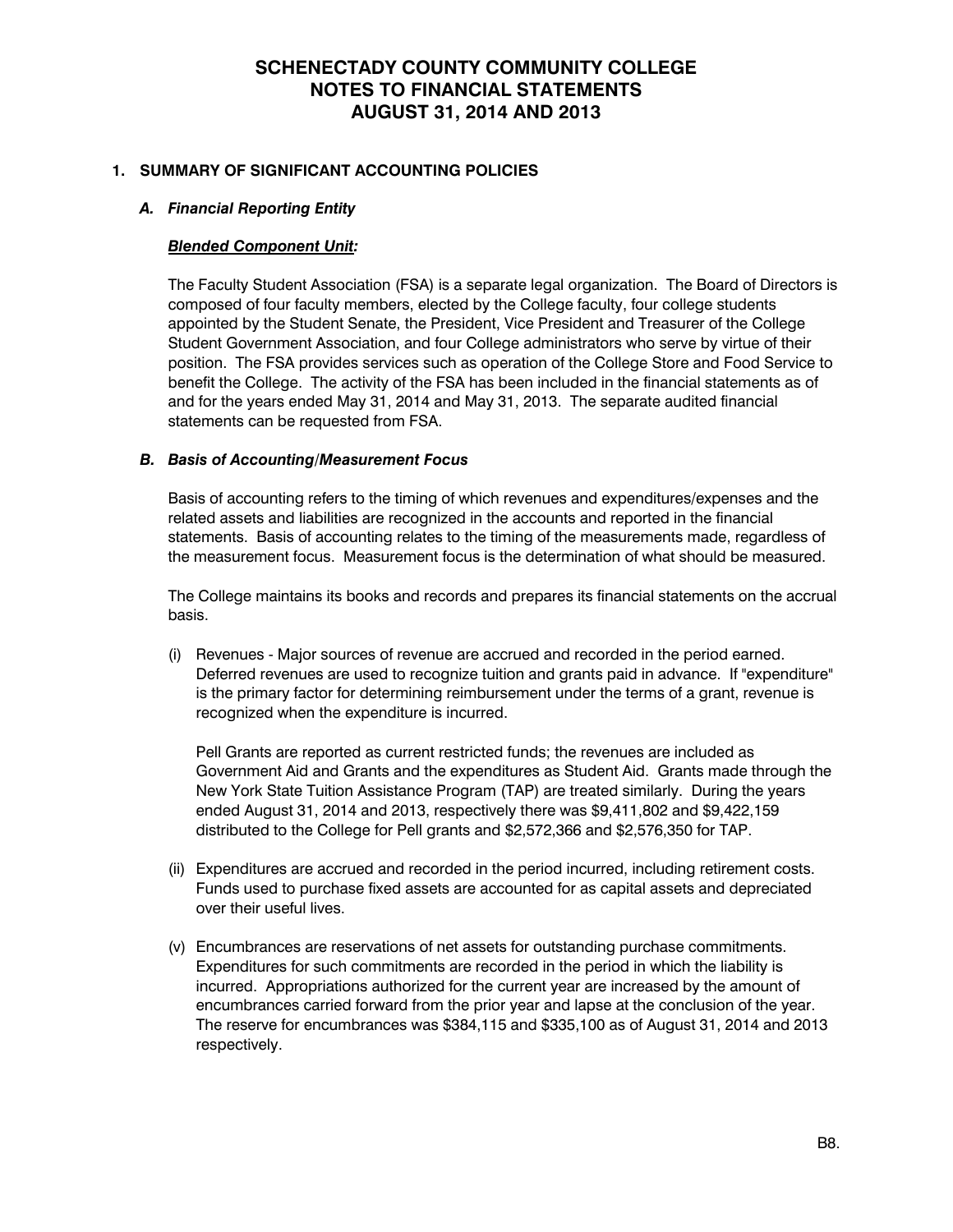### **1. SUMMARY OF SIGNIFICANT ACCOUNTING POLICIES**

#### *B. Basis of Accounting/Measurement Focus*

- (iv) In June 1999, the Governmental Accounting Standards Board (GASB) approved Statement No. 34, *Basic Financial Statements and Management's Discussion and Analysis for State and Local Governments* followed by Statement No. 35, *Basic Financial Statements and Management's Discussion and Analysis for Public Colleges and Universities*. The College implemented the provisions of these statements during the year ended August 31, 2002 as a special purpose government engaged only in a business type activity.
- (v) When an expense is incurred for purposes for which both restricted and unrestricted resources are available, the College first applies restricted resources until such resources are exhausted.
- (vi) The College uses the economic resources measurement focus. Revenues, expenses, gains, losses, assets and liabilities resulting from exchange like transactions are recognized when the exchange takes place. For non-exchange transactions, including government grants, the College uses a one-year availability period.

### *C. Budgetary Data*

Budget Policies - The budget policies are as follows:

- (i) The College Board of Trustees submits a tentative budget to the Schenectady County Legislature for the fiscal year commencing the following September 1. The tentative budget includes proposed expenditures and the proposed means of financing for all funds.
- (ii) After public hearings are conducted to obtain taxpayer comments, the Schenectady County Legislature adopts the budget.
- (iii) Budgets are proposed on the same basis of accounting except that (1) capital assets acquired are recorded as expenses and depreciation is not recorded, and (2) changes in the post-retirement liability are not reflected in the budget.

## *D. Compensated Absences*

The College recognizes a liability for vacation leave and additional salary-related payments as the benefits are earned by the employees, based on the rendering of past service and the probability that the employees will be compensated for the benefits through paid time off or some other means. This includes vacation leave that was earned but not used during the current or prior period and for which employees can receive compensation in a future period. Amounts do not include leave expected to lapse and includes leave that new employees will eventually qualify for.

In addition, the College recognizes a liability for vesting sick leave and additional salary-related payments for employees who, at the date of the statement of net position, are eligible to receive termination payments as well as other employees who are expected to become eligible in the future to receive such payments.

The liability for compensated absences is calculated using rates in effect as the balance sheet date. The liability at August 31, 2014 and 2013 is \$1,536,890 and \$1,548,283.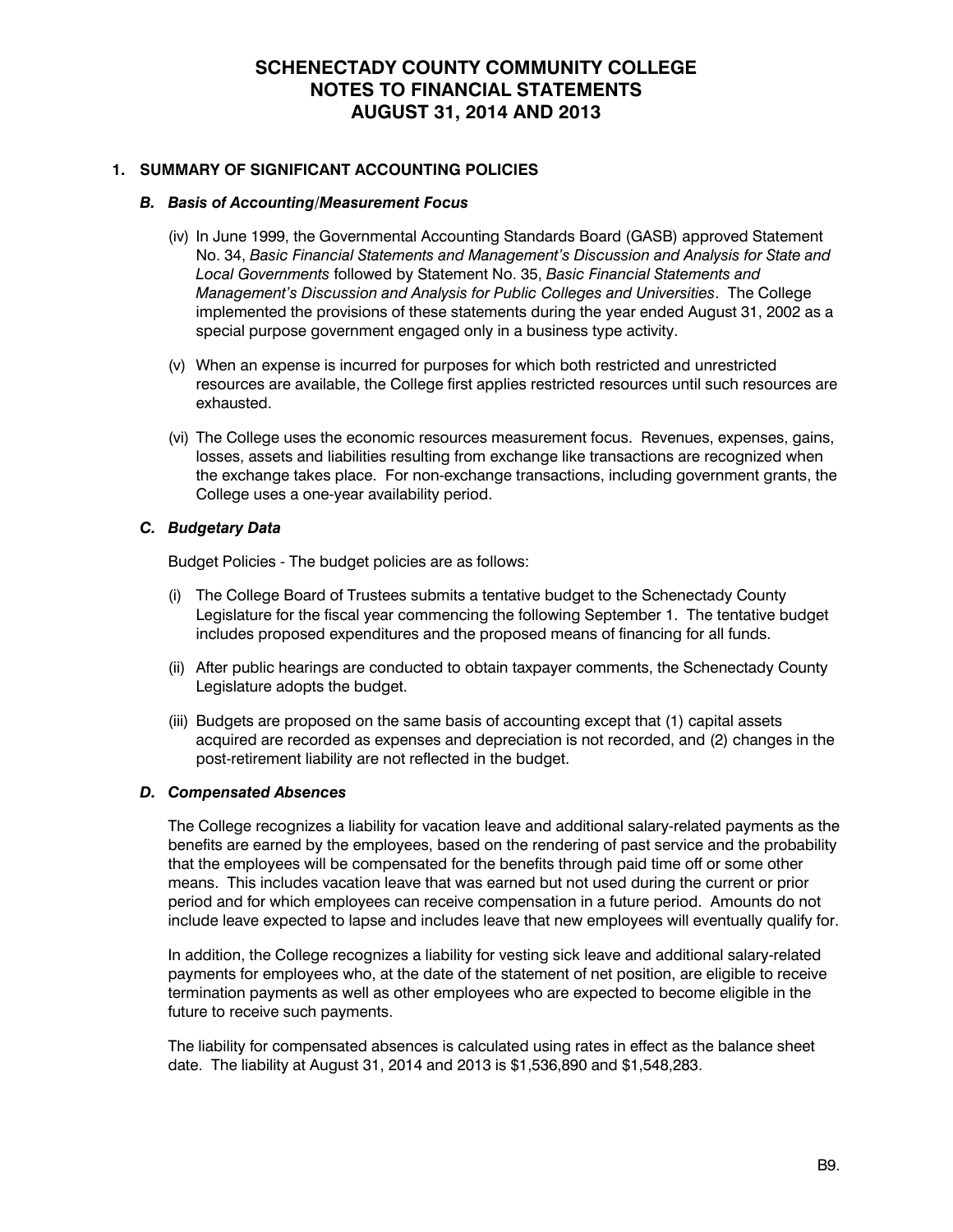### **1. SUMMARY OF SIGNIFICANT ACCOUNTING POLICIES**

### *E. Inventories*

Inventories are comprised of College Bookstore items held for sale and are carried at the lower of cost (first-in, first-out basis) or market.

### *F. Self-Insured Workers' Compensation Plan*

The College is self-insured through the County for workers' compensation claims. The accompanying financial statements reflect a provision for estimated future payments on claims filed of \$10,399 and \$9,769 at August 31, 2014 and 2013, respectively. Workers' compensation expense related to the College was \$27,135 and \$(42,810) for the years ended August 31, 2014 and 2013.

The County Plan establishes workers' compensation claims liabilities for the College based on estimates of the ultimate cost of claims (including future claim adjustment expenses) that have been reported but not settled, and of claims that have been incurred but not reported. The length of time for which such costs must be estimated varies depending on the coverage involved. Because actual claims costs depend on such complex factors as inflation, changes in doctrines of legal liability, and damage awards, the process used in computing claims liabilities does not necessarily result in an exact amount. Claims liabilities are recomputed periodically using a variety of actuarial and statistical techniques to produce current estimates that reflect recent settlements, claims frequency, and other economic and social factors. A provision for inflation in the calculation of estimated future claims costs is implicit in the calculation because reliance is placed both on actual historical data that reflect past inflation and on other factors that are considered to be appropriate modifiers of past experience. Adjustments to claims liabilities are charged or credited to the liability in the periods in which they are made. It is at least reasonably possible this estimate could change in the near term.

As discussed above, the College establishes a liability for both reported and unreported insured events, which includes estimates of both future payments of losses and related claim adjustment expenses. The following represents changes in those aggregate liabilities for the College during the past and previous year:

|                                                                                                                      | 2014        | 2013         |
|----------------------------------------------------------------------------------------------------------------------|-------------|--------------|
| Unpaid Claims and Claim Adjustment Expenses at<br>Beginning of Year                                                  | \$<br>9.769 | \$<br>80.382 |
| Incurred claims and claim adjustment expenses:                                                                       |             |              |
| Provision for incurred claims expenses for events of the<br>current year and change in provision for incurred events |             |              |
| of prior years                                                                                                       | 27,135      | (42, 810)    |
| Payments made for claims during the current year                                                                     | (26,505)    | (27,803)     |
| <b>Total Unpaid Claims and Claim Adjustment Expenses</b><br>at End of Year                                           | 10.399      | 9.769        |
|                                                                                                                      |             |              |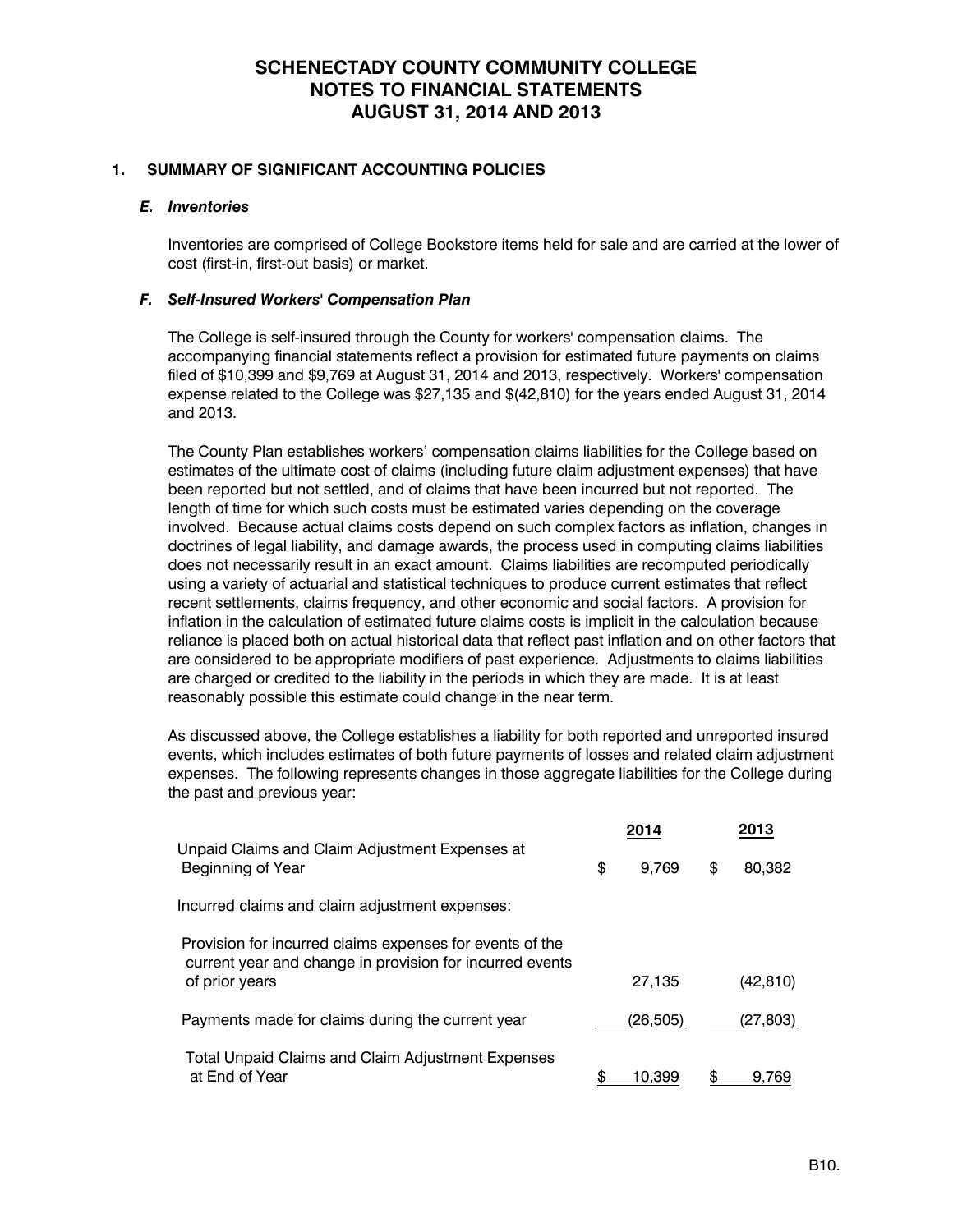### **1. SUMMARY OF SIGNIFICANT ACCOUNTING POLICIES**

### *G. Investments*

Investments are carried at fair value based on quoted market prices.

### *H. Capital Assets, Net of Accumulated Depreciation and Bonds Payable*

Pursuant to New York State Education Law relative to community colleges, title to real property is held by the County in trust for the use of the College in carrying out its institutional purposes. The State University of New York requires the College to include the cost of certain land, buildings and improvements and equipment utilized by the College. Therefore, the amounts reflected in the College's financial statements entitled land and capital assets, net of accumulated depreciation represents the book value of buildings, improvements and furniture and equipment funded by the County or New York State.

Property, plant and equipment are stated at cost less accumulated depreciation. Depreciation is provided for in amounts sufficient to relate the cost of depreciable assets to operations on a straight-line basis over the following estimated useful lives:

|                                   | Years    |
|-----------------------------------|----------|
| Buildings and improvements        | 5-40     |
| Furniture, fixtures and equipment | $3 - 15$ |
| <b>Vehicles</b>                   | 5        |

Debt utilized for the acquisition of capital assets is a legal obligation of the County or the Dormitory Authority of the State of New York (DASNY). No revenues or assets of the College have been pledged or will be available to pay the principal and interest. Principal and interest payments on the debt are payable from amounts appropriated each year by the State of New York pursuant to the State Education Law, and the County in the case of County-related debt.

When assets are acquired that will be paid for through County and State bond issuances they are recorded on the statement of net assets as capital assets. As a result the College's policy is to recognize capital grant income for assets financed by County and State Debt. No related debt obligations have been reflected in the accompanying financial statements.

#### *I. Operating/Nonoperating Revenues*

Operating revenues reported in the statements of revenues, expenses and changes in net assets consist of tuition and fees charged to students and their counties of residence as well as various grants and contracts intended to support programs administered by the College. The grants and contracts are derived from a variety of sources including State and Federal governments as well as local sources.

Nonoperating revenues reported in the statements of revenues, expenses and changes in net assets consist of revenues from sources not directly derived from services or programs provided in the operations of the College's normal activity.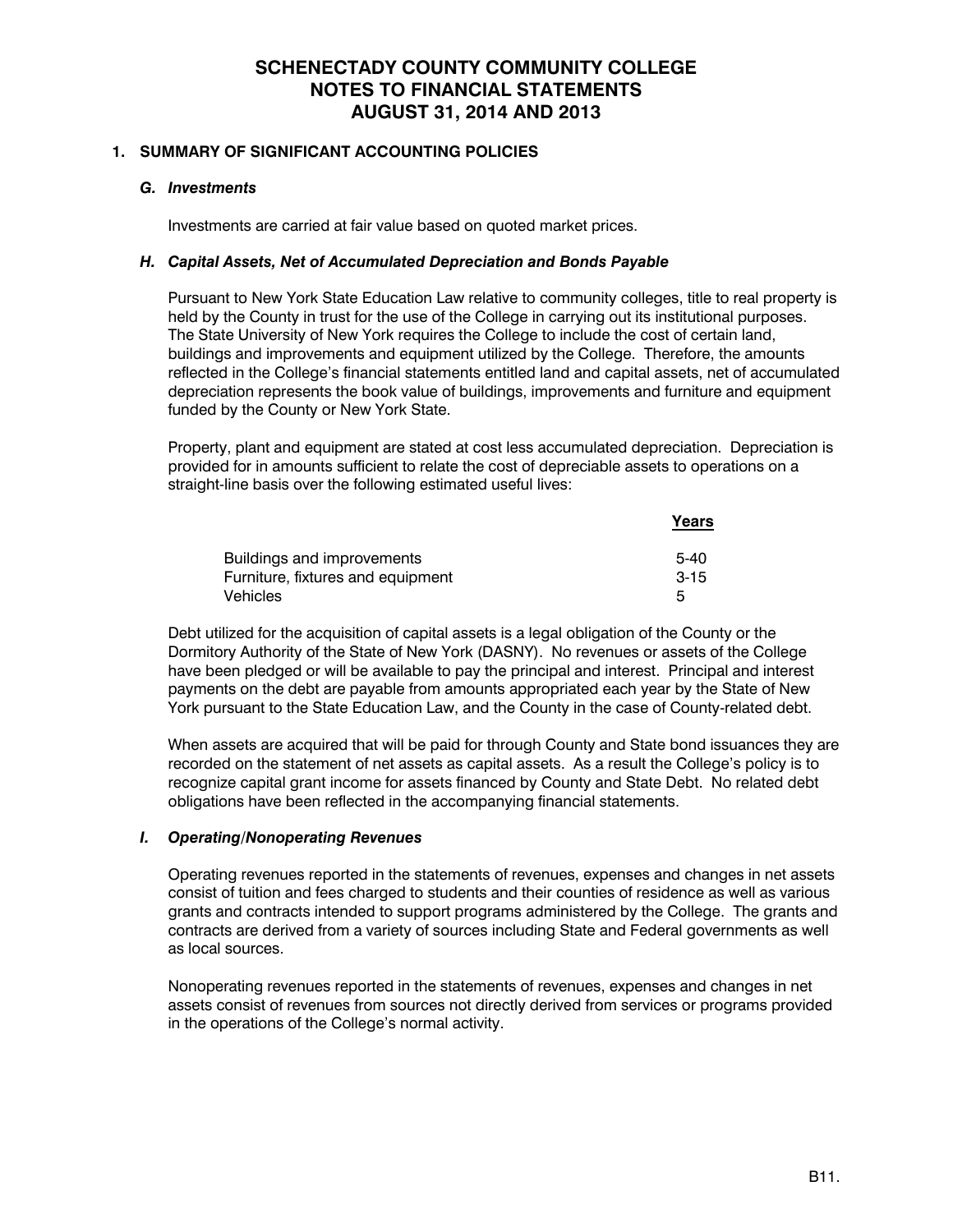### **1. SUMMARY OF SIGNIFICANT ACCOUNTING POLICIES**

#### *J. Eliminations and Reclassifications*

All interfund activity has been eliminated in the preparation of the statements of net assets and the statement of revenues, expenses and changes in net assets. Certain amounts in the 2013 financial statements have been reclassified to conform to the 2014 presentation.

#### *K. Implementation of New Accounting Standards*

The College has adopted all current Statements of the GASB that are applicable. At August 31, 2014, the College implemented the following new standard issued by GASB:

 GASB has issued Statement 66, GASB *Technical Corrections – 2012 – an Amendment of Statements 10 and 62*, effective for the year ending August 31, 2014.

#### *L. Future Changes in Accounting Standards*

The College will evaluate the impact each of these pronouncements may have on its financial statements and will implement them as applicable and when material.

 GASB has issued Statement 68, *Accounting and Financial Reporting for Pensions – an amendment of GASB Statement 27*, effective for the year ending August 31, 2015.

 GASB has issued Statement 69, *Government Combinations and Disposals of Government Operations*, effective for the year ending August 31, 2015.

 GASB has issued Statement 70, *Accounting and Financial Reporting for Nonexchange Financial Guarantees*, effective for the year ending August 31, 2015.

 GASB has issued Statement 71, *Pension Transition for Contributions Made Subsequent to the Measurement Date – an amendment of GASB Statement No. 68*, effective for the year ending August 31, 2015.

### **2. CASH AND EQUIVALENTS**

The College's investment policies are governed by State statutes. College monies must be deposited in FDIC-insured commercial banks or trust companies located within the State. The College is authorized to use demand accounts and certificates of deposit. Permissible investments include obligations of the U.S. Treasury and U.S. agencies, repurchase agreements, and obligations of New York State or its localities.

Collateral is required for certificates of deposit and for all deposits not covered by federal deposit insurance. Obligations that may be pledged as collateral are obligations of the United States and its agencies and obligations of the State, municipalities and school districts. At year end, the book amount of the College's deposits was \$12,427,333.

Deposits are valued at cost or cost plus interest and are categorized as either (1) insured, or collateralized for which the securities are held by the College's agent in the College's name, (2) collateralized, and for which the securities are held by the pledging financial institution's trust department or agent in the College's name, or (3) uncollateralized.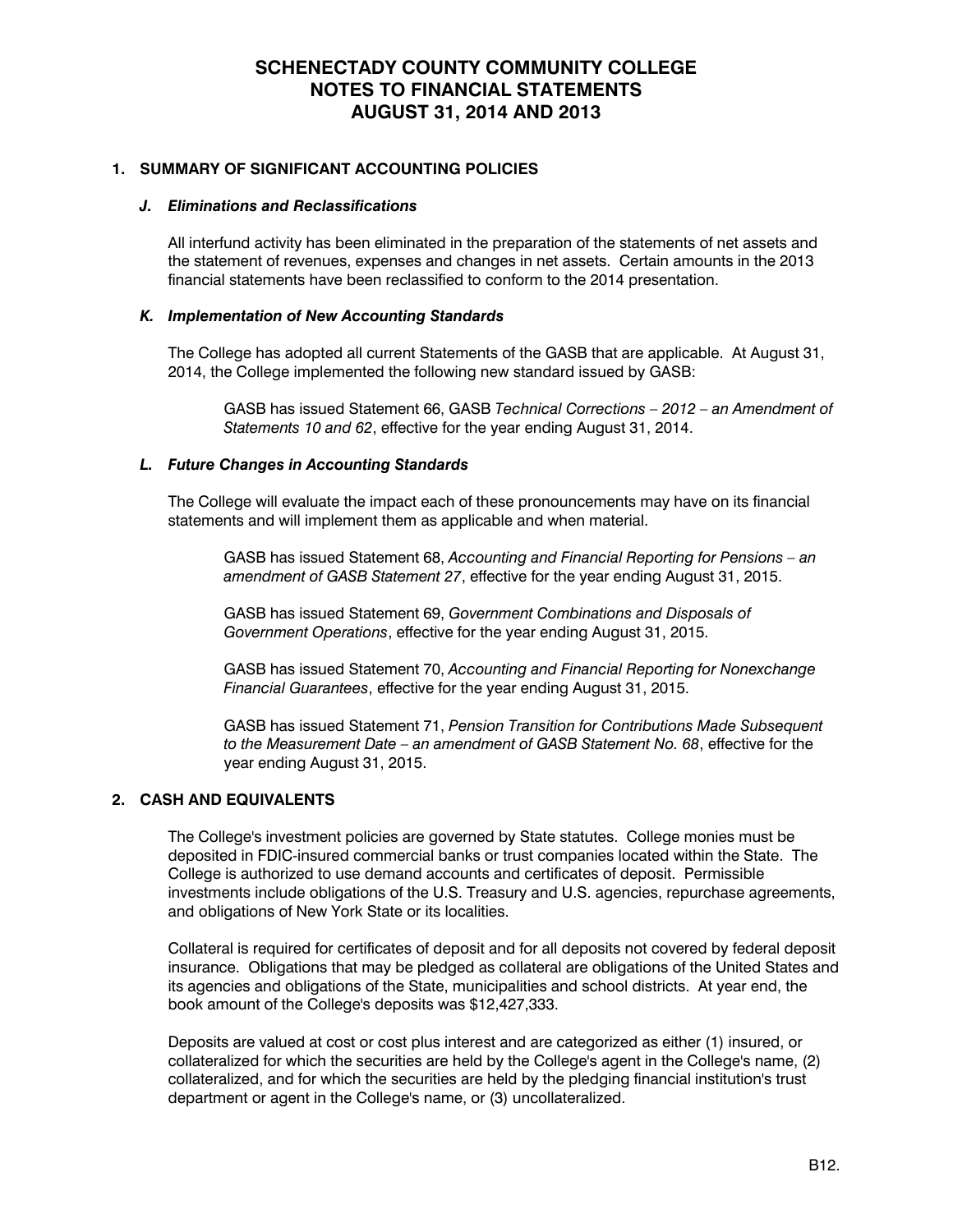### **2. CASH AND EQUIVALENTS**

Total financial institution (bank) balances at August 31, 2014, per the bank were \$13,399,782. These deposits are categorized as follows:

|              |                          |                          | Total        |
|--------------|--------------------------|--------------------------|--------------|
| \$13,399,782 | $\overline{\phantom{0}}$ | $\overline{\phantom{0}}$ | \$13,399,782 |

## **3. INVESTMENTS-SCCC FOUNDATION, INC.**

The Foundation's investments are carried at fair value based on quoted market prices and are subject to the risk that market values may decline. As of August 31, investments consist of the following:

| Cost           | <b>August 31, 2014</b><br><b>Fair Value</b> |
|----------------|---------------------------------------------|
| \$<br>167,752  | \$<br>167,752                               |
| 330,478        | 335,444                                     |
| 1,120,528      | 1,596,804                                   |
| 1,287,503      | 1,895,166                                   |
| 487,800        | 647,165                                     |
| 344,462        | 370,994                                     |
| 3,738,523<br>S | 5,013,325<br>\$                             |
| Cost           | <b>August 31, 2013</b><br><b>Fair Value</b> |
| \$<br>316,484  | \$<br>316,484                               |
| 489,811        | 491,347                                     |
| 1,104,570      | 1,359,542                                   |
| 769,433        | 1,071,193                                   |
| 882,611        | 901,816                                     |
| 336,250        | 346,721                                     |
| 3,899,159      | \$<br>4,487,103                             |
|                |                                             |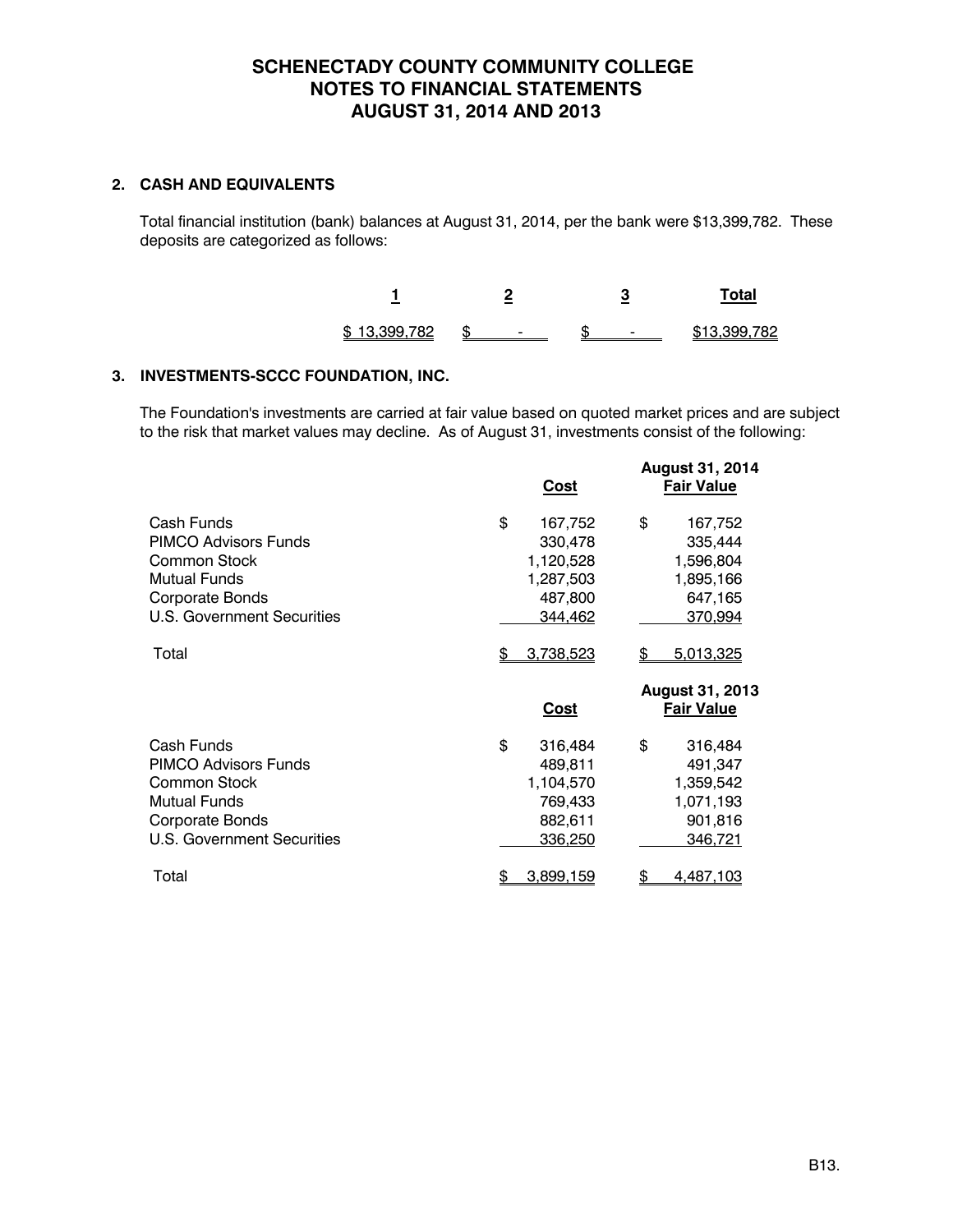## **4. ACCRUED EXPENSES**

Accrued expenses consist of the following:

| <b>Current Liabilities</b>          |                |               |
|-------------------------------------|----------------|---------------|
| <b>Primary Government</b>           | 2014           | 2013          |
| Compensated absences                | \$<br>456,890  | \$<br>478,283 |
| Accrued wages                       | 260,385        | 194,730       |
| Workers' compensation               | 10,399         | 9,769         |
| Accrued postretirement benefits     | 829,605        | 993,628       |
| Retirement                          | 765,433        | 673,470       |
| Other                               | 50,251         | <u>36,825</u> |
| <b>Total Primary Government</b>     | 2,372,963      | 2,386,705     |
| <b>Component Unit</b>               | <u>211,867</u> | 130,269       |
| <b>Total Current</b>                | 2,584,830      | 2,516,974     |
| <b>Noncurrent Liabilities</b>       |                |               |
| <b>Primary Government</b>           |                |               |
| Accrued postretirement benefits     | 19,464,010     | 17,193,941    |
| Compensated absences                | 1,080,000      | 1,070,000     |
| <b>Total Noncurrent Liabilities</b> | 20,544,010     | 18,263,941    |
| Total                               | \$23,128,840   | \$20,780,915  |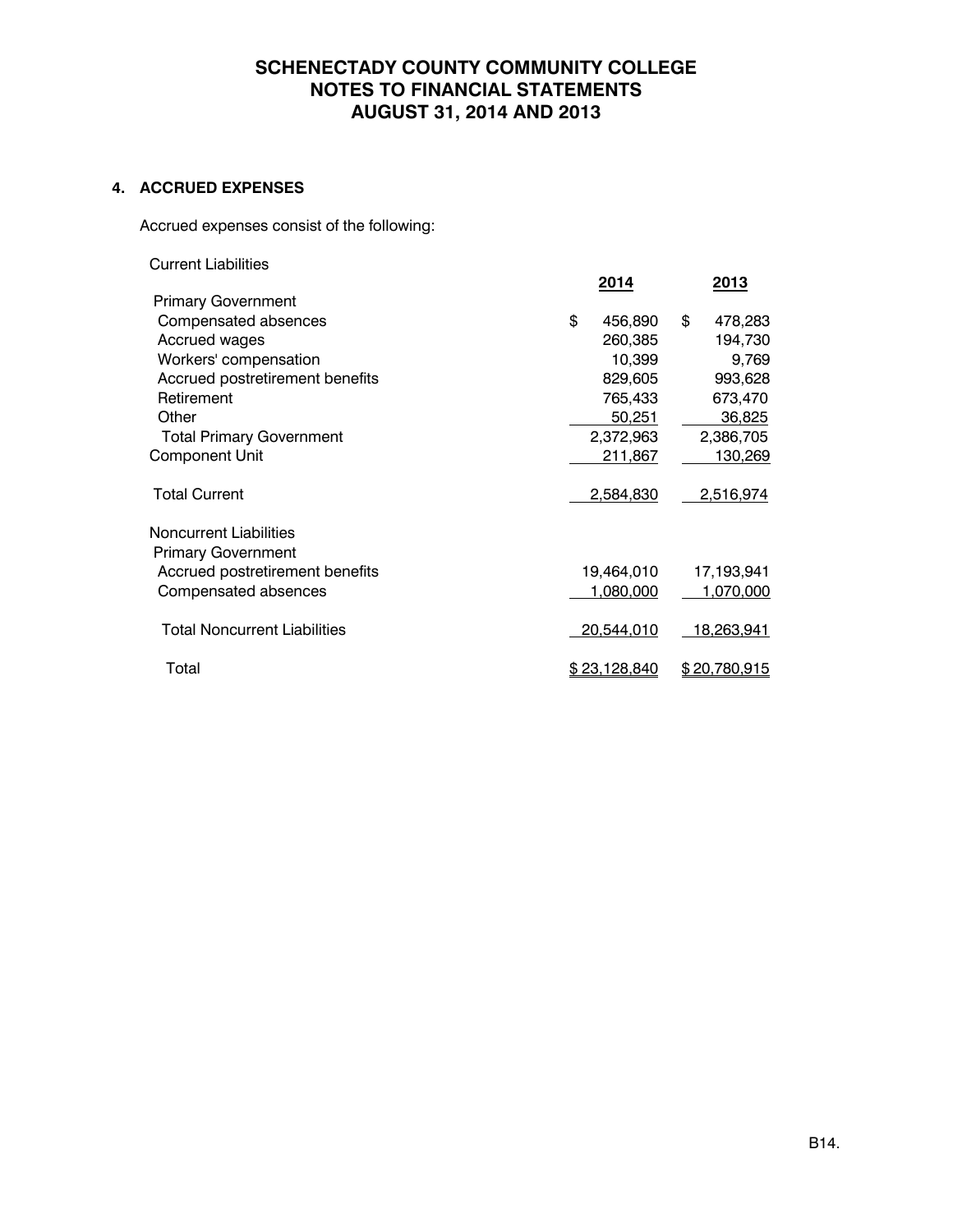## **5. CAPITAL ASSETS, NET OF ACCUMULATED DEPRECIATION AND BONDS PAYABLE**

The College has recorded fixed assets and related depreciation in the financial statements. All real property is owned by the County of Schenectady and not by the College.

The recorded fixed assets (see Note 1.H) are summarized as follows:

|                                                                         | <b>Balance</b><br>at 8/31/13 | <b>Additions</b> | <b>Retirements</b> | <b>Balance</b><br>at 8/31/14 |
|-------------------------------------------------------------------------|------------------------------|------------------|--------------------|------------------------------|
| <b>Primary Government:</b>                                              |                              |                  |                    |                              |
| Land                                                                    | $\frac{2}{3}$<br>713,209     | $\frac{1}{2}$    | \$                 | 713,209<br>\$                |
| <b>Buildings and building</b>                                           |                              |                  |                    |                              |
| improvements                                                            | 53,937,795<br>\$             | 209,511<br>\$    | \$                 | 54,147,306<br>\$             |
| Equipment                                                               | 7,524,734                    | 790,485          |                    | 8,315,219                    |
| Total                                                                   | 61,462,529                   | 999,996          |                    | 62,462,525                   |
| Less accumulated<br>depreciation for:<br><b>Buildings and leasehold</b> |                              |                  |                    |                              |
| improvements                                                            | 29,553,669                   | 1,097,628        |                    | 30,651,297                   |
| Equipment                                                               | 4,474,397                    | 511,664          |                    | 4,986,061                    |
| <b>Total Accumulated</b>                                                |                              |                  |                    |                              |
| Depreciation                                                            | 34,028,066                   | 1,609,292        |                    | 35,637,358                   |
| <b>Governmental Activities</b>                                          |                              |                  |                    |                              |
| Capital Assets, net                                                     | \$27,434,463                 | (609, 296)<br>\$ | \$                 | 26,825,167<br>\$             |
| <b>Blended Component Unit</b><br>(FSA):                                 |                              |                  |                    |                              |
| Equipment                                                               | \$<br>404,277                | 860,691<br>\$    | \$                 | \$<br>1,264,968              |
| Less accumulated                                                        |                              |                  |                    |                              |
| depreciation                                                            | 281,161                      | 36,439           | \$                 | 317,600                      |
| <b>Business-type Activities</b>                                         |                              |                  |                    |                              |
| Capital Assets, net                                                     | \$<br><u>123,116</u>         | 824,252<br>\$    | $\frac{6}{5}$      | \$<br>947,368                |

The College has entered into financing agreements with the Dormitory Authority of the State of New York (DASNY) to finance some of its educational facilities. The DASNY bonds for these facilities, which have a maximum 30-year life, will be repaid from the appropriations received from the State of New York. The County has issued various serial bonds, which will be paid from County appropriations. The College has no obligation to repay this debt. As a result, no debt has been reflected in the financial statements.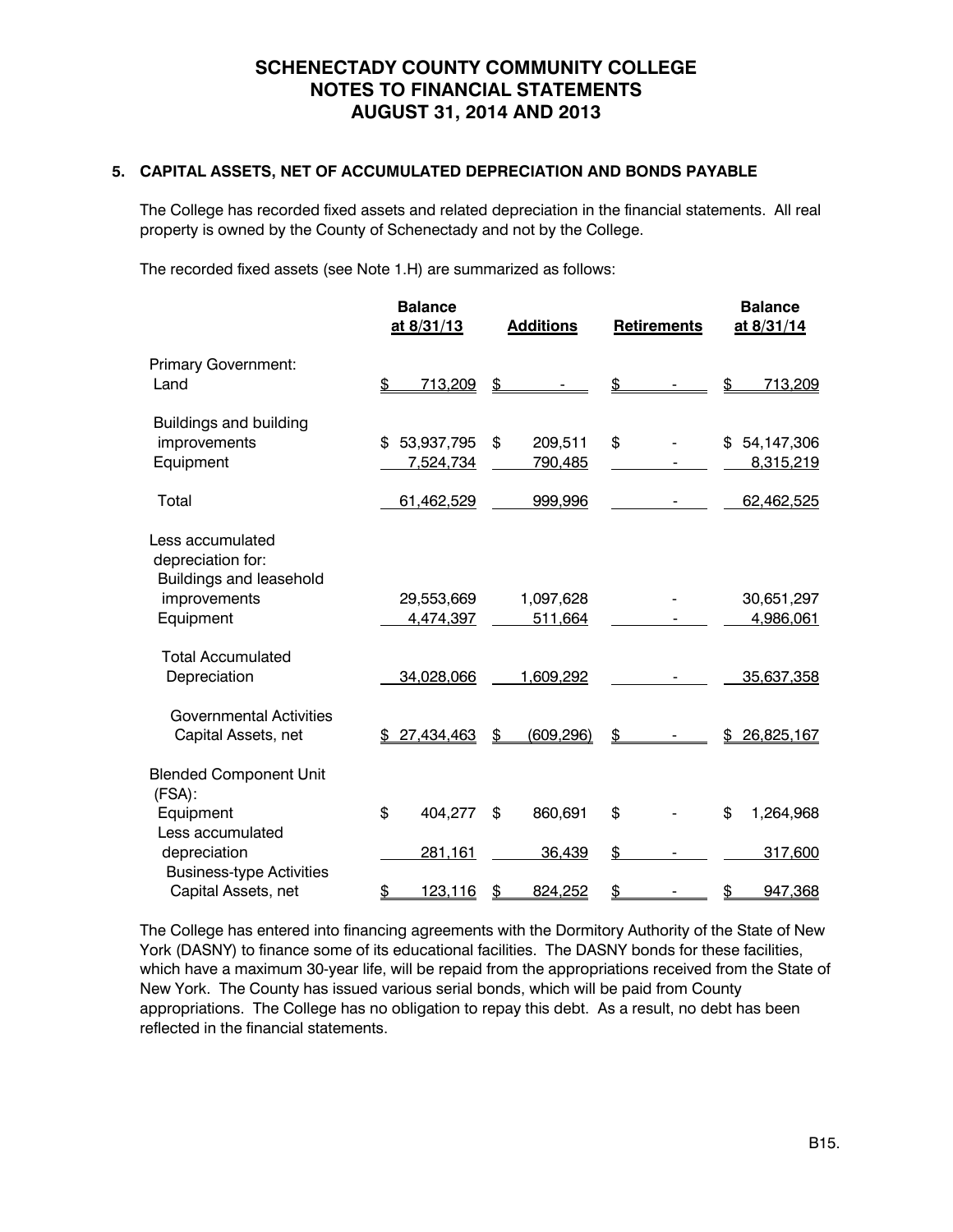### **6. OPERATING LEASES**

 The College leases property under noncancellable operating leases expiring through December 2019. Future minimum lease payments under the lease are as follows:

| <b>Year Ending August 31</b>        | Total         |
|-------------------------------------|---------------|
| 2015                                | \$<br>573,800 |
| 2016                                | 373,600       |
| 2017                                | 155,900       |
| 2018                                | 152,300       |
| 2019                                | 113,200       |
| 2020-2025                           | 37,700        |
| <b>Total Minimum Lease Payments</b> | .406.500      |
|                                     |               |

### **7. PENSION PLANS**

### *General Information*

The College participates in the New York State and Local Employees' Retirement System (ERS), and the New York State Teachers' Retirement System (TRS), collectively referred to herein as the "Systems". The Systems are cost-sharing, multiple-employer, public employee retirement systems. The Systems offer a wide range of plans and benefits which are related to years of service and final average salary, vesting of retirement benefits, death and disability.

#### *Plan Descriptions*

## *Teachers' Retirement System (TRS)*

The TRS is administered by the New York State Teachers' Retirement Board. TRS provides benefits to plan members and beneficiaries as authorized by the Education Law and the Retirement and Social Security Law of the State of New York. The TRS issues a publicly available financial report that contains financial statements and required supplementary information for TRS. The report may be obtained by writing to the New York State Teachers' Retirement System, 10 Corporate Woods Drive, Albany, NY 12211-2395.

## *Employees' Retirement System (ERS)*

The ERS provides retirement benefits as well as death and disability benefits. Obligations of employers and employees to contribute and benefits to employees are governed by the New York State Retirement and Social Security Law (NYSRSSL). As set forth in the NYSRSSL, the Comptroller of the State of New York (Comptroller) serves as sole trustee and administrative head of ERS. The Comptroller shall adopt and may amend rules and regulations for the administration and transaction of the business of the System and for the custody and control of its funds. ERS issues a publicly available financial report that includes financial statements and required supplementary information. That report may be obtained by writing to the New York State and Local Employees' Retirement System, 110 State Street, Albany, NY 12208.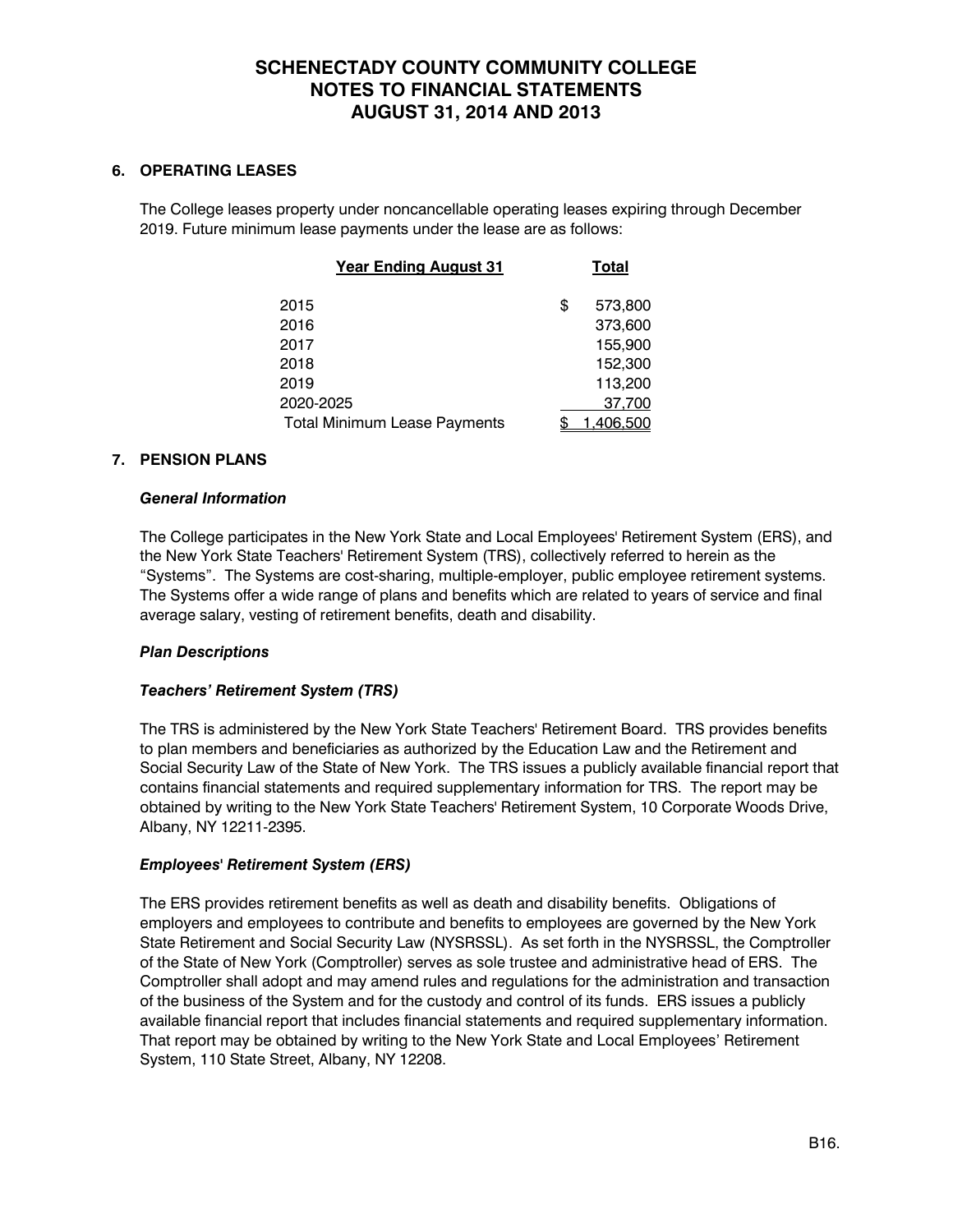## **7. PENSION PLANS**

### *Funding Policies*

The Systems are noncontributory except for employees who joined the Systems after July 27, 1976, and prior to January 1, 2010, who contribute 3% of their salary, except that employees in the Systems more than ten years are no longer required to contribute. For employees who joined after January 1, 2010 and before April 1, 2012, employees in ERS contribute 3% of their salaries throughout their active membership and those in TRS contribute 3.5% throughout their active membership. Those joining after April 1, 2012 are required to contribute between 3% and 6%, depending on their salaries, for their entire working career. For the New York State and Local Employees' Retirement System, the Comptroller shall certify annually the rates expressed as proportions of payroll of members, which shall be used in computing the contributions required to be made by employers to the pension accumulation fund. Pursuant to Article 11 of the Education Law, rates are established annually for TRS by the New York State Teachers' Retirement Board.

## **8. PENSION PLANS**

## *TIAA-CREF*

The College also participates in the Teachers Insurance and Annuity Association of America College Retirement Equity Fund (TIAA-CREF). This is a cost-sharing, multiple-public-employer retirement system. Obligations of employers and employees to contribute and benefits to employees are governed by the New York State Retirement and Social Security Law. TIAA-CREF offers a wide range of plans and benefits which are related to years of service and final average salary, vesting of retirement benefits, death and disability benefits and optional method of benefit payments. All benefits generally vest after ten years of credited service.

TIAA-CREF provides that all participating employers in TIAA-CREF are jointly and severally liable for any actuarial unfunded amounts. Such amounts are collected through annual billings to all participating employers. Generally, all employees, except certain part-time employees, participate. TIAA-CREF is noncontributory except for employees who joined after July 27, 1976 who contribute 3% of their salary. Employee contributions are deducted by employers from employees' paychecks and are sent monthly to TIAA-CREF.

The College is required to contribute at an actuarially determined rate. The required contributions for the current year and two preceding years were:

|           | <b>ERS</b>  | <b>TRS</b>    |   | <b>TIAA-CREF</b> |
|-----------|-------------|---------------|---|------------------|
| 2013-2014 | \$1.163.934 | \$<br>341.330 | S | 661.451          |
| 2012-2013 | 863,160     | 144.122       |   | 650.315          |
| 2011-2012 | 708.734     | 128,950       |   | 659.196          |

The College's contributions were equal to 100 percent of the contributions required for each year.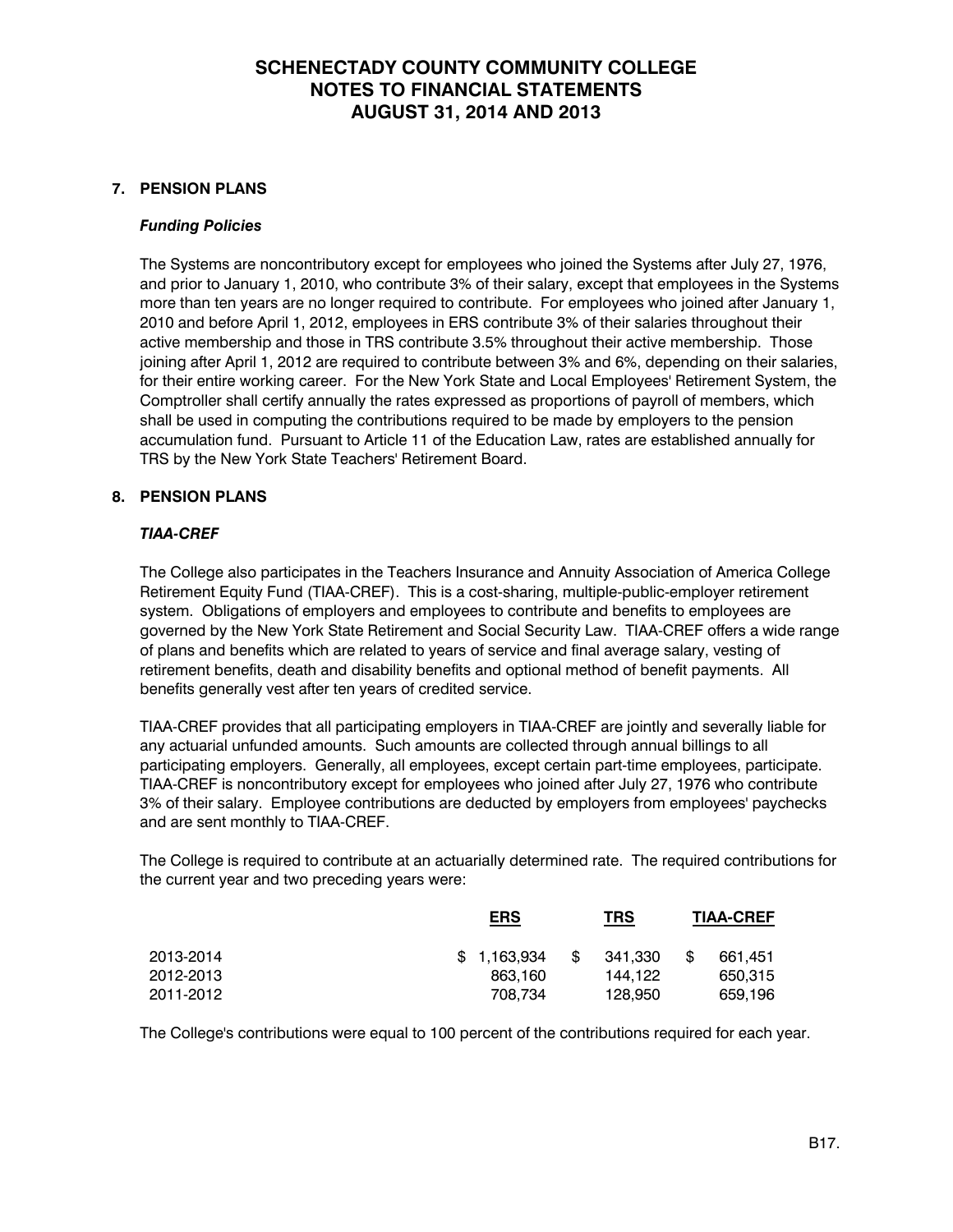#### **9. HEALTH INSURANCE BENEFITS**

#### *Employee Benefits*

Substantially all employees receive benefits through a health plan funded directly by the County. The cost of health insurance is recognized monthly when billed and was \$3,373,194 and \$2,744,519 in 2014 and 2013, respectively. The monthly premiums include a provision for estimated incurred and unpaid claims and claims administration expenses.

#### *Postretirement Health Insurance Benefits*

#### *Plan Description*

Schenectady County (the County) administers the Schenectady County Retiree Medical Plan (the Plan) as a single-employer defined benefit Other Postretirement Benefit plan, through which College retirees receive benefits. The Plan provides for continuation of medical insurance benefits for certain retirees and their spouses and can be amended by action of the County subject to applicable collective bargaining and employment agreements. The Plan does not issue a stand alone financial report since there are no assets legally segregated for the sole purpose of paying benefits under the plan.

#### *Funding Policy*

The obligations of the plan members, employers and other entities are established by action of the County pursuant to applicable collective bargaining and employment agreements. The required contribution rates of the employer and the members varies depending on the applicable agreement. The College currently contributes enough money to the plan to satisfy current obligations on a payas-you-go basis. The costs of administering the plan are paid by the County. The cost of providing those benefits to approximately 135 retirees was approximately \$977,000 and \$926,000 in premium payments for the years ended August 31, 2014 and 2013, respectively.

#### *Actuarial Methods and Assumptions*

Actuarial valuations of an ongoing plan involve estimates of the value of reported amounts and assumptions about the probability of occurrence of events far into the future. Examples include assumptions about future employment, mortality, and the healthcare cost trend. Amounts determined regarding the funded status of the plan and the annual required contributions of the College are subject to continual revision as actual results are compared with past expectations and new estimates about the future. It's at least reasonably possible these estimates could change in the near-term.

Projection of benefits for financial reporting purposes are based on the substantive plan (the plan as understood by the College and the plan members) and include the types of benefits provided at the time of each valuation and the historical pattern of sharing of benefit costs between the College and plan members to that point. The actuarial calculations reflect a long-term perspective; actuarial methods and assumptions used include techniques that are designed to reduce short-term volatility in actuarial accrued liabilities and the actuarial value of assets.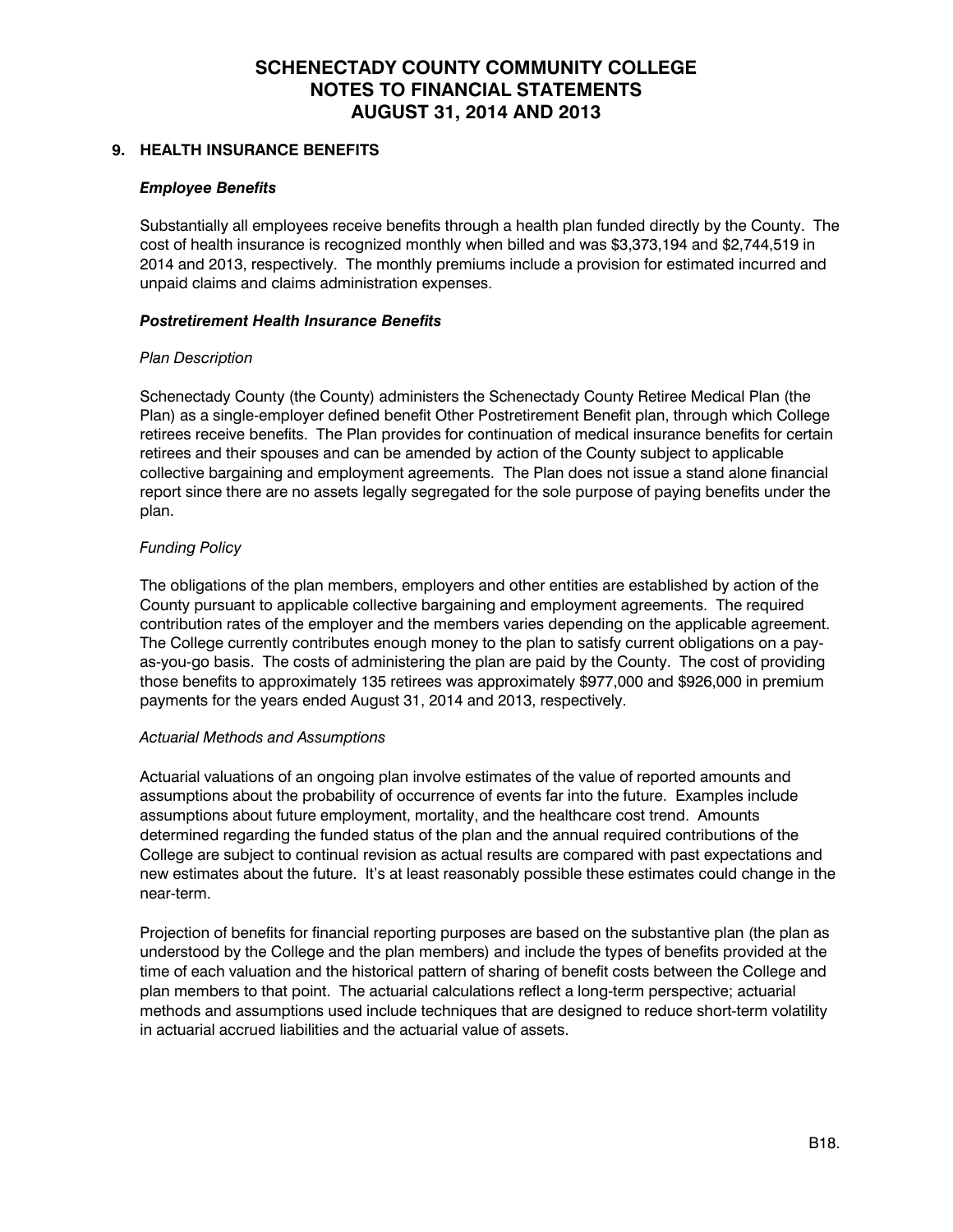### **9. HEALTH INSURANCE BENEFITS**

#### *Postretirement Health Insurance Benefits*

#### *Actuarial Methods and Assumptions*

The actuarial cost method used to calculate the costs of the Plan for age, disability, vested and surviving spouse's benefits is known as the Projected Unit Credit Actuarial Cost Method. Under this method, each Participant's projected benefit is calculated at all possible ages based on the Plan provisions as well as the initial data and actuarial assumptions.

The following assumptions were used in the calculation: a) a 4% discount rate compounded annually b) The uninsured Pensioners 1994 Tables for Males and Females c) Withdrawal from Service follows the Ultimate Turnover Rates from the Vaughn table d) active employees would continue their current elections into retirement; actual elections for retirees were used e) Medicare is expected to continue to cover the same portion of costs as it currently does and Medicare Part B premiums are assumed to increase at the same rate as medical f) 80% of employees were assumed married; females assumed to be three years younger than males; employees who currently have elected to cover their spouses are assumed to continue to do so upon retirement g) an annual healthcare cost trend rate of 12% initially, reduced by decrements to an ultimate rate of 5% after six years.

#### *Annual OPRB Cost and Net OPRB Obligation*

The College's annual other postretirement benefit (OPRB) cost (expense) is calculated based on the annual required contribution of the employer (ARC), an amount actuarially determined in accordance with the parameters of GASB No. 45. The ARC represents a level of funding that, if paid on an ongoing basis, is projected to cover normal costs each year and amortize any unfunded actuarial liabilities (or funding excess) over a period not to exceed thirty years. The following table summarizes the Annual OPRB Cost at August 31, 2014:

|                                                  | 2014               | 2013               | 2012               |
|--------------------------------------------------|--------------------|--------------------|--------------------|
| Normal Cost                                      | \$<br>782,080      | \$<br>833,868      | \$<br>801,796      |
| Amortization of UAL                              | 2,152,473          | 1,728,299          | 1,622,357          |
| Interest                                         | 117,382            | 102,487            | 98,847             |
| <b>ARC</b>                                       | 3,051,935          | 2,664,654          | 2,523,000          |
| Interest on OPRB Obligation                      | 727,503            | 665,094            | 611,441            |
| Adjustment to ARC                                | (696,722)          | (961,563)          | (836,966)          |
| <b>OPRB Expense</b>                              | 3,082,716          | 2,368,185          | 2,297,475          |
| Amortization of UAL and Adjustment               | <u>(2,151,074)</u> | <u>(1,728,299)</u> | <u>(1,622,357)</u> |
| <b>OPRB Expense - Operating</b>                  | 931,642            | 639,886<br>\$      | 675,118<br>\$      |
| Net OPRB Obligation at the Beginning of the Year | 18,187,569<br>\$   | \$16,746,065       | \$15,365,669       |
| <b>OBRB</b> Expense                              | 3,082,716          | 2,368,185          | 2,297,475          |
| Net OPRB Contributions made during the fiscal    |                    |                    |                    |
| Year                                             | (976,670)          | (926,681)          | (917, 079)         |
| Net OPRB Obligation at the End of the Year       | \$20,293,615       | \$18,187,569       | 16,746,065<br>\$   |
| Percentage of Expense Contributed                | 31.68%             | 39.13%             | 39.95%             |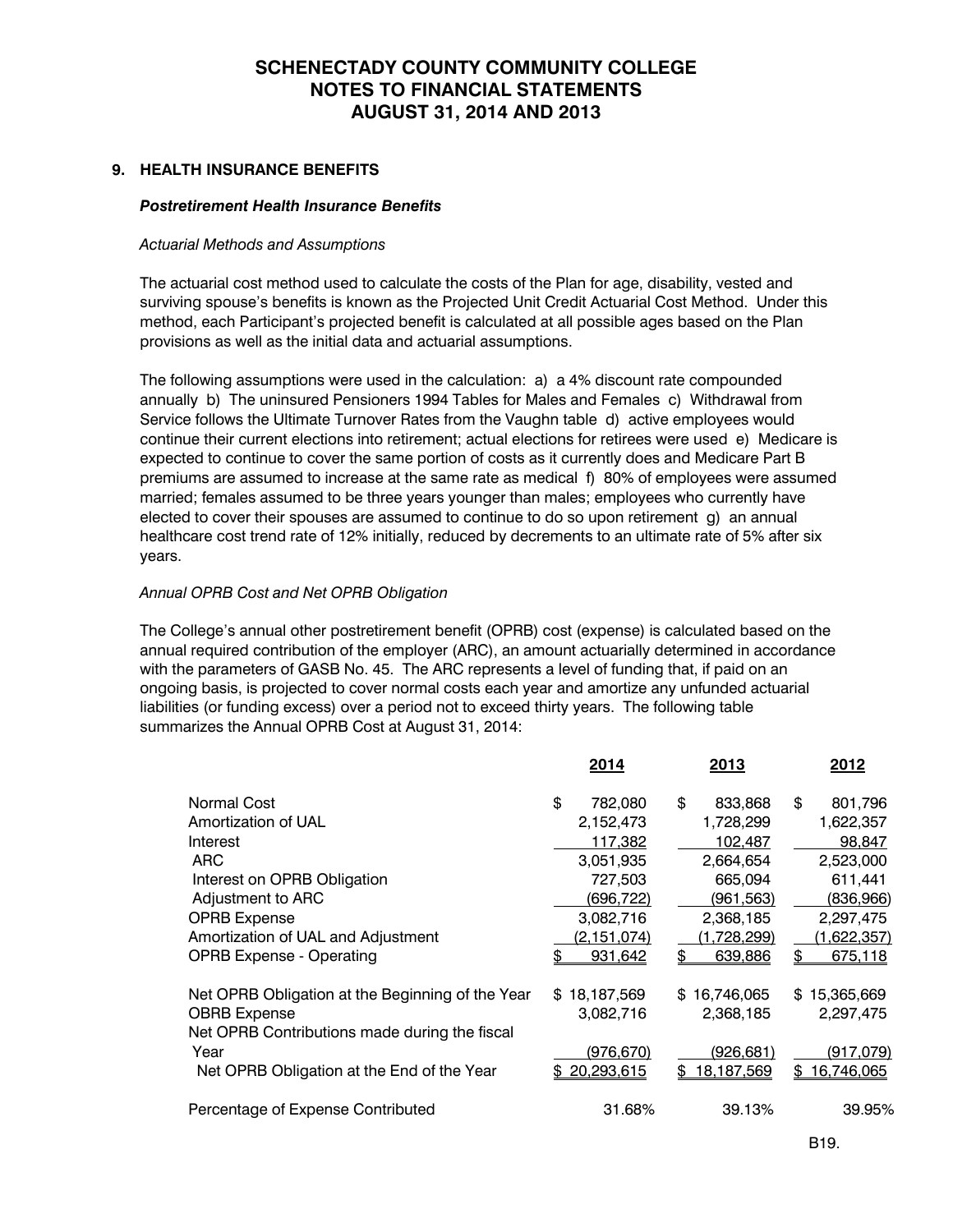### **9. HEALTH INSURANCE BENEFITS**

#### *Postretirement Health Insurance Benefits*

#### *Annual OPRB Cost and Net OPRB Obligation*

An amount equal to the amortization of UAL is recognized in the accompanying financial statements as non-operating expense. The remainder of the ARC less current year contributions is reflected as operating expenses in the accompanying financial statements.

#### *Funded Status*

|                                            | 2014          |
|--------------------------------------------|---------------|
| Actuarial Accrued Liability at end of year | \$ 38,709,436 |
| Plan Assets at end of year                 |               |
| Unfunded Actuarial Accrued Liability       | \$38,709,436  |
| Percentage of Funded Accrued Liability     | 0%            |

### **10. COMMITMENTS AND CONTINGENCIES**

### *Federal and State Grants*

The College receives federal and state grants for specific purposes that are subject to review and audit by the grantor agencies. Such audits could lead to requests for reimbursements to grantor agencies for expenditures disallowed under the terms of the grant. Based upon prior experience, College management believes such disallowances, if any, would not be material.

### **11. RISK MANAGEMENT**

The College is exposed to various risks of loss related to torts; theft of, damage to, and destruction of assets; errors and omissions; injuries to employees; and natural disasters. The College has purchased commercial insurance for all risk above minimal deductible amounts except for workers' compensation insurance. Settled claims have not exceeded the commercial coverage by any material amounts during the year ended August 31, 2014. There was no reduction in insurance coverage during 2014.

### **12. SUPPLEMENTAL DISCLOSURE OF CASH FLOW INFORMATION**

| Non-cash Investing and Financing Activities: |         |              |
|----------------------------------------------|---------|--------------|
|                                              | 2014    | 2013         |
| Fixed assets purchased by other governments  | 209.511 | \$ 2.083.202 |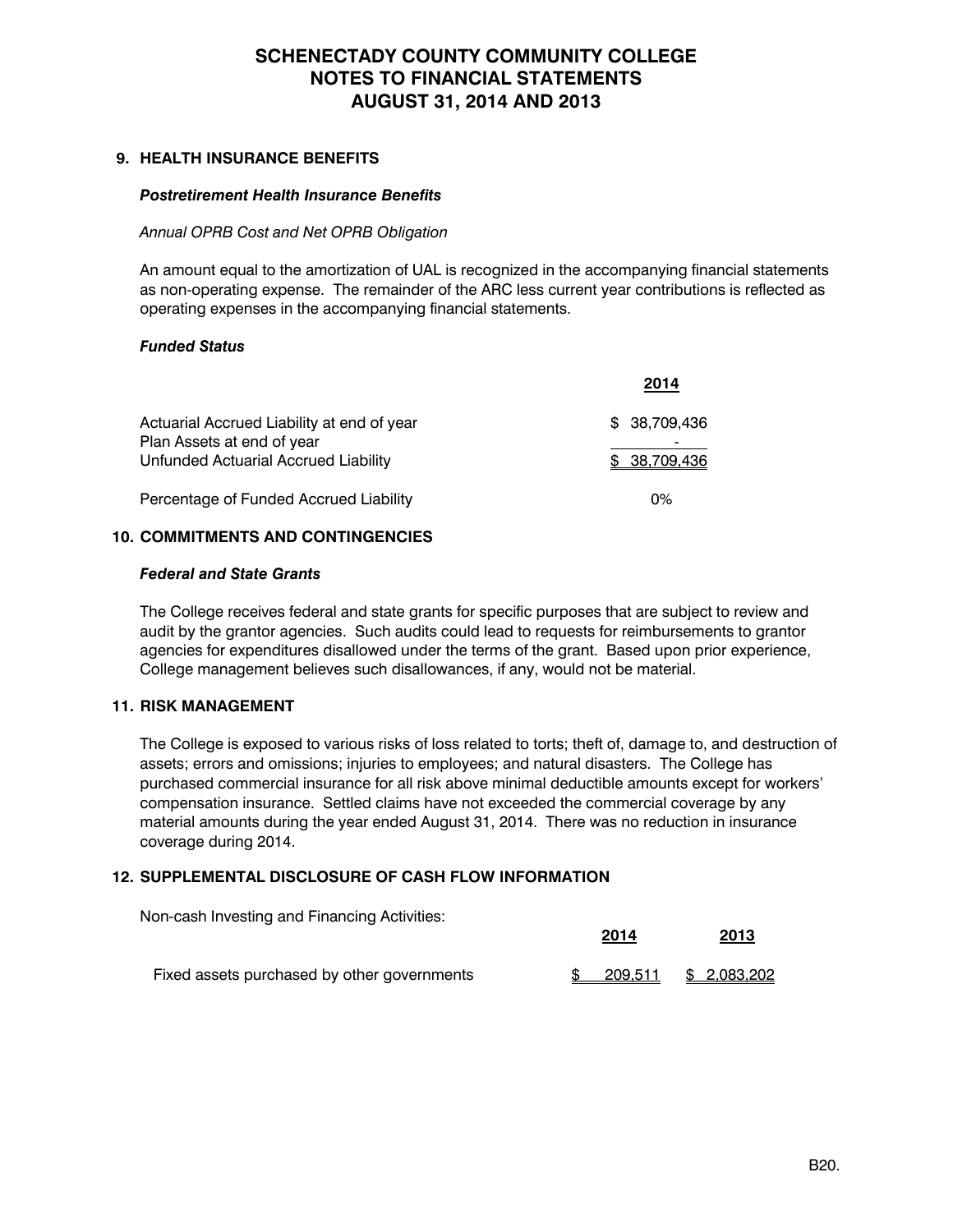### **13. RELATED PARTY TRANSACTIONS**

The following schedule presents significant transactions between the primary government (the College) and its component units, for the years ended August 31, 2014 and 2013:

|                                      | <b>Payments</b> |      | <b>Receipts</b>       |               |
|--------------------------------------|-----------------|------|-----------------------|---------------|
|                                      | 2014            | 2013 | 2014                  | 2013          |
| <b>Schenectady Community College</b> |                 |      |                       |               |
| Foundation                           | \$31.689        |      | $$31,807$ $$362,516$  | \$573.091     |
| <b>Faculty Student Association</b>   | \$74.612        |      | $$525,175$ $$312,000$ | 164.250<br>\$ |

Payments made to the Foundation were for surcharge payments for the Casola Dining Room and Scholarships sponsored by the College. Receipts from the Foundation were for scholarships to be disbursed to Students. Payments to the Faculty Student Association were for supplies and commencement fees. Receipts from the Faculty Student Association were for facility fees, student handbooks and various projects the Faculty Student Association sponsored.

The following transactions also took place between the primary government (Schenectady County) and its component unit (the College) for the years ended August 31, 2014 and 2013:

|                                                                        | 2014      | 2013             |
|------------------------------------------------------------------------|-----------|------------------|
| <b>Sponsoring County Contribution</b>                                  | 2,098,694 | \$ 2.098.694     |
| Capital Asset additions paid for by the County<br>(see Note 6 and 1.H) | 104.756   | \$.<br>1.041.601 |

## **14. ACCOUNTING CHANGES**

Resulting from the recommendation from the State University of New York (SUNY), the College implemented a change in the way the College accounts for Capital Projects that are funded through State and County appropriations. In most cases major capital projects are funded with bonds issued by the State and County sponsor, each paying for 50% of the costs. The College has historically recognized capital assets held for their benefit in the College financial statements. The College also recognized the related obligations of the State and the County as liabilities in the College financial statements as well. On an annual basis the College recognized depreciation expense and interest expense as well as non-operating revenue representing the amount of debt service that was paid by the State and the County to the bondholders, thereby reducing the outstanding amount of debt recognized in the financial statements.

Since the State of New York has changed to disbursement based bonding, the tracking and accounting for capital projects and related debt service activity for the community college has become increasingly complex. Because of this, the Dormitory Authority of the State of New York (DASNY) is concerned that it will no longer be able to provide accurate and timely information regarding these transactions to community colleges. As a result, the College has changed its policy to recognize revenue for state appropriations when the project is approved, the appropriation is made available and an expenditure for the project is incurred.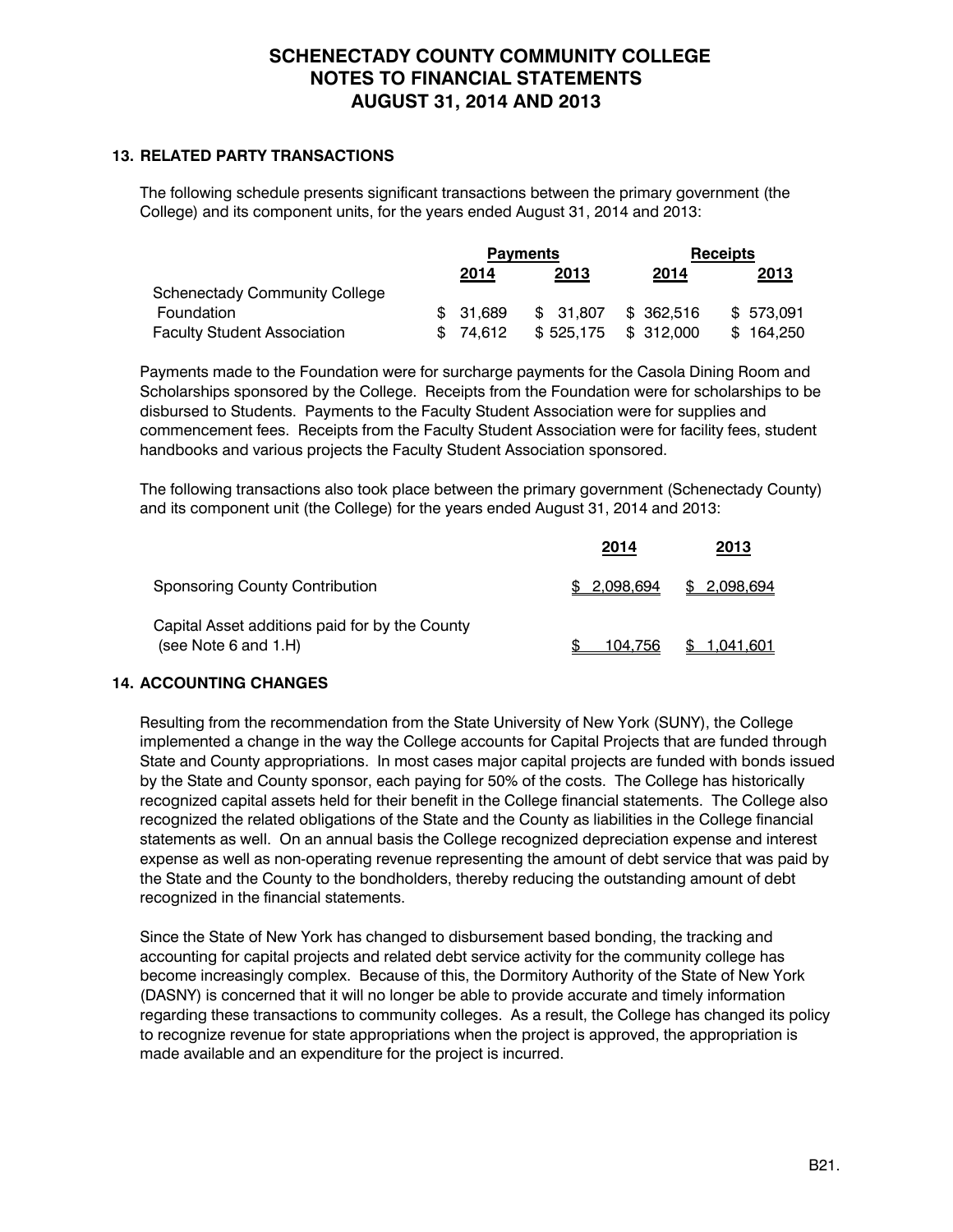## **14. ACCOUNTING CHANGES**

This methodology is considered most appropriate under the circumstances to fairly present this activity and will represent a more accurate and proper treatment of the transaction in the College's financial statements as it relates to the purpose and commitment of State funds for capital projects. The prior accounting treatment results in debt being recorded by the College as well as the State and the County. This change will result in the debt only being recorded by the State and the County for their proportionate share. Significant system changes would need to be made in order to accurately account for and track the activity under the previous method. Even as changes were made and additional resources employed, the risk of accounting errors and misstatements will be reduced under the new method due to its relative simplicity. Lastly, the change will provide consistent accounting treatment and revenue recognition in all community college financial statements.

The effect on the August 31, 2013 beginning net position of the College from implementing the change is as follows:

| Removal of current portion of bonds payable        | \$1.713.987  |
|----------------------------------------------------|--------------|
| Removable of bonds payable, net of current portion | 20.976.694   |
| Removal of deposits with trustee                   | (44,779)     |
| Cumulative effect of Accounting Change             | \$22,645,902 |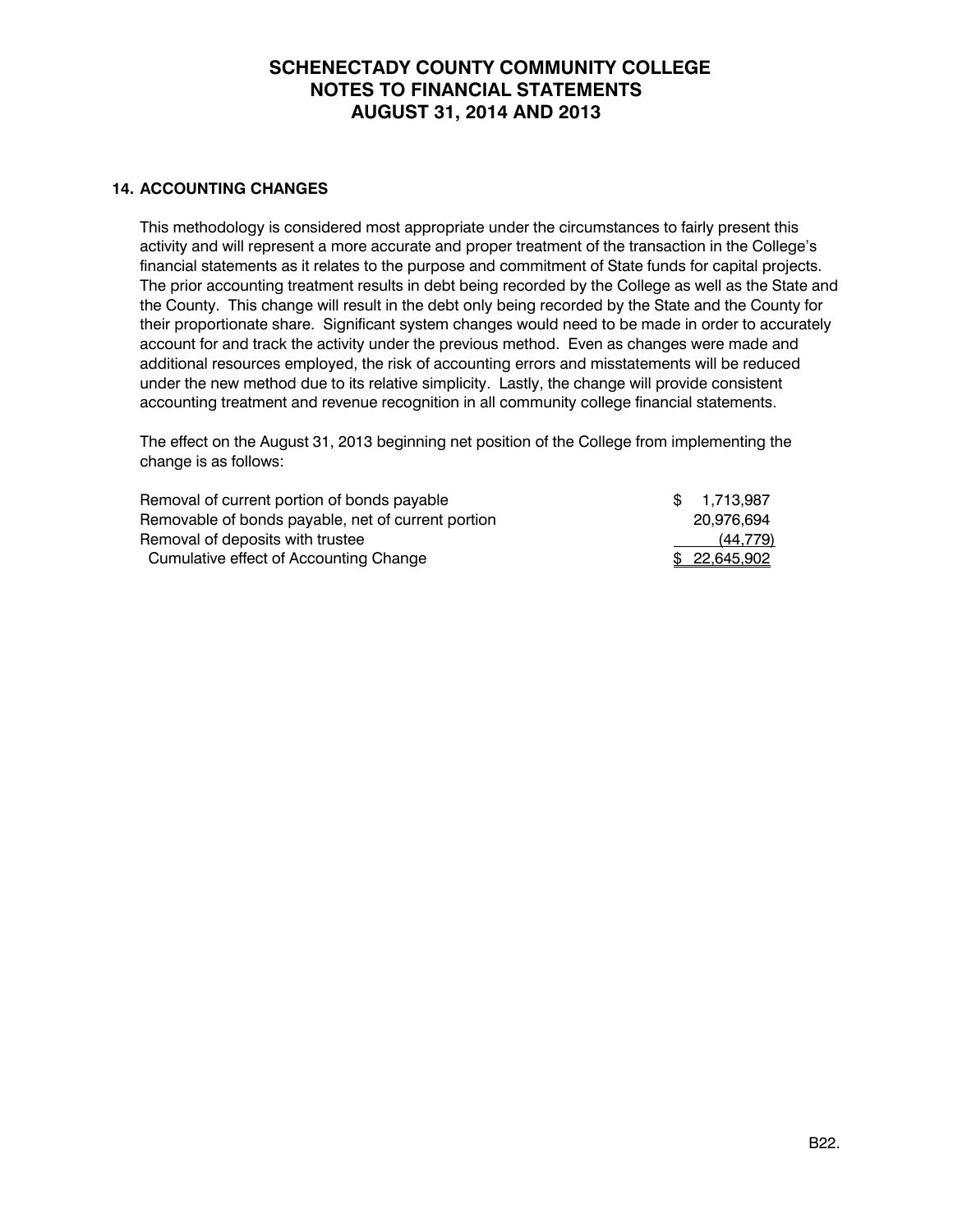## **SCHENECTADY COUNTY COMMUNITY COLLEGE REQUIRED SUPPLEMENTARY INFORMATION SCHEDULE OF FUNDING PROGRESS FOR THE RETIREE HEALTH PLAN FOR THE YEAR ENDED AUGUST 31, 2014**

| <b>Acuarial Valuation</b><br><b>Date</b> |    | Actuarial<br><b>Valuation of</b><br>Assets (a) | <b>Actuarial</b><br><b>Accrued</b><br>Liability (AAL)-<br>Entry Age (b) | Unfunded<br>AAL (UAAL)<br>(b-a) | <b>Funded</b><br>Ratio<br><u>(a/b)</u> | Covered<br><b>Payroll</b><br><u>(c)</u> | UAAL as a<br>percentage<br>of Covered<br><b>Payroll</b><br>$((b-a)/c)$ |
|------------------------------------------|----|------------------------------------------------|-------------------------------------------------------------------------|---------------------------------|----------------------------------------|-----------------------------------------|------------------------------------------------------------------------|
| January 1, 2013                          | S  | ٠                                              | \$38,709,436                                                            | \$38,709,436                    | 0%                                     | \$11.282.754                            | 343%                                                                   |
| January 1, 2012                          | \$ | $\overline{\phantom{a}}$                       | \$31,081,205                                                            | \$31,081,205                    | 0%                                     | \$10,244,121                            | 303%                                                                   |
| January 1, 2011                          | \$ | $\overline{\phantom{a}}$                       | \$30,021,729                                                            | \$30,021,729                    | 0%                                     | \$9,516,566                             | 315%                                                                   |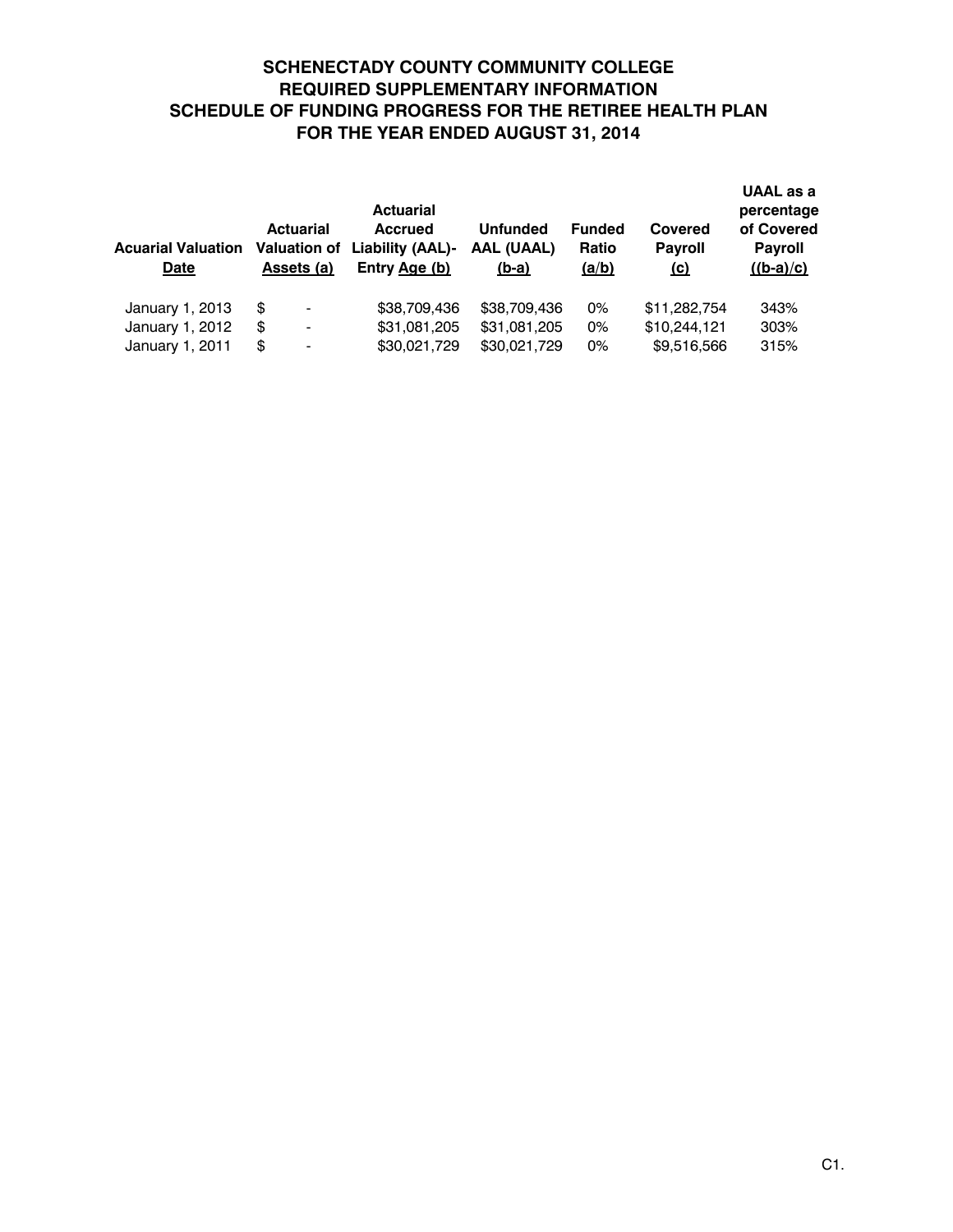## **SCHENECTADY COUNTY COMMUNITY COLLEGE RECONCILIATION OF REVENUES, EXPENSES AND FUND BALANCES AS REFLECTED IN ANNUAL REPORT TO THE AUDITED FINANCIAL STATEMENTS FOR THE YEAR ENDED AUGUST 31, 2014**

|                                                   | <b>Revenues</b>  | <b>Expenses</b>  |
|---------------------------------------------------|------------------|------------------|
| Totals by fund:                                   |                  |                  |
| Unrestricted current funds (per annual report) \$ | 28,151,949       | \$<br>28,701,945 |
| Restricted current funds (per annual report)      | 21,154,969       | 21,044,520       |
| Plant funds                                       | 209,511          |                  |
| Loan Fund                                         | (27)             |                  |
| Totals (all funds) \$                             | 49,516,402       | \$<br>49,746,465 |
| Adjustments to reconcile to financial statements: |                  |                  |
| Scholarship allowances                            | (10, 381, 687)   | (10, 381, 687)   |
| <b>Expended for plant facilities</b>              |                  | (790, 483)       |
| Retirement of indebtedness                        |                  |                  |
| Depreciation                                      |                  | 1,609,292        |
| GASB 45 OPEB costs not                            |                  | 2,151,074        |
| recognized in annual report                       |                  |                  |
| Miscellaneous adjustments                         | (177)            | (180)            |
| <b>Adjusted totals</b>                            | \$<br>39,134,538 | \$<br>42,334,481 |
| Per audited financial statements:                 |                  |                  |
| Operating revenue / expenses                      | 27,226,237       | 40,183,407       |
| Nonoperating revenue / expenses                   | 11,908,301       | 2,151,074        |
| Other revenue / expenses                          |                  |                  |
| Totals per financial statements \$                | 39,134,538       | \$<br>42,334,481 |
|                                                   |                  |                  |

| Net Asset / Fund Balance Reconciliation:           | Reported<br>Amounts |
|----------------------------------------------------|---------------------|
|                                                    |                     |
| Current Unrestricted Fund Balance *                | \$<br>5.737.668     |
| GASB 45 non-operating adjustments                  | (18, 833, 133)      |
| Other (explain): Miscellaneous                     | (41)                |
|                                                    |                     |
| Unrestricted Net Assets (per financial statements) | \$<br>(13,095,506)  |

\* Line 113 (column C) of annual report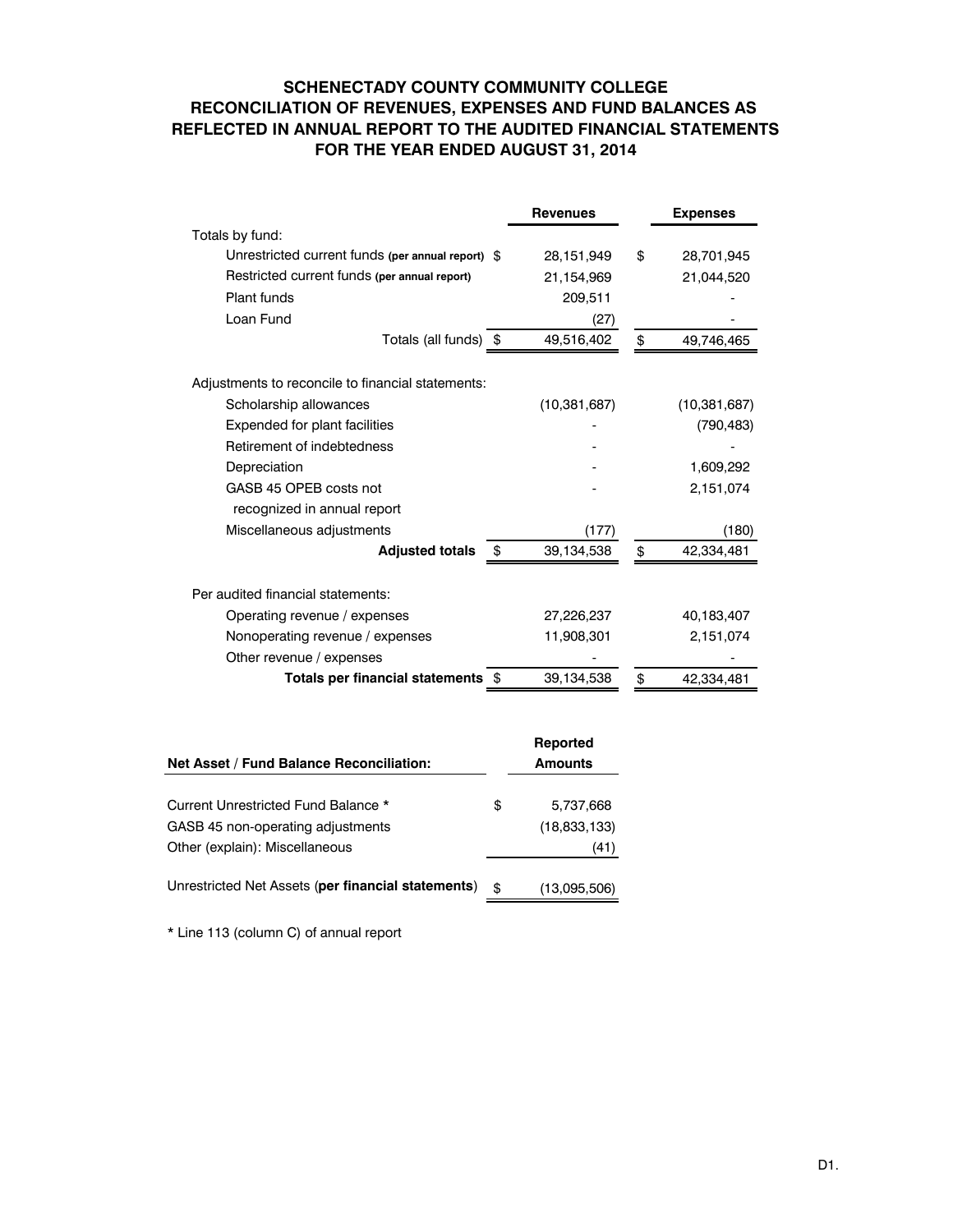## **SCHENECTADY COUNTY COMMUNITY COLLEGE RECONCILIAITON OF REVENUES, EXPENSES AND FUND BALANCES AS REFLECTED IN ANNUAL REPORT TO THE AUDITED FINANCIAL STATEMENTS FOR THE YEAR ENDED AUGUST 31, 2014**

|     |            |                      | <b>Audited</b><br><b>Financial</b><br><b>Statements</b> |    | Reconciled<br><b>Difference</b> |
|-----|------------|----------------------|---------------------------------------------------------|----|---------------------------------|
| \$. | 28,701,944 | \$                   | 28,701,945                                              | \$ | (1)                             |
|     | 676,789    |                      | 676,789                                                 |    |                                 |
|     | 676,789    |                      | 676,789                                                 |    |                                 |
| S   | 28,025,155 | \$                   | 28,025,156                                              | \$ |                                 |
|     |            |                      |                                                         |    |                                 |
|     |            |                      |                                                         | \$ | (1)                             |
|     |            |                      |                                                         |    |                                 |
|     |            | <b>Annual Report</b> |                                                         |    |                                 |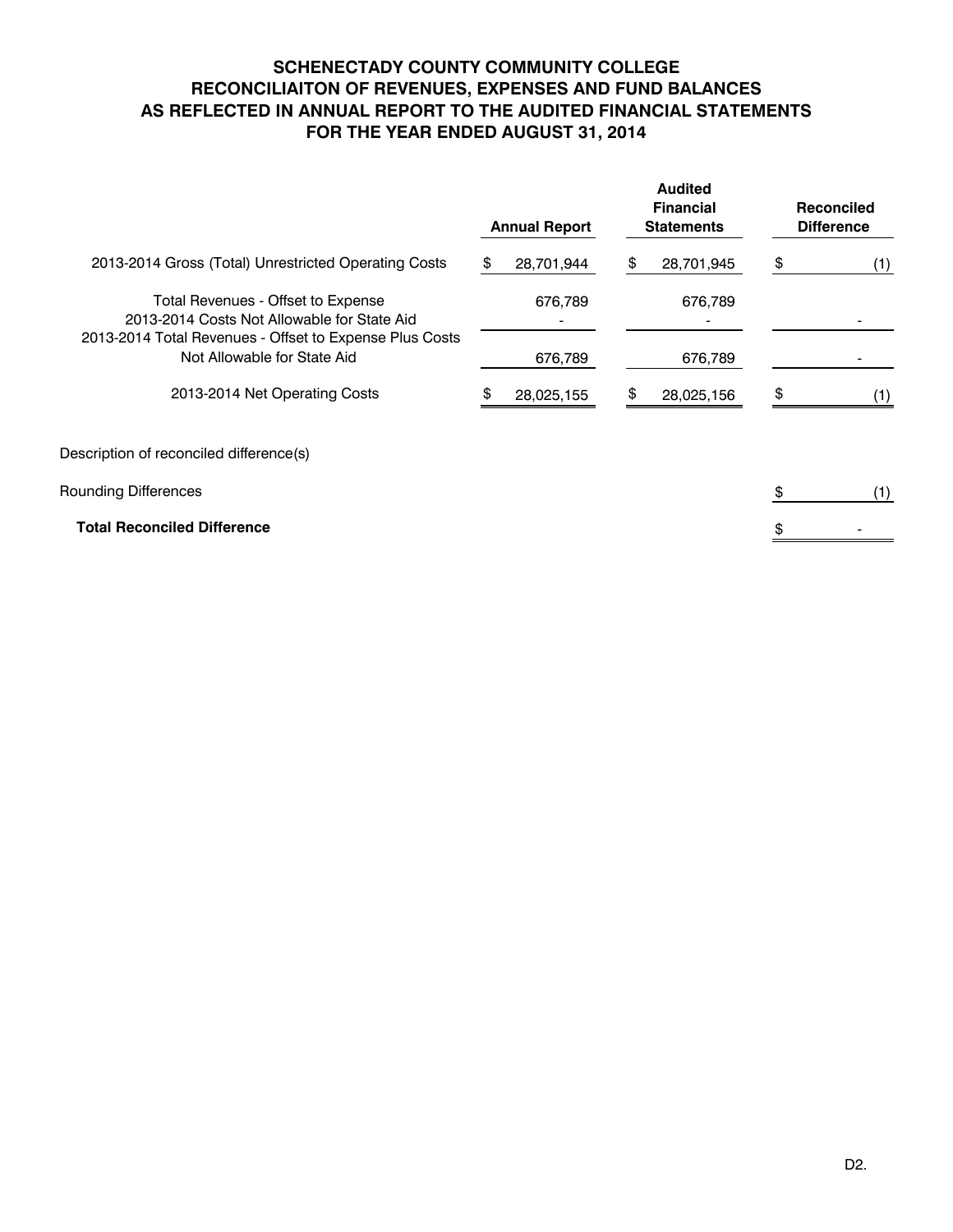## **SCHENECTADY COUNTY COMMUNITY COLLEGE SCHEDULE OF STATE OPERATING AID FOR THE YEAR ENDED AUGUST 31, 2014**

| <b>Total Operating Costs</b>                                                                    | \$<br>28,701,944                   |                      |                      |                   |      |                                        |
|-------------------------------------------------------------------------------------------------|------------------------------------|----------------------|----------------------|-------------------|------|----------------------------------------|
| Total Revenues - Offset to Expense                                                              | 676,789                            |                      |                      |                   |      |                                        |
| Costs Not Allowable for State Aid                                                               |                                    |                      |                      |                   |      |                                        |
| (a) Net Operating Costs                                                                         | 28,025,155                         | $^{\textregistered}$ | 40%                  | $=$               | \$   | 11,210,062                             |
| Rental Costs - Physical Space                                                                   | \$<br>1,127,706                    |                      |                      |                   | \$   | 422,525                                |
| Next Generation NY Job Linkage Program                                                          |                                    |                      |                      |                   | \$   | 88,300                                 |
| <b>Funded FTE Students - Basic Aid</b>                                                          | <b>Net FTE</b><br><b>Allowable</b> |                      |                      |                   |      |                                        |
| 2010-11 Actual<br>2011-12 Actual<br>2013-14 Actual<br>2012-2013 Calculated FTE (20-30-50% Rule) | 3,746.4<br>3,819.9<br>3,712.80     | X<br>X<br>X          | 0.20<br>0.30<br>0.50 | $=$<br>$=$<br>$=$ |      | 749.3<br>1,146.0<br>1,856.4<br>3,751.7 |
| 13-14 Funded FTE (Greater of 20-30-50% Rule or Prior Year Actual)                               |                                    |                      |                      |                   |      | 3,751.7                                |
| Funded FTE Students - Basic Aid                                                                 | 3,751.7 $@$                        |                      | \$2,422              | $=$               | - \$ | 9,086,617                              |
| Next Generation NY Job Linkage Program<br>2013-14 Approved Rental Costs                         |                                    |                      |                      |                   |      | 88,300<br>422,525                      |
| (b) Funded FTE and Rental Costs                                                                 |                                    |                      |                      |                   | \$   | 9,597,442                              |
| Basic Aid - Lesser of (a) or (b)                                                                |                                    |                      |                      |                   | \$   | 9,597,442                              |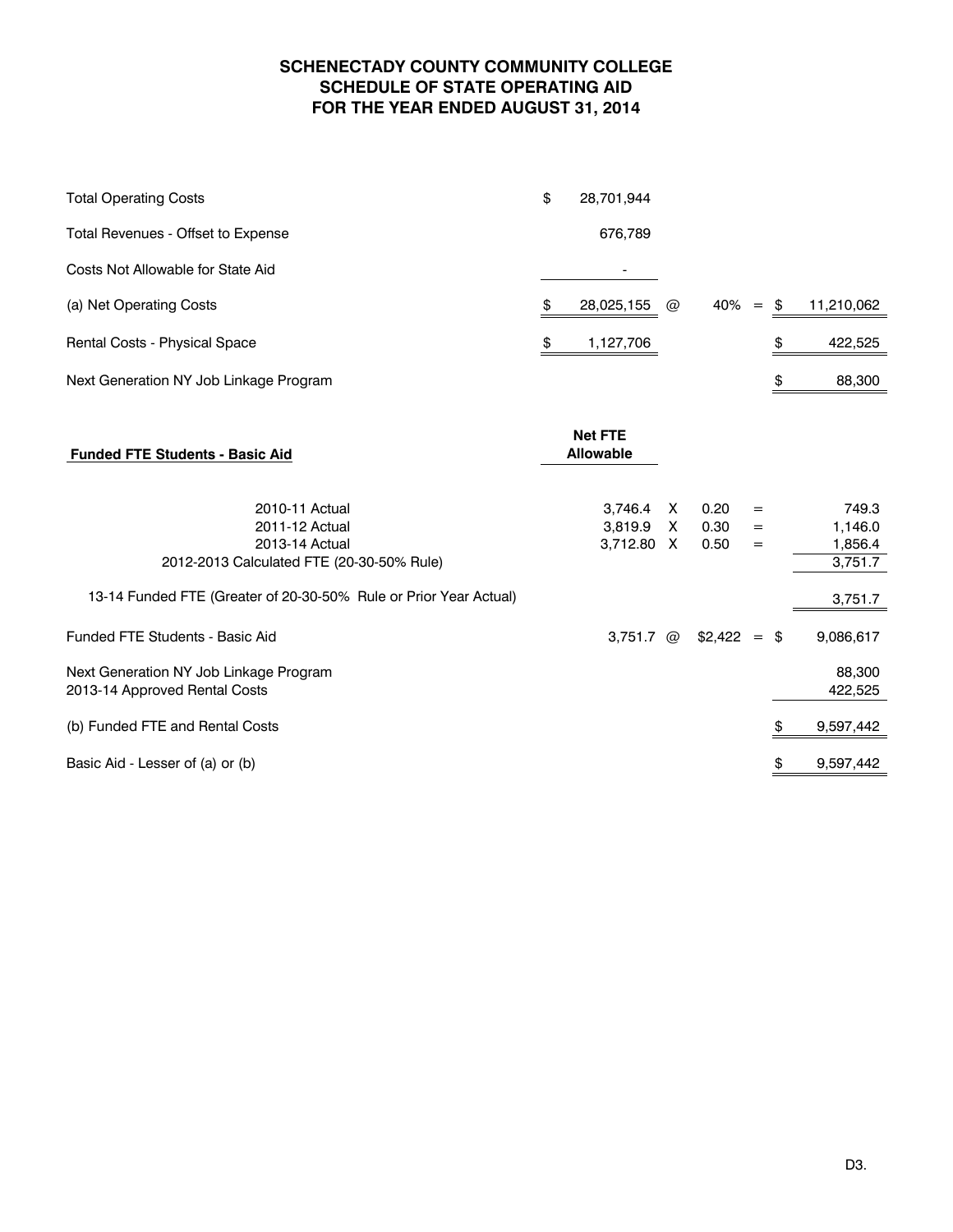#### **SCHENECTADY COUNTY COMMUNITY COLLEGE SCHEDULE OF STATE-AIDABLE FTE TUITION RECONCILIATION FOR THE YEAR ENDED AUGUST 31, 2014**

|                                                                  | <b>Headcount, Credit</b> |          |                  |
|------------------------------------------------------------------|--------------------------|----------|------------------|
| <b>Full-time Student Headcount</b>                               | <b>Hours and FTE</b>     | Rate     | <b>Tuition</b>   |
| Fall 2013 full-time students per End of Term SDF                 | 2,704                    | \$1,692  | \$<br>4,575,168  |
| Winter 2013 full-time students per SDF                           |                          | \$1,692  |                  |
| Spring 2014 full-time students per SDF                           | 2,346                    | \$1,692  | 3,969,432        |
| Summer 2014 full-time students per SDF                           | 6                        | \$1,692  | 10,152           |
| <b>Total Full-time Headcount</b>                                 | 5.056                    |          |                  |
| <b>Total Credit Hours of Full-time Students</b>                  | 68,960                   |          |                  |
| <b>Part-time Student Credit Hours</b>                            |                          |          |                  |
| Fall 2013 part-time students per End of Term SDF                 | 20,318                   | \$141.00 | 2,864,838        |
| Winter 2013 part-time credits per SDF                            |                          | \$141.00 |                  |
| Spring 2014 part-time credits per SDF                            | 13.121                   | \$141.00 | 1,850,061        |
| Summer 2014 part-time credits per SDF                            | 7,296                    | \$141.00 | 1,028,736        |
| Fall 2013 per Form 24                                            | 355                      |          |                  |
| Winter 2013 per Form 24                                          |                          |          |                  |
| Spring 2014 per Form 24                                          | 180                      |          |                  |
| Summer 2014 per Form 24                                          | 16                       |          |                  |
| <b>Total Part-time Credit Hours</b>                              | 41,286                   |          |                  |
| <b>Total Credit Hours</b>                                        | 110,246                  |          |                  |
| <b>Total State-aidable FTE</b>                                   | 3,826                    |          |                  |
| Total calculated tuition based on headcount and credit hours     |                          |          | 14,298,387       |
| Reconciliation to Annual Report and Audited Financial Statements |                          |          |                  |
| Less: Difference in tuition for discounted classes               |                          |          | (1,428,988)      |
| Calculated State-aidable non-credit remedial tuition             |                          |          | (40, 162)        |
| Add: Non-credit remedial tuition revenue                         |                          |          | 40,162           |
| Other - Miscellaneous                                            |                          |          | 75,219           |
| Tuition revenue reported on annual report (lines 206-208)        |                          |          | 12,944,618       |
| Add: Charges to non-resident students                            |                          |          | 252,569          |
| Other fees and charges                                           |                          |          | 1,398,388        |
| Student revenue - non state-aidable courses                      |                          |          | 136,935          |
| Tuition and Fee Revenue Per Statement of Revenue,                |                          |          |                  |
| <b>Expenses and Changes in Net Position, Gross</b>               |                          |          | \$<br>14,732,510 |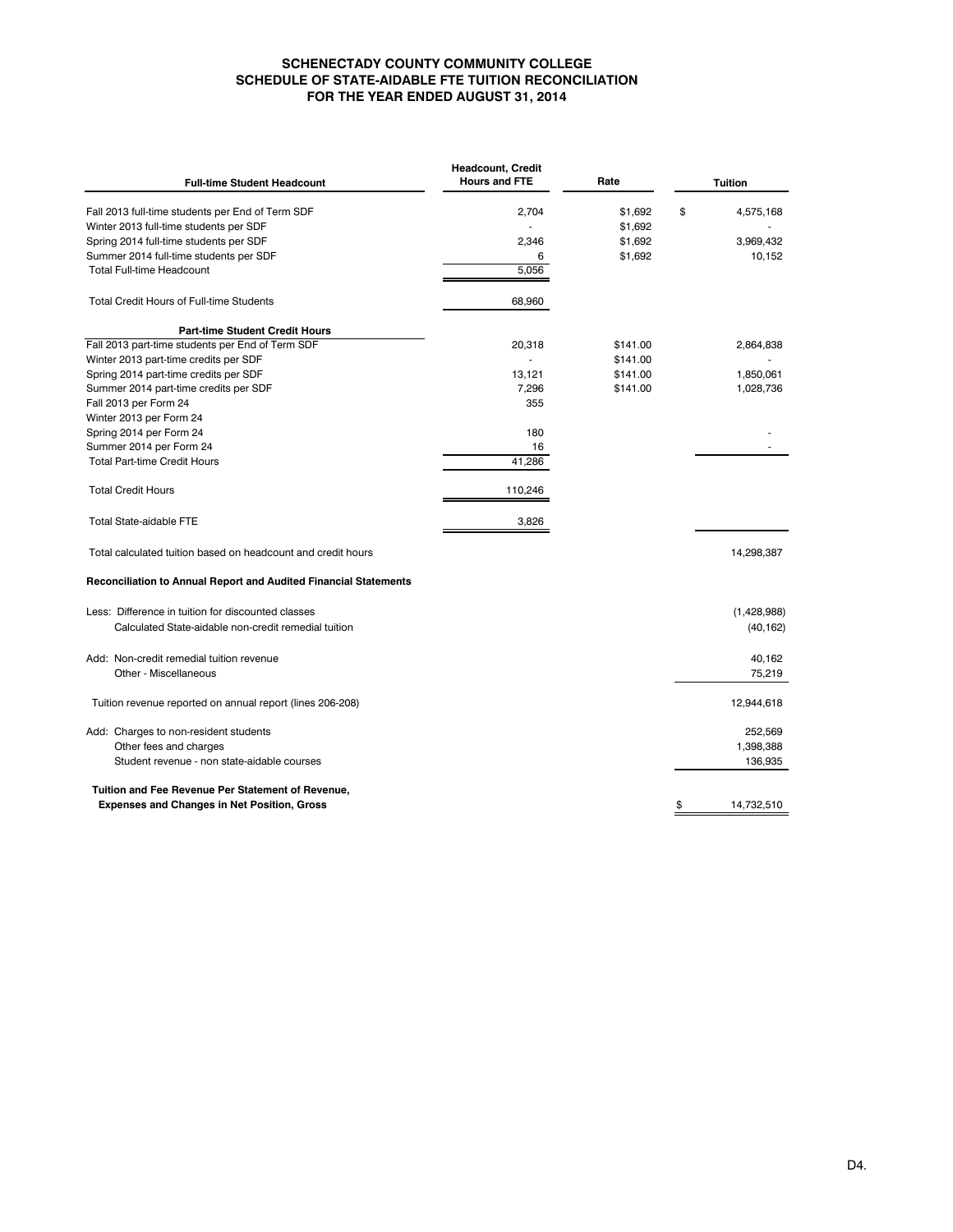# **SCHENECTADY COUNTY COMMUNITY COLLEGE SCHEDULE OF EXPENDITURES OF FEDERAL AWARDS FOR THE YEAR ENDED AUGUST 31, 2014**

| Federal Grantor/Pass-Through Grantor/<br><b>Program Title</b>             | <b>Federal CFDA</b><br><b>Number</b> | <b>Pass-Through Expenditures</b><br>Grantor's<br><b>Number</b> | <b>Federal</b><br>$9/1/2013-$<br>8/31/2014 |
|---------------------------------------------------------------------------|--------------------------------------|----------------------------------------------------------------|--------------------------------------------|
| <b>U.S. Department of Education</b>                                       |                                      |                                                                |                                            |
| Direct Programs:                                                          |                                      |                                                                |                                            |
| <b>Federal Direct Student Loans</b>                                       | 84.032                               | N/A                                                            | \$<br>9,381,048                            |
| Federal Pell Grant Program                                                | 84.063                               | N/A                                                            | 9,411,802                                  |
| Federal Work Study Program                                                | 84.033                               | N/A                                                            | 73,537                                     |
| <b>Federal Supplemental Educational</b>                                   |                                      |                                                                |                                            |
| <b>Opportunity Grant</b>                                                  | 84.007                               | N/A                                                            | 94,108                                     |
| <b>TRIO-Student Support Services</b>                                      | 84.042                               | N/A                                                            | 241,340                                    |
| Total U.S. Department of Education                                        |                                      |                                                                | 19,201,835                                 |
| <b>Corporation for National and Community Services</b><br>Direct Program: |                                      |                                                                |                                            |
| Learn and Service America Higher Education                                | 94.005                               | N/A                                                            | 1,320                                      |
|                                                                           |                                      |                                                                |                                            |
| <b>U.S. Department of Health and Human Services</b>                       |                                      |                                                                |                                            |
| Direct Program:                                                           |                                      |                                                                |                                            |
| Affordable Care Act Health Profession                                     |                                      |                                                                |                                            |
| <b>Opportunity Grant</b>                                                  | 93.093                               | N/A                                                            | 2,637,119                                  |
| <b>Total Expenditures of Federal Awards</b>                               |                                      |                                                                | 21,840,274<br>\$                           |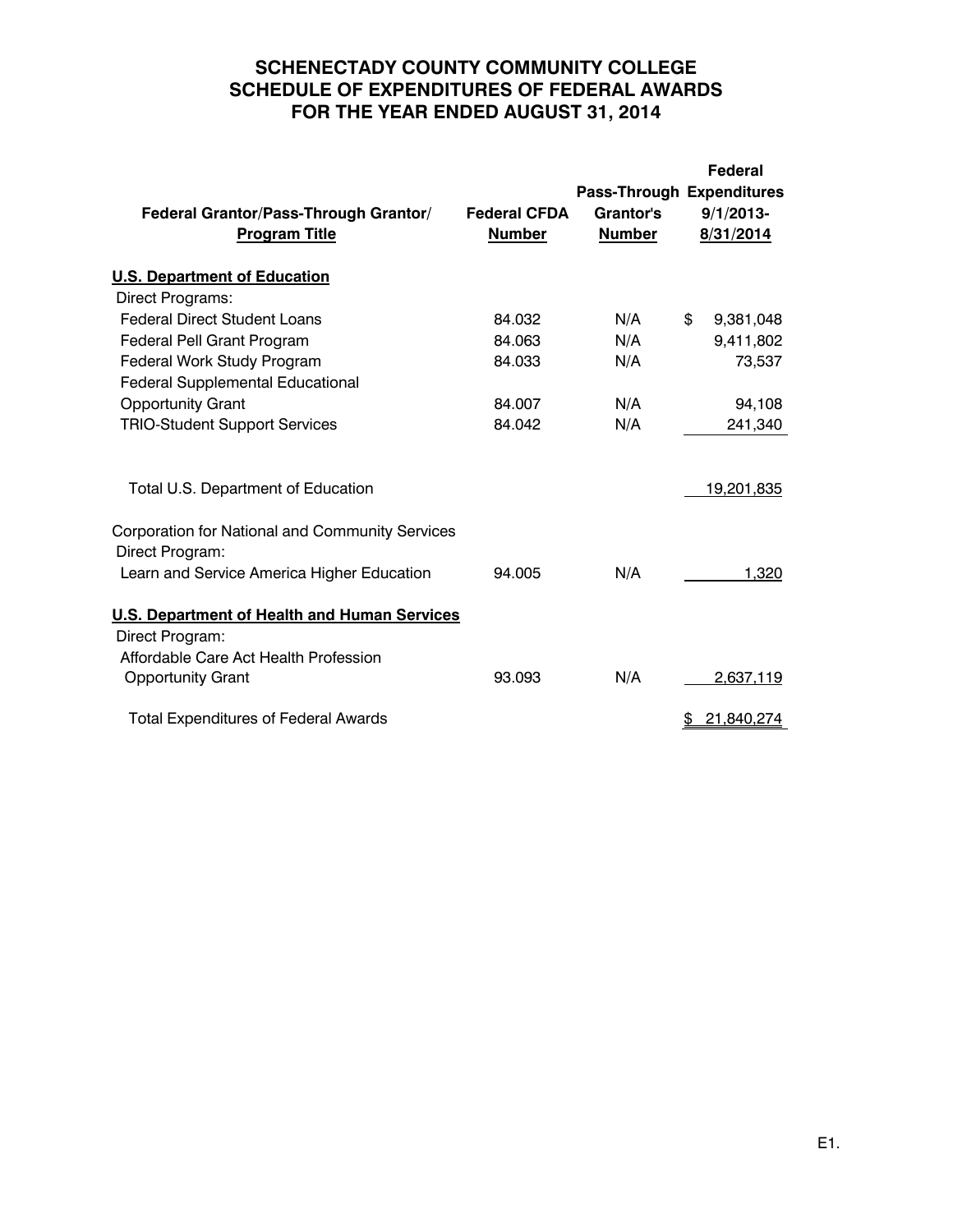## **SCHENECTADY COUNTY COMMUNITY COLLEGE NOTES TO SCHEDULE OF EXPENDITURES OF FEDERAL AWARDS AUGUST 31, 2014**

### **1. BASIS OF PRESENTATION**

The accompanying schedule of expenditures of federal awards (the Schedule) includes the federal grant activity of Schenectady County Community College under programs of the federal government for the year ended August 31, 2014. The information in this Schedule is presented in accordance with the requirements of OMB Circular A-133, *Audits of States, Local Governments, and Non-Profit Organizations*. Because the Schedule presents only a selected portion of the operations of Schenectady County Community College, it is not intended to and does not represent the financial position, changes in net assets, or cash flows of Schenectady Community College.

## **2. SUMMARY OF SIGNIFICANT ACCOUNTING POLICIES**

The Schedule was prepared on the accrual basis of accounting. Grant awards are recorded as revenue when the criteria for earning the revenue is met, generally when the expenditure of grant funds is made. Grant expenditures are recorded when the liability is incurred.

Pass-through entity identifying numbers are presented where available.

The amounts reported as federal expenditures in the Schedule represent expenditures of federal funds as obtained from the appropriate federal financial reports for the applicable program and periods. The non-federal share of expenditures, if any, is excluded from the Schedule.

The Schedule includes amounts for Federal Direct Student Loans \$9,381,048 administered by Schenectady County Community College. These amounts are not included as revenues or expenses in the accompanying financial statements as they are distributed to students.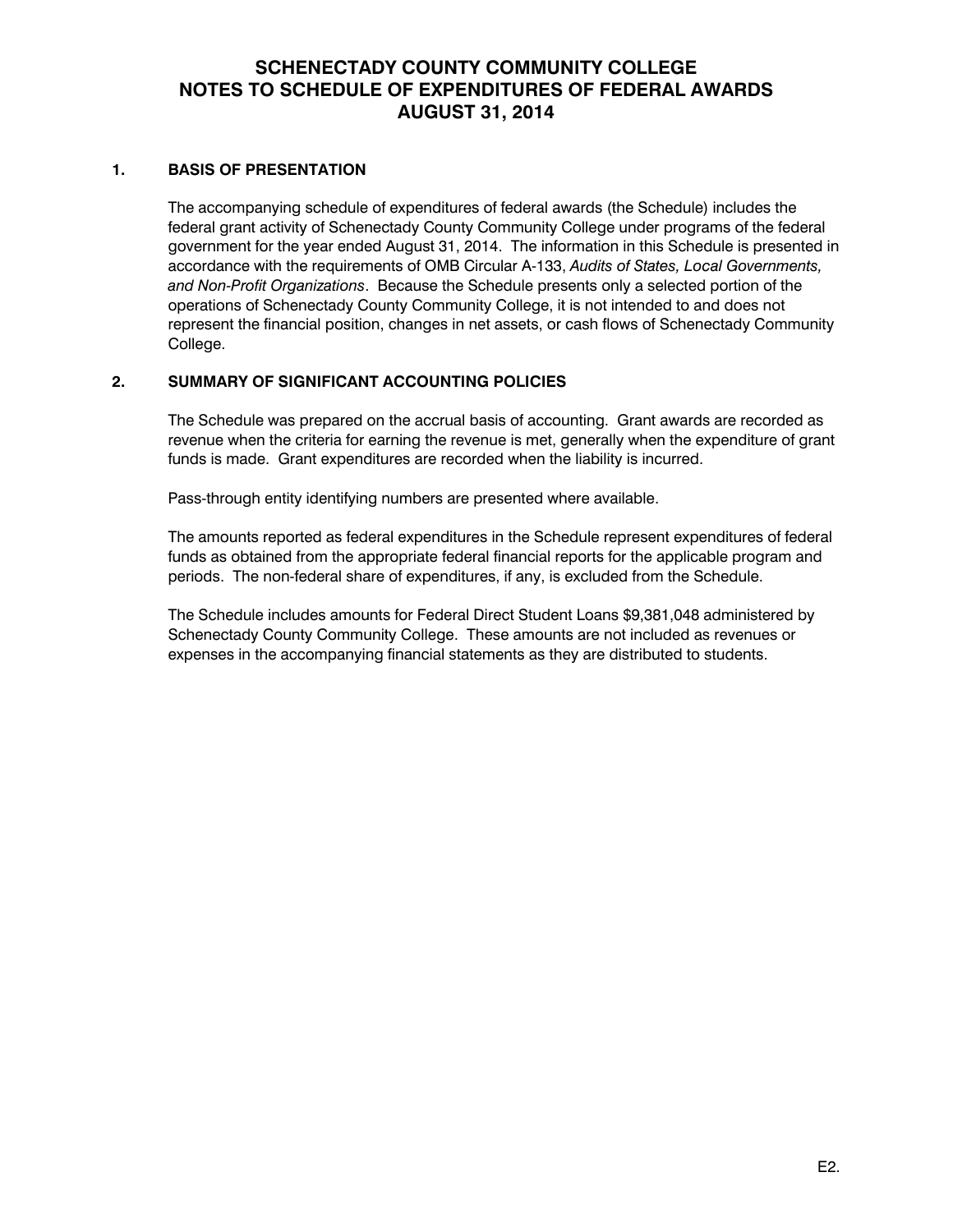

Kevin J. McCoy, CPA Thomas W. Donovan, CPA Frank S. Venezia, CPA James E. Amell, CPA Carol A. Hausamann, CPA Daniel J. Litz, CPA Karl F. Newton, CPA

Kevin P. O'Leary, CPA

Timothy A. Reynolds, CPA

Martin D. Hull, CPA

Heather D. Patten, CPA

## **INDEPENDENT AUDITOR'S REPORT ON INTERNAL CONTROL OVER FINANCIAL REPORTING AND ON COMPLIANCE AND OTHER MATTERS BASED ON AN AUDIT OF FINANCIAL STATEMENTS PERFORMED IN ACCORDANCE WITH**  *GOVERNMENT AUDITING STANDARDS*

Board of Directors Schenectady County Community College

We have audited, in accordance with auditing standards generally accepted in the United States of America and the standards applicable to financial audits contained in *Government Auditing Standards* issued by the Comptroller General of the United States, the financial statements of the governmental activities, the business type activities, the aggregate discretely presented component units, each major fund, and the aggregate remaining fund information of Schenectady County Community College as of and for the year ended August 31, 2014, and the related notes to the financial statements, which collectively comprise Schenectady County Community College's basic financial statements, and have issued our report thereon dated February 8, 2015.

## **Internal Control Over Financial Reporting**

In planning and performing our audit of the financial statements, we considered Schenectady County Community College's internal control over financial reporting (internal control) to determine the audit procedures that are appropriate in the circumstances for the purpose of expressing our opinions on the financial statements, but not for the purpose of expressing an opinion on the effectiveness of Schenectady County Community College's internal control. Accordingly, we do not express an opinion on the effectiveness of Schenectady County Community College's internal control.

Our consideration of internal control was for the limited purpose described in the first paragraph of this section and was not designed to identify all deficiencies in internal control that might be material weaknesses or significant deficiencies. Given these limitations, material weaknesses or significant deficiencies may exist that were not identified. However, as described in the accompanying schedule of findings and questioned costs we identified certain deficiencies in internal control that we consider to be material weaknesses and significant deficiencies.

www.marvincpa.com

*An Independent Member of the BDO Alliance USA*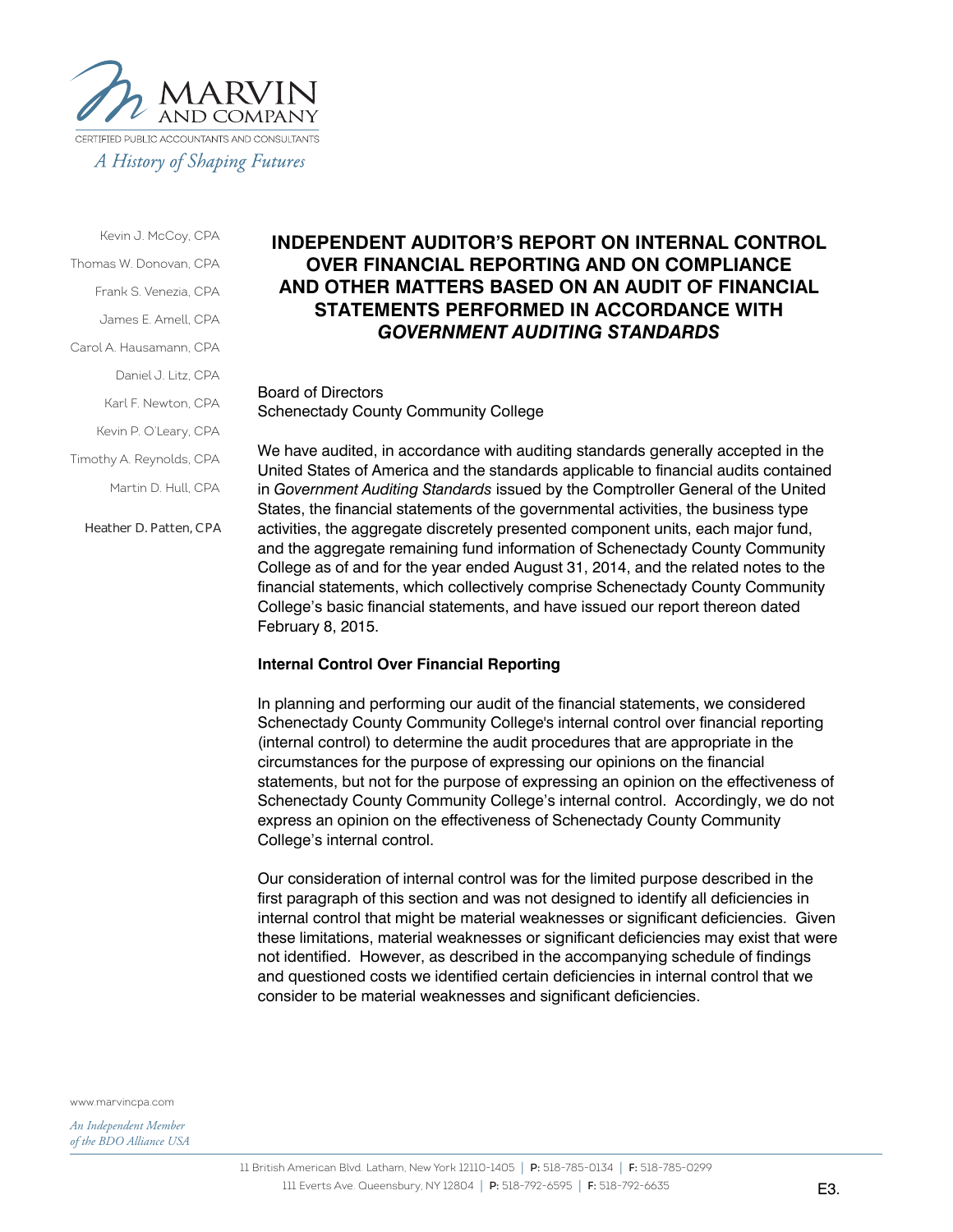A *deficiency in internal control* exists when the design or operation of a control does not allow management or employees, in the normal course of performing their assigned functions, to prevent, or detect and correct, misstatements on a timely basis. A *material weakness* is a deficiency, or a combination of deficiencies, in internal control, such that there is a reasonable possibility that a material misstatement of the entity's financial statements will not be prevented, or detected and corrected on a timely basis. We consider the deficiency described in the accompanying schedule of findings and questioned costs referenced as 2014-001 to be a material weakness.

A *significant deficiency* is a deficiency, or a combination of deficiencies, in internal control that is less severe than a material weakness, yet important enough to merit attention by those charged with governance. We consider the deficiencies described in the accompanying schedule of findings and questioned costs referenced as items 2014-002 and 2014-003 to be significant deficiencies.

## **Compliance and Other Matters**

As part of obtaining reasonable assurance about whether Schenectady County Community College's financial statements are free from material misstatement, we performed tests of its compliance with certain provisions of laws, regulations, contracts, and grant agreements, noncompliance with which could have a direct and material effect on the determination of financial statement amounts. However, providing an opinion on compliance with those provisions was not an objective of our audit, and accordingly, we do not express such an opinion. The results of our tests disclosed no instances of noncompliance or other matters that are required to be reported under *Government Auditing Standards*.

## **Management's Response to Findings**

Management's response to the findings identified in our audit are described in the accompanying schedule of findings and questioned costs. Management's response was not subjected to the auditing procedures applied in the audit of the financial statements and accordingly, we express no opinion on it.

## **Purpose of this Report**

The purpose of this report is solely to describe the scope of our testing of internal control and compliance and the results of that testing, and not to provide an opinion on the effectiveness of the entity's internal control or on compliance. This report is an integral part of an audit performed in accordance with *Government Auditing Standards* in considering the entity's internal control and compliance. Accordingly, this communication is not suitable for any other purpose.

Marvin and Company, P.C.

Latham, NY February 8, 2015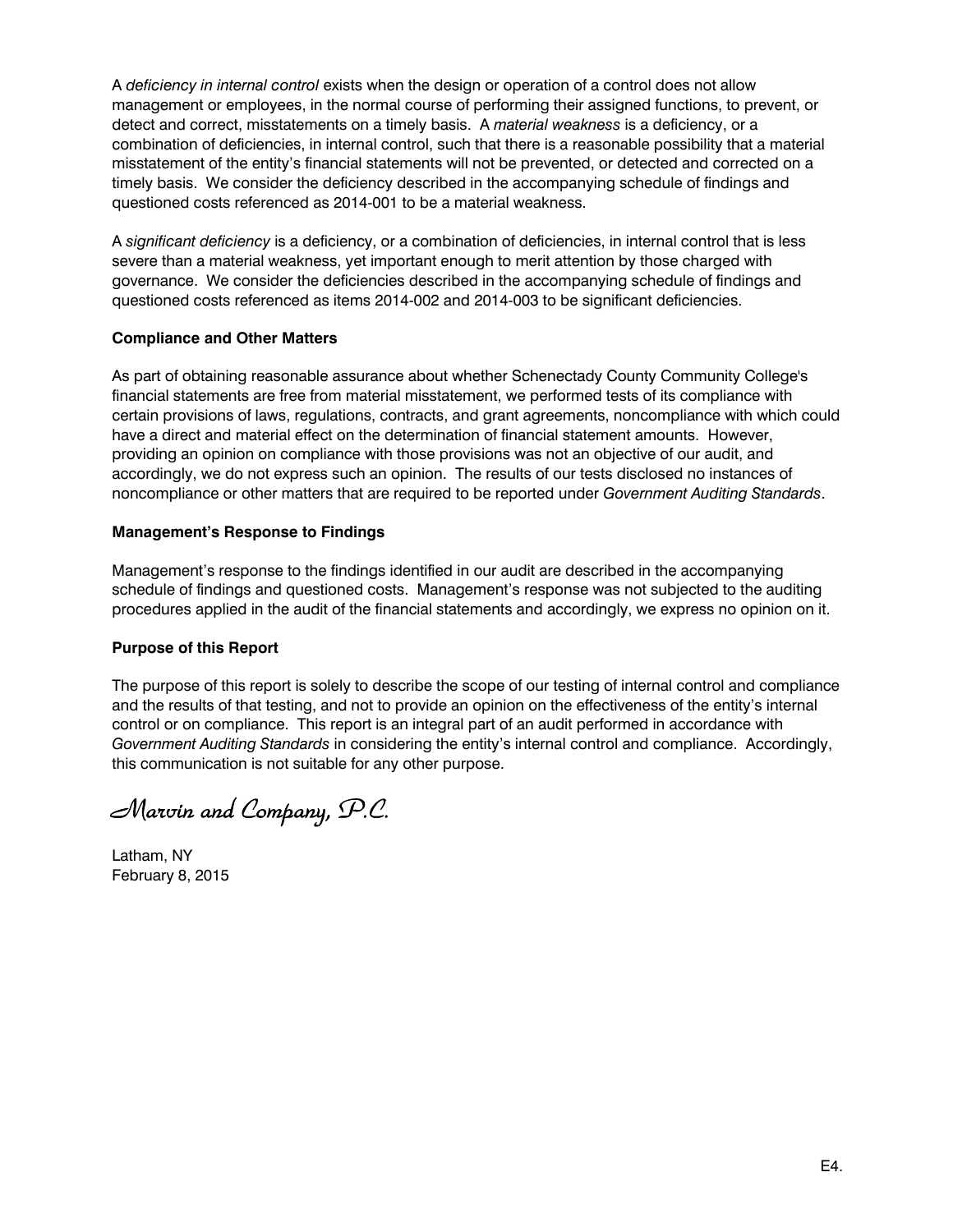

Kevin J. McCoy, CPA Thomas W. Donovan, CPA Frank S. Venezia, CPA James E. Amell, CPA Carol A. Hausamann, CPA Daniel J. Litz, CPA Karl F. Newton, CPA

## Kevin P. O'Leary, CPA

Timothy A. Reynolds, CPA

Martin D. Hull, CPA

Heather D. Patten, CPA

# **INDEPENDENT AUDITOR'S REPORT ON COMPLIANCE FOR EACH MAJOR PROGRAM; REPORT ON INTERNAL CONTROL OVER COMPLIANCE; AND REPORT ON THE SCHEDULE OF EXPENDITURES OF FEDERAL AWARDS REQUIRED BY OMB CIRCULAR A-133**

To the Board of Directors of Schenectady County Community College

#### **Report on Compliance for Each Major Federal Program**

We have audited Schenectady County Community College's compliance with the types of compliance requirements described in the *U.S. Office of Management and Budget (OMB) Circular A-133 Compliance Supplement* that could have a direct and material effect on each of Schenectady County Community College's major federal programs for the year ended August 31, 2014. Schenectady County Community College's major federal program are identified in the summary of auditor's results section of the accompanying schedule of findings and questioned costs.

#### *Management's Responsibility*

Management is responsible for compliance with requirements of laws, regulations, contracts, and grants applicable to its federal programs.

## *Auditor's Responsibility*

Our responsibility is to express an opinion on compliance for each of Schenectady County Community College's major federal programs based on our audit of the types of compliance requirements referred to above. We conducted our audit of compliance in accordance with auditing standards generally accepted in the United States of America; the standards applicable to financial audits contained in *Government Auditing Standards*, issued by the Comptroller General of the United States; and OMB Circular A-133, *Audits of States, Local Governments, and Non-Profit Organizations*. Those standards and OMB Circular A-133 require that we plan and perform the audit to obtain reasonable assurance about whether noncompliance with the types of compliance requirements referred to above that could have a direct and material effect on a major federal program occurred. An audit includes examining, on a test basis, evidence about Schenectady County Community College's compliance with those requirements and performing such other procedures as we considered necessary in the circumstances.

www.marvincpa.com

*An Independent Member of the BDO Alliance USA*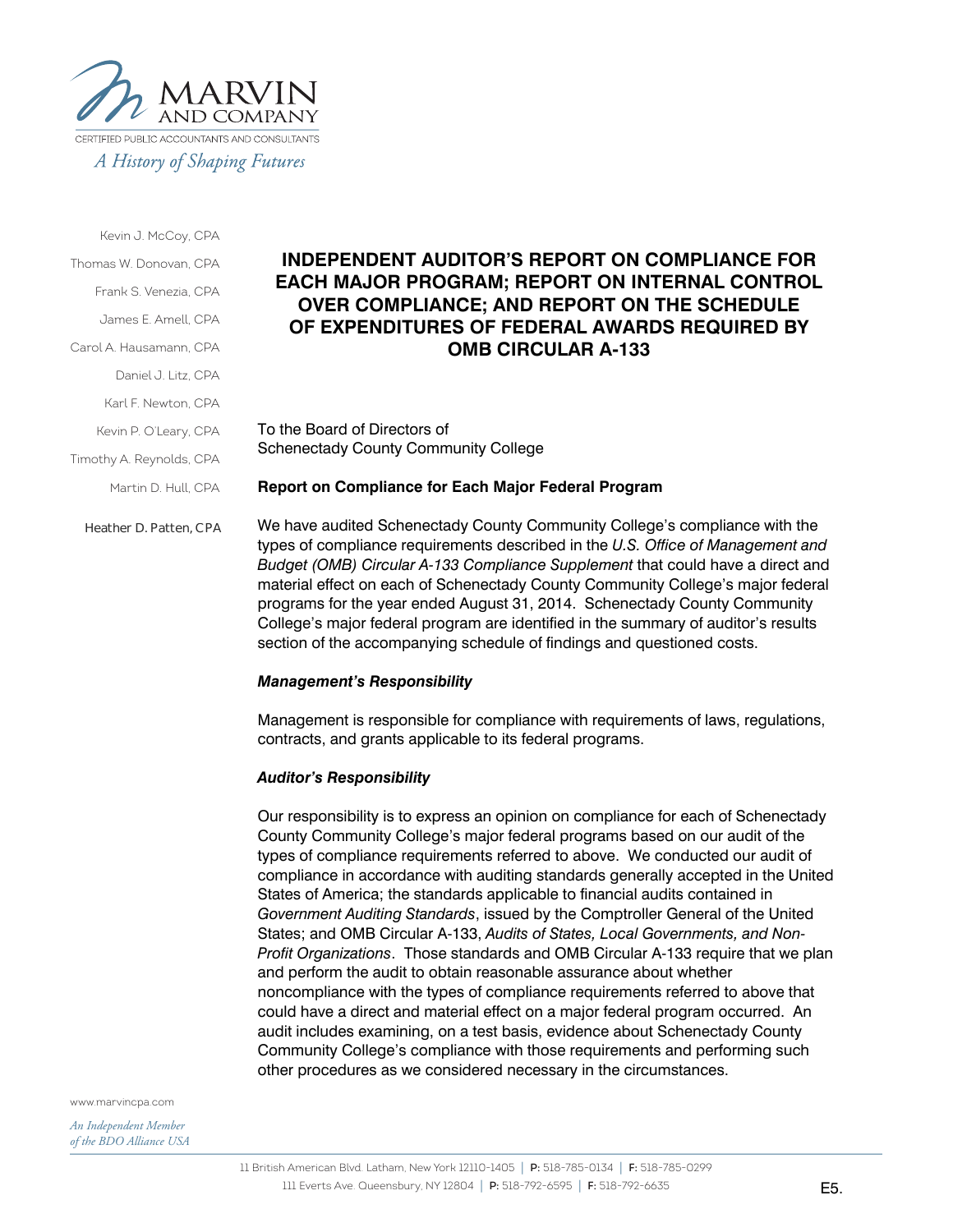We believe that our audit provides a reasonable basis for our opinion on compliance for each major federal program. However, our audit does not provide a legal determination of Schenectady County Community College's compliance.

### *Opinion on Each Major Federal Program*

In our opinion, Schenectady County Community College complied, in all material respects, with the types of compliance requirements referred to above that could have a direct and material effect on each of its major federal programs for the year ended August 31, 2014.

## **Report on Internal Control Over Compliance**

Management of Schenectady County Community College is responsible for establishing and maintaining effective internal control over compliance with the types of compliance requirements referred to above. In planning and performing our audit of compliance, we considered Schenectady County Community College's internal control over compliance with the types of requirements that could have a direct and material effect on each major federal program to determine the auditing procedures that are appropriate in the circumstances for the purpose of expressing an opinion on compliance for each major federal program and to test and report on internal control over compliance in accordance with OMB Circular A-133, but not for the purpose of expressing an opinion on the effectiveness of internal control over compliance. Accordingly, we do not express an opinion on the effectiveness of Schenectady County Community College's internal control over compliance.

A *deficiency in internal control over compliance* exists when the design or operation of a control over compliance does not allow management or employees, in the normal course of performing their assigned functions, to prevent, or detect and correct, noncompliance with a type of compliance requirement of a federal program on a timely basis. A *material weakness in internal control over compliance* is a deficiency, or combination of deficiencies, in internal control over compliance, such that there is a reasonable possibility that material noncompliance with a type of compliance requirement of a federal program will not be prevented, or detected and corrected, on a timely basis. A *significant deficiency in internal control over compliance* is a deficiency, or a combination of deficiencies, in internal control over compliance with a type of compliance requirement of a federal program that is less severe than a material weakness in internal control over compliance, yet important enough to merit attention by those charged with governance.

Our consideration of internal control over compliance was for the limited purpose described in the first paragraph of this section and was not designed to identify all deficiencies in internal control over compliance that might be material weaknesses or significant deficiencies. We did not identify any deficiencies in internal control over compliance that we consider to be material weaknesses. However, material weaknesses may exist that have not been identified.

The purpose of this report on internal control over compliance is solely to describe the scope of our testing of internal control over compliance and the results of that testing based on the requirements of OMB Circular A-133. Accordingly, this report is not suitable for any other purpose.

## **Report on Schedule of Expenditures of Federal Awards Required by OMB Circular A-133**

We have audited the financial statements of Schenectady County Community College as of and for the year ended August 31, 2014, and have issued our report thereon dated February 8, 2015 which contained an unmodified opinion on those financial statements. Our audit was conducted for the purpose of forming an opinion on the financial statements as a whole. The accompanying schedule of expenditures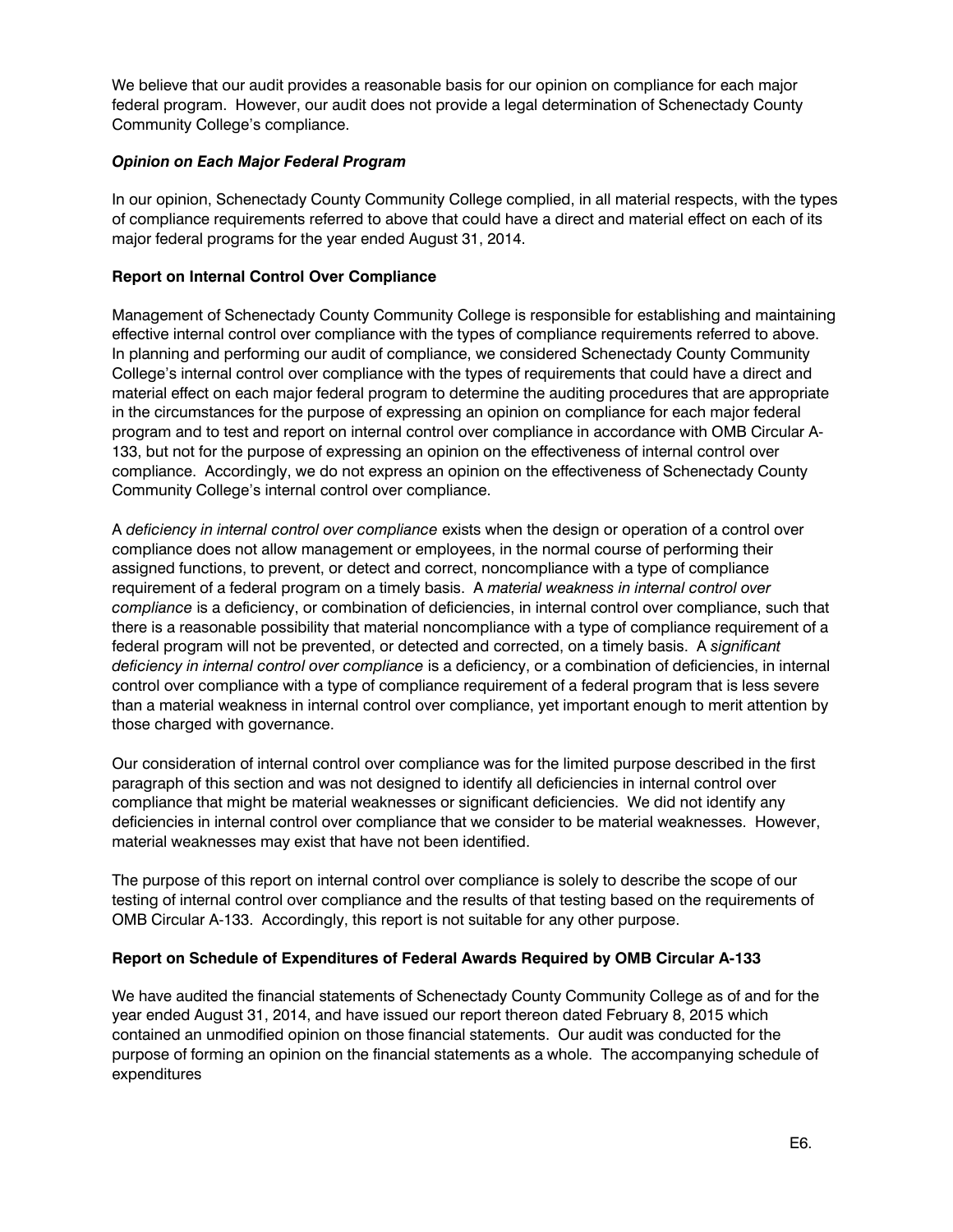of federal awards is presented for purposes of additional analysis as required by OMB Circular A-133 and is not a required part of the financial statements. Such information is the responsibility of management and was derived from and relates directly to the underlying accounting and other records used to prepare the financial statements. The information has been subjected to the auditing procedures applied in the audit of the financial statements and certain additional procedures, including comparing and reconciling such information directly to the underlying accounting and other records used to prepare the financial statements or to the financial statements themselves, and other additional procedures in accordance with auditing standards generally accepted in the United States of America. In our opinion, the schedule of expenditure of federal awards is fairly stated in all material respects in relation to the financial statements as a whole.

This report is intended solely for the information and use of management, the audit committee, and Board of Directors, federal awarding agencies and pass-through entities and is not intended to be and should not be used by anyone other than these specified parties.

Marvin and Company, P.C.

Latham, NY February 8, 2015

.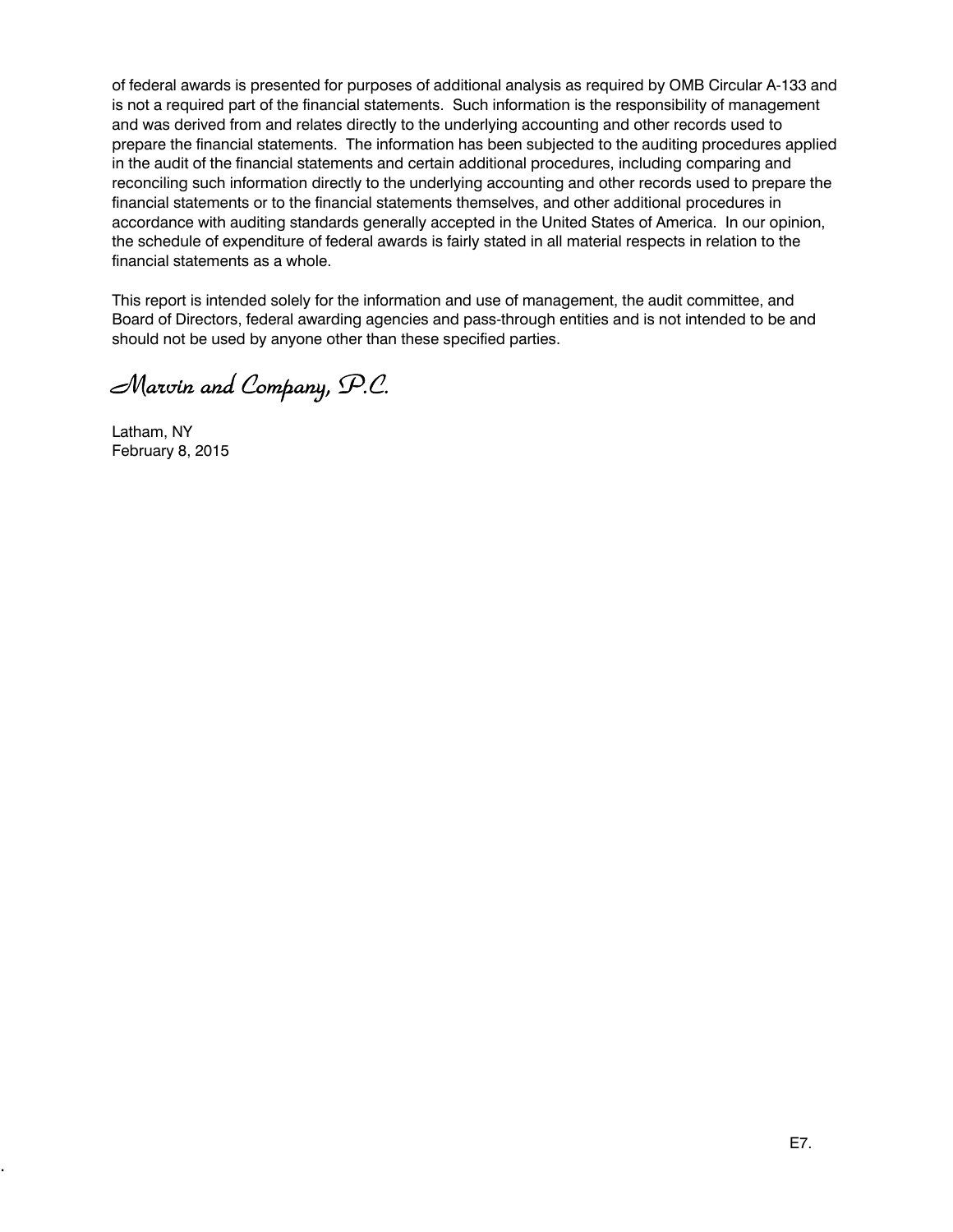# **SCHENECTADY COUNTY COMMUNITY COLLEGE SCHEDULE OF FINDINGS AND QUESTIONED COSTS FOR THE YEAR ENDED AUGUST 31, 2014**

### **SECTION 1 - SUMMARY OF AUDITOR'S RESULTS**

#### *Financial Statements*

.

| Type of auditor's report issued:                                                                          | Unmodified                          |     |   |                                                         |
|-----------------------------------------------------------------------------------------------------------|-------------------------------------|-----|---|---------------------------------------------------------|
| Internal control over financial reporting:                                                                |                                     |     |   |                                                         |
| Material weakness(es) identified?                                                                         | X                                   | Yes |   | <b>No</b>                                               |
| Significant deficiency(ies) identified?                                                                   | X                                   | Yes |   | No                                                      |
| Noncompliance material to financial statements noted?                                                     |                                     | Yes | X | No                                                      |
| <b>Federal Awards</b>                                                                                     |                                     |     |   |                                                         |
| Internal control over major programs:                                                                     |                                     |     |   |                                                         |
| Material weakness(es) identified?                                                                         |                                     | Yes | X | No                                                      |
| Significant deficiency(ies) identified?                                                                   |                                     | Yes | X | No                                                      |
| Type of auditor's report issued on compliance for major<br>programs:                                      | Unmodified                          |     |   |                                                         |
| Any audit findings disclosed that are required to be<br>reported in accordance with Section 510(a) of OMB |                                     |     |   |                                                         |
| Circular A-133?                                                                                           |                                     | Yes | X | No                                                      |
| Identification of major programs:                                                                         |                                     |     |   |                                                         |
| CFDA Number(s)                                                                                            | Name of Federal Program or Cluster  |     |   |                                                         |
| 84.063                                                                                                    | Federal Pell Grant Program          |     |   |                                                         |
| 84.268                                                                                                    | <b>Federal Direct Student Loans</b> |     |   |                                                         |
| 84.033                                                                                                    | Federal Work Study Program          |     |   |                                                         |
| 84.007                                                                                                    |                                     |     |   | Federal Supplemental Educational Opportunity Grants     |
| 93.093                                                                                                    |                                     |     |   | Affordable Care Act Health Profession Opportunity Grant |
| Dollar threshold used to distinguish between type A and                                                   |                                     |     |   |                                                         |
| type B programs:                                                                                          | \$655,208                           |     |   |                                                         |
| Auditee qualified as a low-risk auditee?                                                                  |                                     | Yes | X | No                                                      |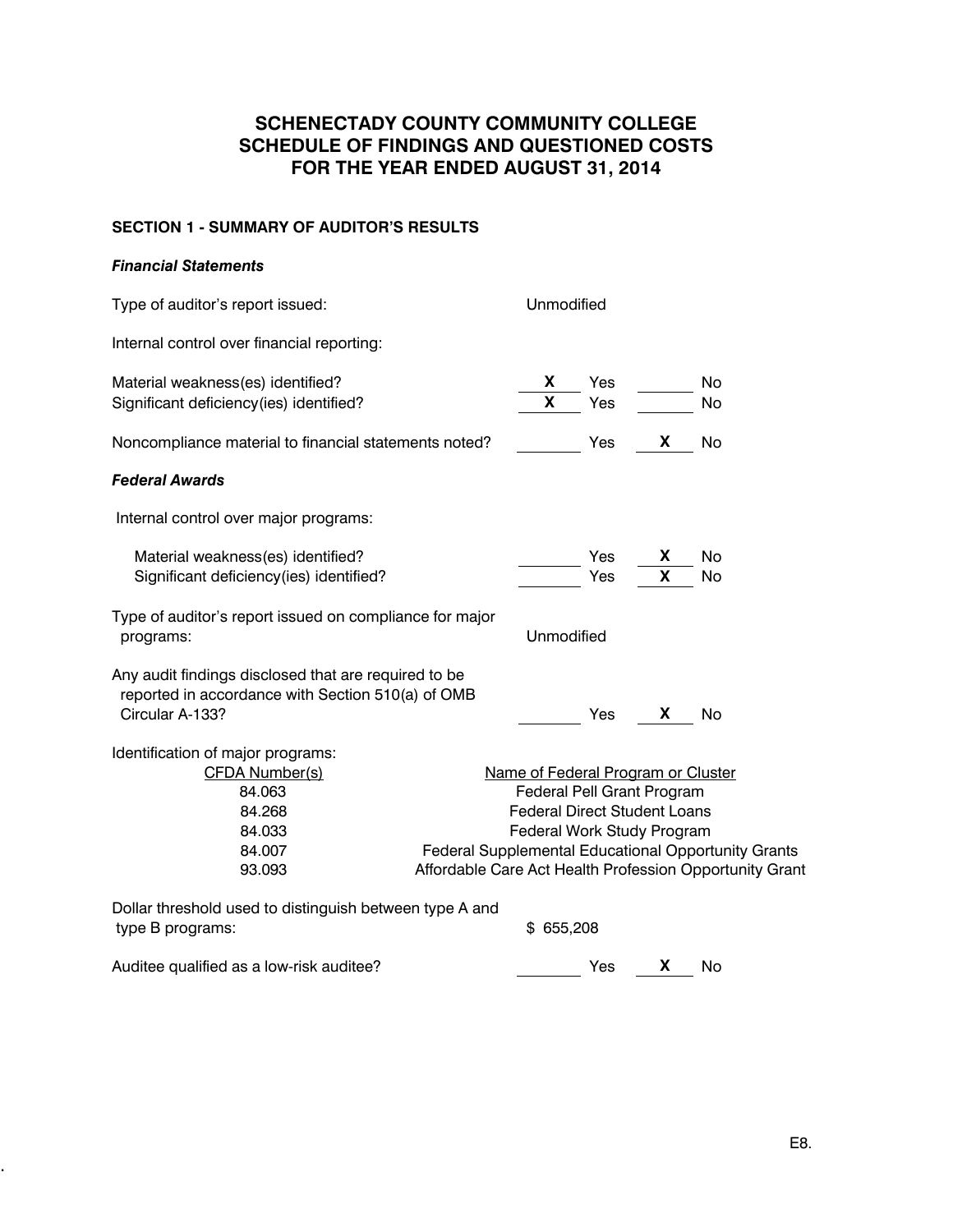## **SCHENECTADY COUNTY COMMUNITY COLLEGE SCHEDULE OF FINDINGS AND QUESTIONED COSTS FOR THE YEAR ENDED AUGUST 31, 2014**

### **SECTION 2 - FINDINGS - FINANCIAL STATEMENT AUDIT**

#### **Material Weaknesses**

.

### **2014-001** Reconciliation of General Ledger

*Statement of Condition*: As a result of audit procedures, numerous journal entries were required to be made.

*Criteria*: In order to represent an accurate financial position of the College, general ledger accounts should be reconciled and monitored throughout the year by management. All activity related to the current fiscal year should be included in that fiscal years financial information.

*Cause of Condition*: Various account balances required adjustment.

*Effect of Condition*: Without the application of audit procedures to account balances, various accounts would be incorrectly stated at year end including Accrued Expenses, Accounts Payable, Fixed Assets and Expenses.

*Recommendation*: The general ledger should be reconciled by management throughout the year. Management should also monitor account balances more closely and implement a formal closing process for end of year reconciliations and cut-off. Annual expenses should be evaluated to determine if the entire years of expenses have been captured. In situations where invoices have not been provided the College should estimate the amount of unbilled expenses or request the bills from the vendor.

*Management Response*: Beginning in 2014-15 we will close out most spending at the end of July and will encumber monies, and pay greater attention to subsequent disbursements to capture expenses in the correct year for all major non-salary account accounts including fringe benefits. The College will work with the auditing firm to learn how to perform the full accrual for pension costs. Employee fringe benefits make up 25% of College spending and we should be able to project these costs prior to the end of the year.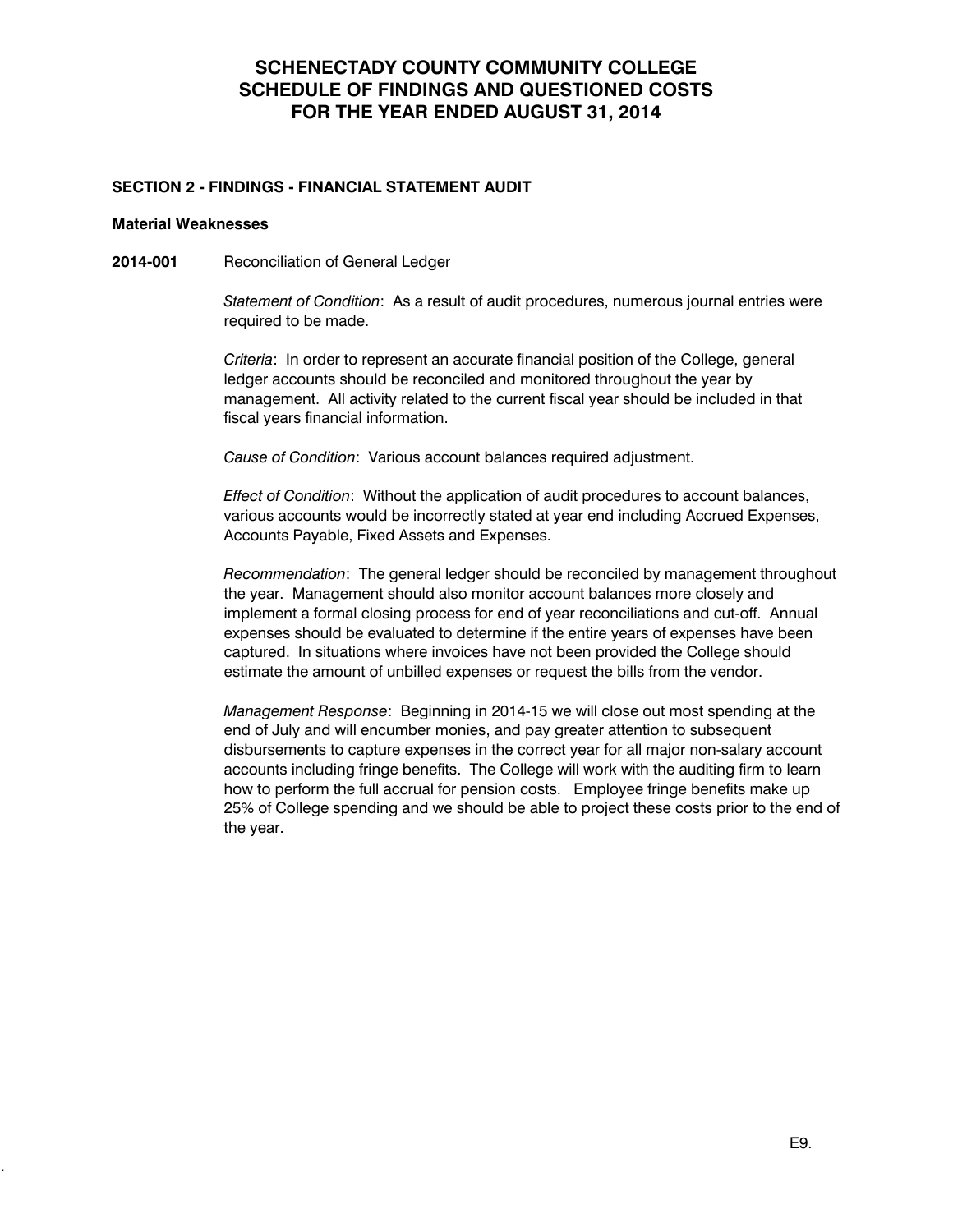## **SCHENECTADY COUNTY COMMUNITY COLLEGE SCHEDULE OF FINDINGS AND QUESTIONED COSTS FOR THE YEAR ENDED AUGUST 31, 2014**

#### **SECTION 2 - FINDINGS - FINANCIAL STATEMENT AUDIT**

#### **Significant Deficiencies**

.

#### **2014-002** Fixed Asset Management

*Statement of Condition:* During the 2013-2014 year, the College began utilizing the Banner capitalization and depreciation functionality. This usage allows the College to track each asset individually over the life of the asset. However, assets acquired before the 2013-2014 year are still not being calculated correctly.

*Criteria*: A comprehensive set of records of additions, disposals and depreciation should be maintained by asset.

*Cause of Condition*: These practices have been followed by the College for many years and due to the staffing levels the College has been unable to implement recommended changes.

Effect of Condition: Although it would appear to be immaterial to the financial statements capital assets and related grant income and depreciation expense could be misstated.

Recommendation: Tracking and updating information on an asset by asset basis can be a time consuming process. College management currently uses a series of excel spread sheets to achieve this goal. In light of the size and complexity of the College and their fixed assets, we recommend that management begin developing a plan for increased automation of these processes. Considering other initiatives that the College is in the process of undertaking we would caution that a through plan should be developed for the gradual implementation of automated processes in this area. Management should continue to evaluate and consider using Banner.

*Management Response*: The College does use Banner as a result of earlier Auditor recommendations. The ongoing problem is that we have not made adjustments to previous years. We will undertake a thorough review of fixed assets from previous years and recommend fixed asset adjustments in order to resolve this issue and work with our auditors to fixed asset adjustments in order to resolve this issue.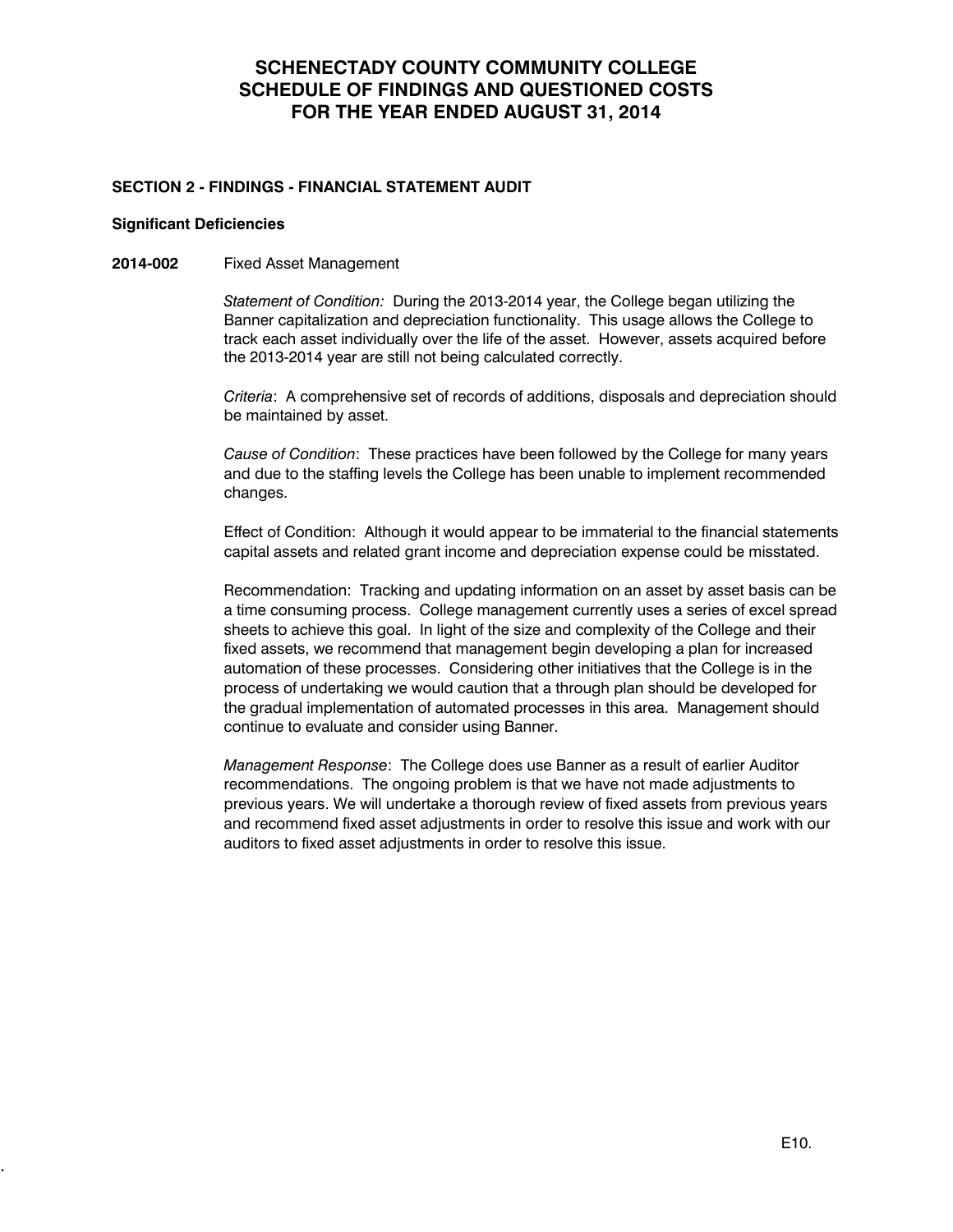## **SCHENECTADY COUNTY COMMUNITY COLLEGE SCHEDULE OF FINDINGS AND QUESTIONED COSTS FOR THE YEAR ENDED AUGUST 31, 2014**

## **SECTION 2 - FINDINGS - FINANCIAL STATEMENT AUDIT**

#### **Significant Deficiencies**

#### **2014-003** Tuition Reconciliation

*Statement of Condition*: The tuition reconciliation was revised several times during the audit and the underlying reports to support the reconciliation were changed several times.

*Criteria*: As part of the Annual Financial Report, a reconciliation between the full and part time headcount, credit hours and full time equivalents times the corresponding rates compared to the amount recorded as tuition revenue is required. In addition, credit hours should agree to the AAFTE reports provided to SUNY.

*Cause of Condition*: There are periodic reconciliations done to ensure the accuracy of the data used in this calculation; however the form of the reconciliation and information used in the calculation changes.

*Effect of Condition*: As the information relative to credit hours and full time equivalents used by the Finance Office varies from the information used by Institutional Research Office and provided to SUNY to perform the tuition reconciliation it is difficult to perform an accurate reconciliation.

*Recommendation*: The Institutional Research Department should work with the Finance Department to develop methods to identify variances between the statistical data that the Finance Department uses for tuition revenue reconciliations and the statistics used by the Institutional Research Department for reporting to SUNY, so that reconciling items between the two can be efficiently identified for required reporting.

*Management Response*: This has been an on-going problem and we continue to work to reconcile data and reports. While there are technical issues that develop in defining and counting enrollment, the College recognizes that these issues must be resolved in a timely manner both internally and with SUNY.

### **SECTION 3 - FINDINGS AND QUESTIONED COSTS - MAJOR FEDERAL AWARD PROGRAM AUDIT**

**None**

.